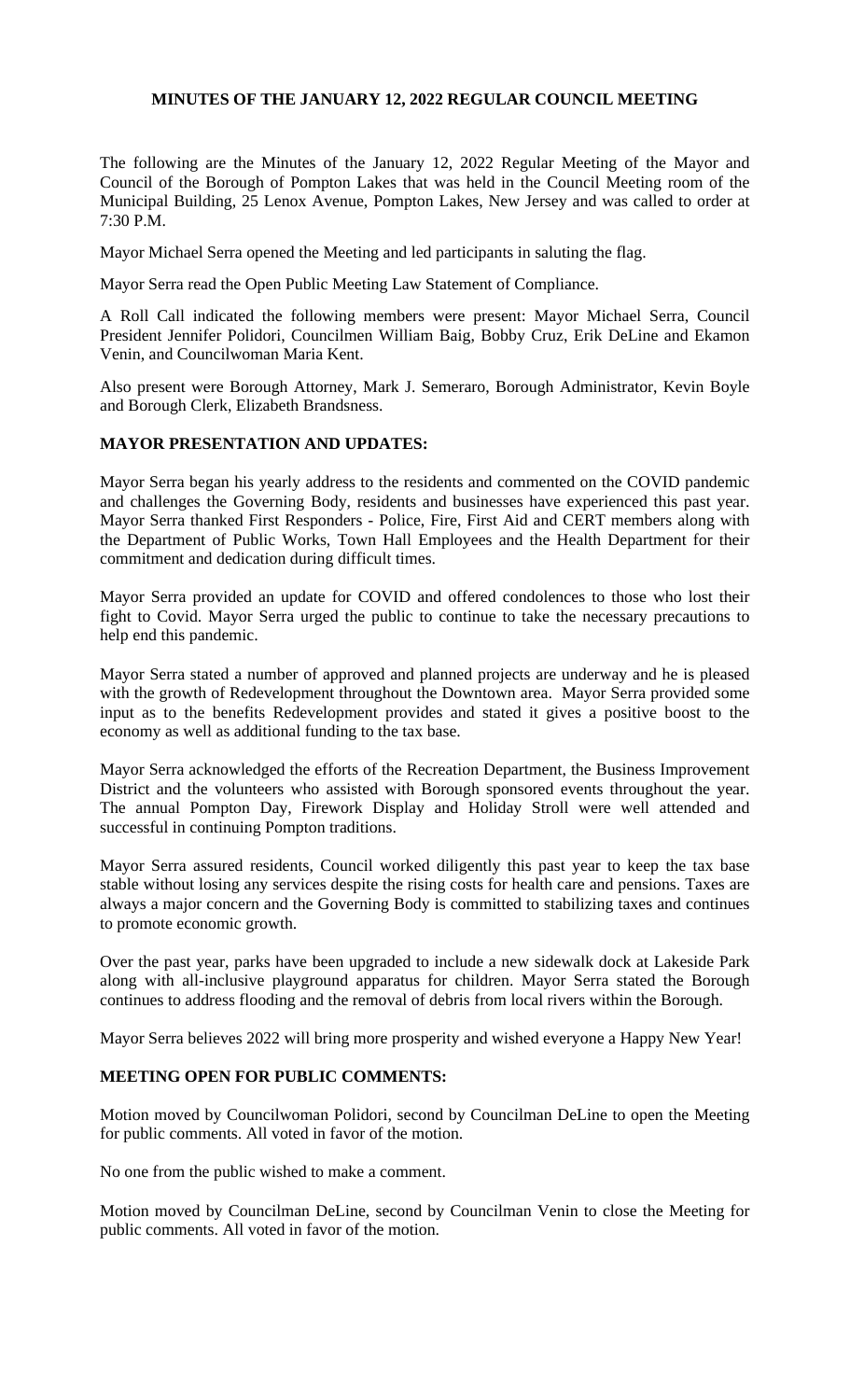### **MINUTES:**

Motion moved by Councilman DeLine, second by Councilwoman Kent to approve the Regular Meeting Minutes of December 8, 2021. All voted in favor of the motion.

Motion moved by Councilman DeLine, second by Councilwoman Kent to approve the Reorganization Meeting Minutes of January 5, 2022. All voted in favor of the motion.

### **BILL LISTS: None**

| <b>Current Fund</b>        | $$ -0-$ |
|----------------------------|---------|
| Capital Fund               | $$ -0-$ |
| <b>Recreation Trust</b>    | $$ -0-$ |
| Unemployment               | $$ -0-$ |
| Dog Trust Account          | $$ -0-$ |
| <b>Other Trust Account</b> | $$ -0-$ |
| Clerk's Account            | $$ -0-$ |
| <b>Open Space Trust</b>    | $$ -0-$ |

#### **PETITIONS: None**

#### **CONSENT AGENDA:**

*(Council Members Required Resolution 22-51 to Be Pulled from the Consent Agenda for Separate Action)*

**WHEREAS**, the Mayor and Council of the Borough of Pompton Lakes has reviewed the Consent Agenda consisting of various proposed Resolutions, and

**WHEREAS**, the Mayor and Council of the Borough of Pompton Lakes does desire to remove any Resolution 22-51 for individual action from that Agenda, and

**NOW, THEREFORE, BE IT RESOLVED** that the following Resolutions on the Consent Agenda are hereby approved:

- 1. Resolution 22-27 Resolution Authorizing The Execution Of An Agreement Confirming Clarifications To A Mutual Easement Over Block 7400 Lots 10 And 11
- 2. Resolution 22-28 Resolution Authorizing The Award And Execution Of A Contract For The Provision Of Community Fireworks With Garden State Fireworks, Inc. At A Cost Of \$10,000 Per Season
- 3. Resolution 22-29 Resolution Authorizing The Proper Borough Officials To Apply For The Recycling Tonnage Grant
- 4. Resolution 22-30 Appointing A Fund Commissioner And Safety Delegate To Represent The Borough Of Pompton Lakes In The Morris County Municipal Joint Insurance Fund
- 5. Resolution 22-31 Authorizing Retainer Agreement For Cable Television Station Maintenance Services With Video Plus In An Amount Not To Exceed \$4,000.00
- 6. Resolution 22-32 Authorizing Retainer Agreement For Cable Television Consulting Services With Graphic Detail, Inc. In An Amount Not To Exceed \$4,000.00
- 7. Resolution 22-33 Authorizing The Execution Of Licensing Agreement With ASCAP
- 8. Resolution 22-34 Authorizing Nicholas Agnoli, P.E., Agnoli Engineering, LLC To Provide Professional Consulting Services Necessary For The Continuance Of Community Rating System (CRS) Program
- 9. Resolution 22-35 Authorizing A Contract For The Acquisition Of Goods Or Services Pursuant To NJSA 19:44A-20.4 And/Or NJSA 19:44A-20.5 With Rini O'Neil, PC
- 10. Resolution 22-36 Authorizing A Contract For The Acquisition Of Goods Or Services Pursuant To NJSA 19:44A-20.4 And/Or NJSA 19:44A-20.5 With Melick-Tully & Associates, P.C.
- 11. Resolution 22-37 Resolution Authorizing The Award Of A Contract To Gaeta Recycling Co., Inc. For Marketing Recyclable Materials
- 12. Resolution 22-38 A Resolution Authorizing The Execution Of A Shared Services Agreement With The Borough Of Ringwood For Storm Water System Cleaning Services Through December 31, 2022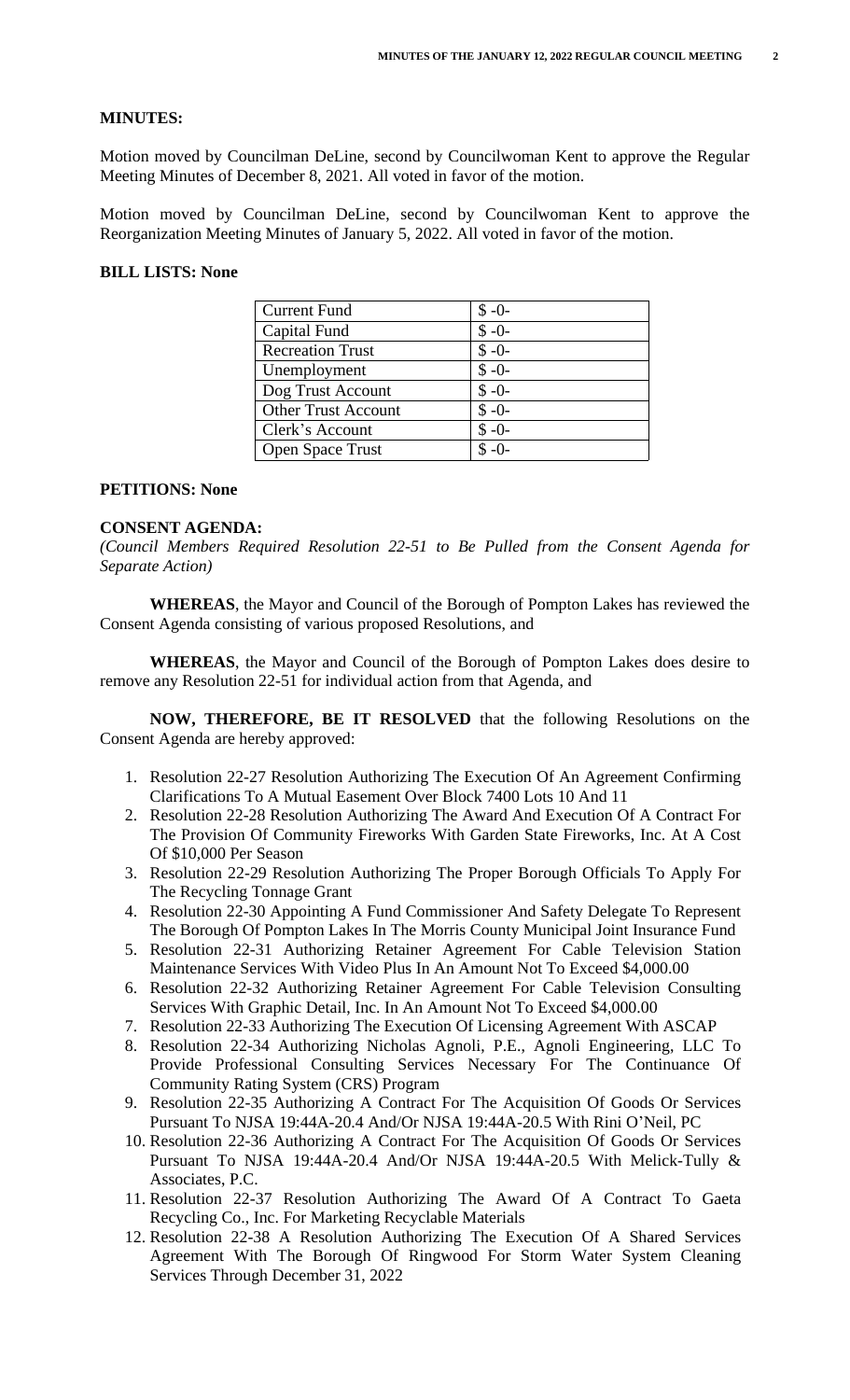- 13. Resolution 22-39 Authorizing A Contract For The Acquisition Of Goods Or Services Pursuant To NJSA 19:44A-20.4 And/Or 19:44A-20.5 With James P. Cutillo & Associates
- 14. Resolution 22-40 Authorizing A Contract For The Acquisition Of Goods Or Services Pursuant To NJSA 19:44A-20.4 And/Or NJSA 19:44A-20.5 With Darmofalski Engineering Associates, Inc.
- 15. Resolution 22-41 Authorizing A Contract For The Acquisition Of Goods Or Services Pursuant To NJSA 19:44A-20.4 And/Or NJSA 19:44A-20.5 With DMK Services, LLC
- 16. Resolution 22-42 Appointment Of John Heinrich To The Position Of Laborer 1 With The Department Of Public Works
- 17. Resolution 22-43 Accepting The Retirement Of Matthew J. Giller From The Pompton Lakes Department Of Public Works
- 18. Resolution 22-44 Appointment Of Carmelina K. Fusaro To The Position Of Secretary To The Board Of Adjustment And Planning Board
- 19. Resolution 22-45 Authorizing A Contract For The Acquisition Of Goods Or Services Pursuant To NJSA 19:44A-20.4 And/Or 19:44A-20.5 With NW Financial Group, LLC
- 20. Resolution 22-46 Authorizing A Contract For The Acquisition Of Goods Or Services Pursuant To NJSA 19:44A-20.4 And/Or NJSA 19:44 A-20.5 With Solitude Lakes Management
- 21. Resolution 22-47 Authorizing A Contract For The Acquisition Of Goods Or Services Pursuant To NJSA 19:44A-20.4 And/Or NJSA 19:444A-20.5 And Pursuant To NJSA 40A:11-4.1(h) With Apruzzese, McDermott, Mastro & Murphy, P.C.
- 22. Resolution 22-48 Authorizing A Contract For The Acquisition Of Goods Or Services Pursuant To NJSA 19:44A-20.4 And/Or NJSA 19:44A-20.5 With Mitchell Humphrey & Co.
- 23. Resolution 22-49 Authorizing A Contract For The Acquisition Of Goods Or Services Pursuant To NJSA 19:44A-20.4 And/Or NJSA 19:44A-20.5 With Triad Associates
- 24. Resolution 22-50 Authorizing A Contract For The Acquisition Of Goods Or Services Pursuant To NJSA 19:44A-20.4 And/Or NJSA 19:44A-20.5 With Phoenix Advisors, LLC
- 25. Resolution 22-51 Authorizing A Contract For The Acquisition Of Goods Or Services Pursuant To NJSA 19:44A-20.4 And/Or 19:44A-20.5 With EcolSciences, Inc.
- 26. Resolution 22-52 Authorizing Agreement With Jobs 4 Blue To Provide Administrative Services Related To Off-Duty Employment For The Pompton Lakes Police Department
- 27. Resolution 22-53 Authorizing A Contract For The Acquisition Of Goods Or Services Pursuant To NJSA 19:44A-20.4 And/Or NJSA 19:44A-20.5 With H2M Associates, Inc.
- 28. Resolution 22-54 Authorizing A Contract For The Acquisition Of Goods Or Services Pursuant To NJSA 19:44A-20.4 And/Or NJSA 19:44A-20.4 And/Or NJSA 19:44A-20.5 With Stormwater Compliance Solutions, LLC
- 29. Resolution 22-55 Authorizing Harriet's Lawn Service To Undertake Emergency Property Maintenance On Property Deemed Vacant Or Abandoned By The Borough's Property Maintenance Officer
- 30. Resolution 22-56 Authorizing A Contract For The Acquisition Of Goods Or Services Pursuant To NJSA 19:44A-20.4 And/Or NJSA 19:44A-20.5 With Millennium Strategies, LLC
- 31. Resolution 22-57 Resolution Authorizing The Settlement Of A Tax Appeal Valbruna Stainless, Inc. v. Borough Of Pompton Lakes Block 100, Lot 3.01
- 32. Resolution 22-58 Authorizing Payment In Lieu Of Health Benefits To Qualified Borough Employees
- 33. Resolution 22-59 Authorizing The Execution Of A Shared Services Agreement With The Borough Of Riverdale For Construction Code Services Through December 31, 2025
- 34. Resolution 22-60 Appointing Bernadette Chillemi As Secretary To The Open Space And Environmental Protection Committees
- 35. Resolution 22-61 Resolution Authorizing The Settlement Of A Tax Appeal 525 Wanaque Avenue Associates v Borough Of Pompton Lakes Block 7400, Lot 11
- 36. Resolution 21-62 Awarding The Bid And Authorization To Execute a Contract For Electrical System Work At Borough Facilities To TSUJ Corp. For A Two Year Period Commencing January 1, 2022
- 37. Resolution 22-63 Authorizing The Execution Of A Shared Services Agreement With The Borough Of Wanaque For Payroll Administration And Processing Services Effective January 1, 2022 Through December 31, 2022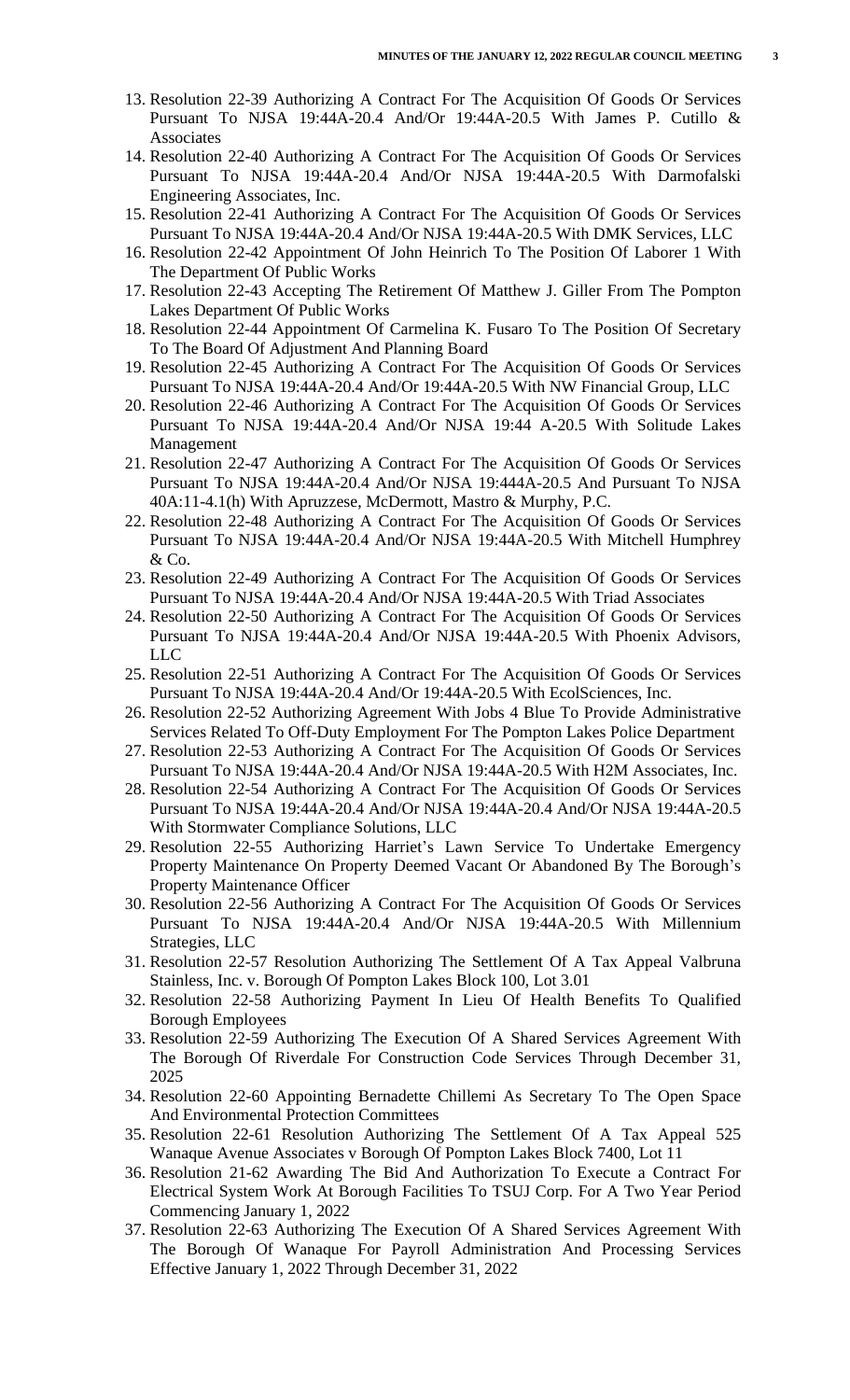- 38. Resolution 22-64 Declaring An Emergency For Purposes Of Awarding A Contract For Repair To Truck #1 2012 International Garbage Truck
- 39. Resolution 22-65 Authorizing A Contract For The Acquisition Of Goods Or Services Pursuant To NJSA 19:44A-20.4 And/Or NJSA 19:44A-20.5 With Skyline Cleaning Services, LLC
- 40. Resolution 22-74 Authorizing The Approval Of Pay Estimate #4 To 4 Clean Up, Inc. In Connection With The Pond Hole Parking Lot Improvement Project In The Amount Of \$215,617.98
- 41. Resolution 22-75 Appointing Part Time Telecommunication Officers For Employment In Pompton Lakes Police Department
- 42. Resolution 22-76 Authorizing Transfer Of Appropriation In The 2021 Budget

Motion moved by Councilman Baig, second by Councilwoman Kent to approve the Consent Agenda. All voted in favor of the motion.

#### **RESOLUTION 22-27**

**WHEREAS**, 525 Wanaque Ave. Associates, LLC is the owner of 525 Wanaque Avenue (Block 7400, Lot 11) and the Borough of Pompton Lakes ("Borough") is the owner of Block 7400 Lot 10, and

**WHEREAS**, 525 Group, A Partnership of the State of New Jersey ("525 Group"), the former owner of 525 Wanaque Avenue, and the Borough entered into a mutual easement for parking which was recorded on October 16, 2001with the Passaic County Register in Book D-307 at Page 283 after being authorized pursuant to Ordinance 00-08 adopted on April 26, 2000; and

**WHEREAS**, 525 Wanaque Ave. Associates, LLC and the Borough desire to clarify certain aspects of the implementation of the mutual easement.

**NOW THEREFORE, BE IT RESOLVED** by the Borough Council of the Borough of Pompton Lakes, in the County of Passaic, and State of New Jersey, as follows:

- 1. The Borough Council authorizes the execution of the Agreement with 525 Wanaque Ave. Associates, LLC clarifying the Mutual Easement for parking on Block 7400, Lots 10 and 11.
- 2. The following clarifications shall be included in the Agreement:
	- (a) The 3 parking spaces next to the fire department on the west side closest to Passaic Avenue will be for the exclusive use of the fire department at all times.
	- (b) To the north of the fire house, the 2 parking spaces farthest to the east on Block 11 will not be used for <u>overnight</u> parking so that the fire truck has clearance to get in and out.
	- (c) All parking spaces immediately next to the building on the south side and east side of Lot 11 (including those on the east side that are intersected by the property line and hence not completely on Lot 11) may be used by the residential tenants for overnight parking.
- 3. This Resolution shall take effect immediately

#### **RESOLUTION 22-28**

**WHEREAS**, the Mayor and Council, in cooperation with the Recreation Commission, are desirous of providing a community fireworks display during the annual Pompton Day event; and

**WHEREAS,** the Borough had advertised a request for proposals for the provisions of community fireworks for Pompton Day 2022; and

**WHEREAS**, five vendors responded to the RFP with Garden State Fireworks, Inc. providing the best response to the Borough's request in the amount of \$10,000 for the fireworks display; and

**WHEREAS**, funds for this purpose have been included in the 2022 Temporary Budget, and the Treasurer has so certified;

**NOW, THEREFORE BE IT RESOLVED** by the Mayor and Council of the Borough of Pompton Lakes, County of Passaic, State of New Jersey, that the request for proposals for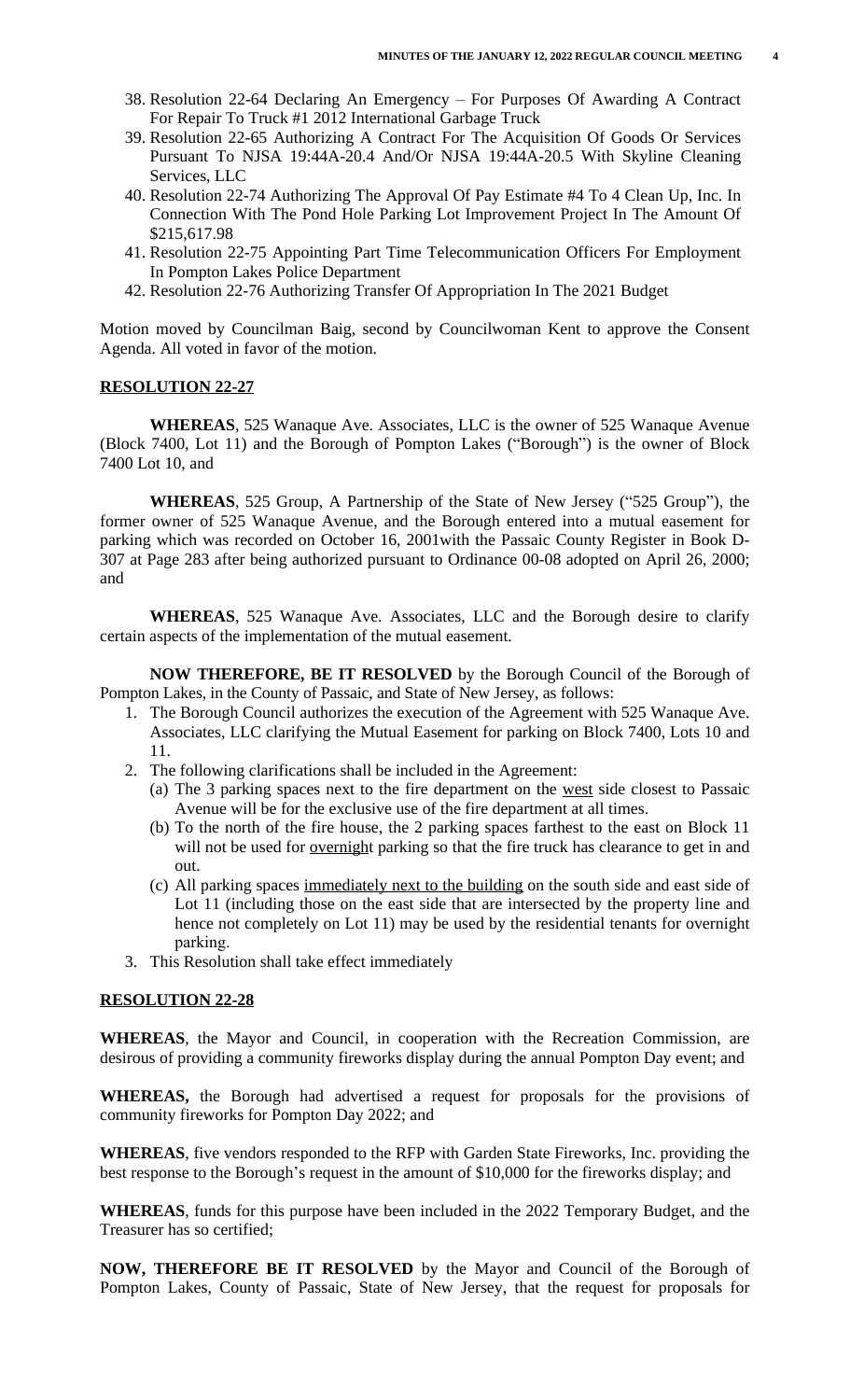Pompton Day 2022, in the amount of \$10,000 per year, for the provision of community fireworks displays, is awarded to Garden State Fireworks, Inc. of Millington, New Jersey.

**BE IT FURTHER RESOLVED,** that the Mayor and Borough Clerk are hereby authorized to contract with Garden State Fireworks, Inc.

#### **RESOLUTION 22-29**

**WHEREAS,** The Mandatory Source Separation and Recycling Act, P.L. 1987, c.102, has established a recycling fund from which tonnage grant may be made to municipalities in order to encourage local source separation and recycling programs; and

**WHEREAS,** it is the intent and the spirit of the Mandatory Source Separation and Recycling Act to use the tonnage grants to develop new municipal recycling programs and to continue and to expand existing programs; and

**WHEREAS,** the New Jersey Department of Environmental Protection and Energy is promulgating recycling regulations to implement the Mandatory Source Separation and Recycling Act; and

**WHEREAS,** the recycling regulations impose on municipalities certain requirements as a condition for applying for tonnage grants, including but not limited to, making and keeping accurate, verifiable records of materials collected and claimed by the municipality; and

**WHEREAS,** the Mayor and Council desire to designate an individual authorized to ensure that accurate and verifiable records of materials recycled by the municipality are maintained.

**NOW, THEREFORE, BE IT RESOLVED** by the Mayor and Council of the Borough of Pompton Lakes that *Daniel O'Rourke* is hereby designated as the Recycling Coordinator for the Borough of Pompton Lakes and is to prepare the annual Recycling Report for the Borough and submit the recycling tonnage grant application to the New Jersey Department of Environmental Protection.

**BE IT FURTHER RESOLVED** that any monies received from the recycling tonnage grant be deposited in a dedicated recycling trust fund to be used solely for the purposes of recycling.

#### **RESOLUTION 22-30**

**WHEREAS,** the Borough of Pompton Lakes is now a member of the Morris County Municipal Joint Insurance Fund; and

**WHEREAS,** the Borough of Pompton Lakes is responsible to appoint a Fund Commissioner and Safety Delegate to represent the Borough at Fund related activities.

**NOW, THEREFORE, IT IS RESOLVED** by the Mayor and Council of the Borough of Pompton Lakes, County of Passaic, State of New Jersey, that the following appointments be made:

Fund Commissioner – Kevin Boyle, Borough Administrator

Safety Delegate – Kevin Boyle, Borough Administrator

**BE IT FURTHER RESOLVED,** that a copy of this resolution be transmitted to the Morris County Municipal Joint Insurance Fund.

#### **RESOLUTION 22-31**

**WHEREAS,** the Borough of Pompton Lakes requires cable television station maintenance services; and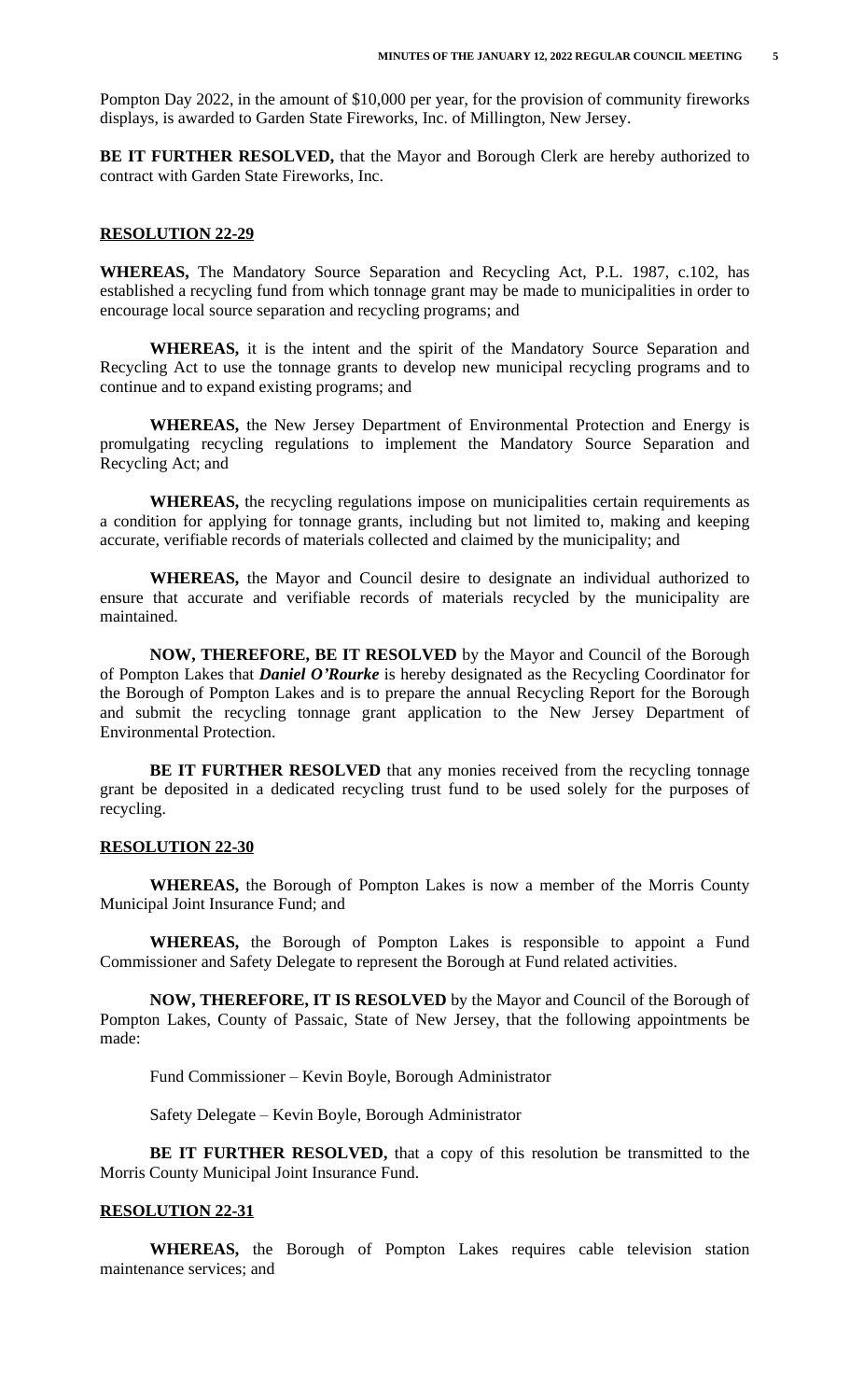**WHEREAS,** the Borough has contracted in the past with Steven Milano d/b/a Video Plus for the provision of cable television station maintenance services and the Borough Administrator has recommended the contract be renewed for 2022; and

**WHEREAS,** funds for this purpose shall be provided in the 2022 Temporary Budget and in the 2022 Borough Budget, when finally adopted;

**NOW, THEREFORE, IT IS RESOLVED BY THE MAYOR AND COUNCIL OF THE BOROUGH OF POMPTON LAKES** the Mayor and Borough Clerk are hereby authorized to execute retainer agreement with Video Plus for the provision of cable television station maintenance services, in an amount not to exceed \$4,000.00

### **RESOLUTION 21-32**

**WHEREAS,** the Borough of Pompton Lakes requires cable television station management services; and

**WHEREAS,** the Borough has contracted in the past with Tracey Lawrence of Graphic Detail, Inc. for the provision of cable television station management services and the Borough Administrator has recommended the contract be renewed for 2022; and

**WHEREAS,** funds for this purpose shall be provided in the 2022 Temporary Budget and in the 2022 Borough Budget, when finally adopted;

**NOW, THEREFORE, IT IS RESOLVED BY THE MAYOR AND COUNCIL OF THE BOROUGH OF POMPTON LAKES** the Mayor and Borough Clerk are hereby authorized to execute retainer agreement with Graphic Detail, Inc. for the provision of cable television station management services, in an amount not to exceed \$4,000.00

## **RESOLUTION 22-33**

**WHEREAS,** the Borough Administrator has authorized the licensing agreement with ASCAP under his authority pursuant to the bid threshold; and

**WHEREAS**, the total one year cost for said agreement is \$390.00; and

**NOW, THEREFORE, BE IT RESOLVED** by the Mayor and Council of the Borough of Pompton Lakes, County of Passaic and State of New Jersey as follows.

- 1. The Borough Administrator is hereby authorized and directed to execute the attached one-year licensing agreement with ASCAP.
- 2. This Resolution shall take effect immediately upon adoption according to law.

#### **RESOLUTION 22-34**

**WHEREAS,** the Borough has submitted a community rating system application to the National Flood Insurance Program and received notification of the acceptance into the program and that continual periodic reviews need to be maintained; and

 **WHEREAS,** the process to maintain the current status will necessitate the appointment of an engineer to provide professional consulting services to assist in the process; and

 **WHEREAS,** the Mayor and Council desire to engage Nicholas Agnoli, P.E., Agnoli Engineering, LLC., to provide the needed professional consulting services; and

 **WHEREAS,** funds are available for this purpose in Capital Budget and the Treasurer has so certified, in writing, the availability of funds for this purpose;

# **NOW, THEREFORE, IT IS RESOLVED BY THE MAYOR AND COUNCIL OF THE BOROUGH OF POMPTON LAKES** as follows:

1. An Agreement with Nicholas Agnoli, P.E., Agnoli Engineering, LLC to continue to provide professional consulting services for the CRS Program in an amount not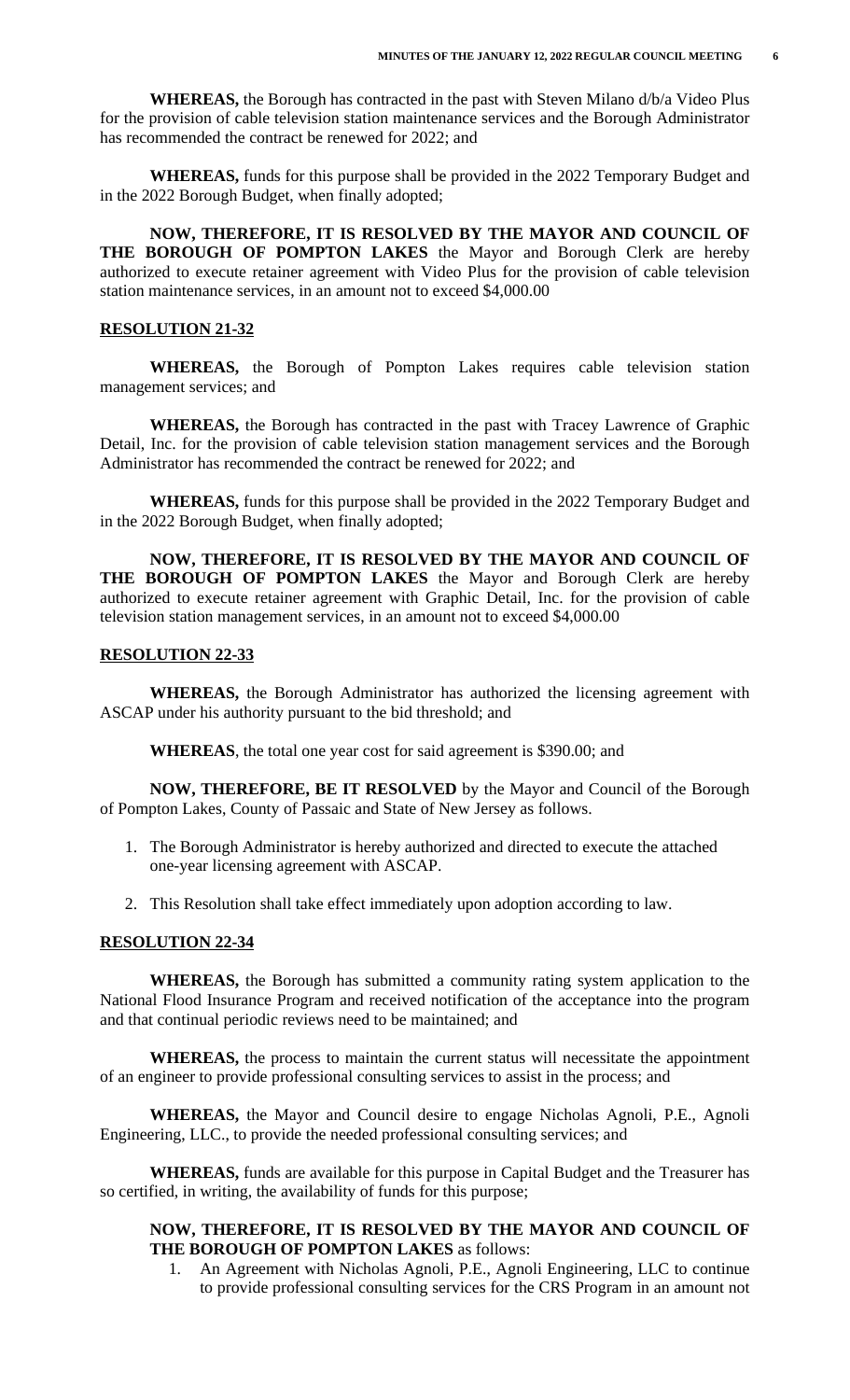to exceed \$8,000.00, on a time and material basis to be billed at \$125.00 per hour, is approved and the Mayor and Borough Clerk are hereby authorized to execute said Agreement.

- 2. Said Agreement was made without competitive bidding as a "Professional Services Contract" under the appropriate provisions of the Local Public Contracts Law of the State of New Jersey N.J.S.A. 40A:11-5(1)(a).
- 3. The Municipal Clerk shall publish a copy of this Resolution in an official newspaper of the Borough of Pompton Lakes which Notice shall provide that the Contract and Resolution are available for inspection in the office of the Clerk.
- 4. This Resolution shall take effect immediately upon adoption according to law

### **RESOLUTION 22-35**

**WHEREAS,** there exists a need for the procurement of goods or services for the Borough of Pompton Lakes from Rini O'Neil, PC; and

**WHEREAS,** the Treasurer has certified that funds are available for this purpose; and

**WHEREAS,** Pompton Lakes desires to enter into contract with Rini O'Neil, PC pursuant to the provisions of NJSA 19:44A-20.4 and/or NJSA 19:44A-20.5; and

**WHEREAS,** the Treasurer has certified that the value of the contract will not exceed \$17,500.00; and

**WHEREAS,** the term of the contract will be from January 1, 2022 through December 31, 2022; and

**WHEREAS,** Rini O'Neil, PC has submitted a Business Entity Disclosure Certification in compliance with law.

**NOW THEREFORE BE IT RESOLVED,** this 12th day of January, 2022, by the Mayor and Council of the Borough of Pompton Lakes, County of Passaic and State of New Jersey as follows:

- 1. The Borough of Pompton Lakes is authorized to engage Rini O'Neil, PC for the purpose of providing legal services in connection with WGHT.
- 2. The Mayor and Borough Clerk are hereby authorized and directed to execute the contract with Rini O'Neil, PC.

Said Rini O'Neil, PC shall be engaged pursuant to contract to be entered by and between Rini O'Neil, PC and the Borough and for such periods of time as permitted by law and for such compensation as agreed.

This appointment is awarded without competitive bidding as a "Professional Service" under the provisions of the Local Public Contracts Law because these services are rendered by members of recognized professions.

A copy of this Resolution shall be published in the Suburban Trends by the Borough Clerk as required by law within ten (10) days of its passage and a true copy of same shall be available for inspection in the office of the Borough Clerk.

A copy of the Business Entity Disclosure Certification and the Certification of Value shall be filed with this Resolution.

This Resolution shall take effect immediately upon adoption according to law.

### **RESOLUTION 22-36**

**WHEREAS,** there exists a need for the procurement of goods or services for the Borough of Pompton Lakes from Melick-Tully & Associates, P.C.; and

**WHEREAS,** the Treasurer has certified that funds are available for this purpose; and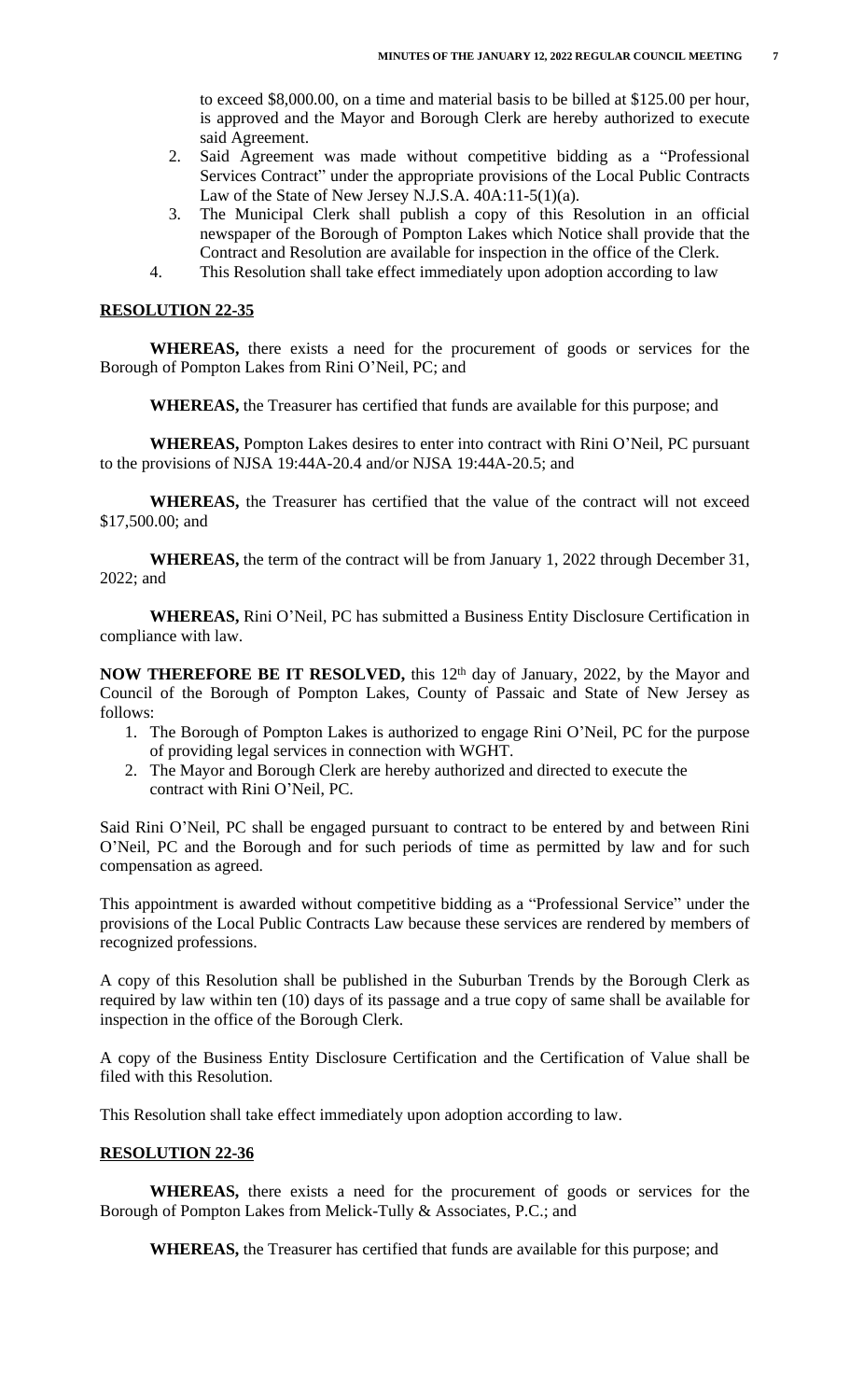**WHEREAS,** Pompton Lakes desires to enter into contract with Melick-Tully & Associates, P.C., pursuant to the provisions of NJSA 19:44A-20.4 and/or NJSA 19:44A-20.5; and

**WHEREAS,** the Treasurer has certified that the value of the contract will not exceed \$17,500.00; and

**WHEREAS,** the term of the contract will be from January 1, 2022 through December 31, 2022; and

**WHEREAS,** Melick-Tully & Associates, P.C. has submitted a Business Entity Disclosure Certification in compliance with law.

**NOW THEREFORE BE IT RESOLVED,** this 12th day of January, 2022 by the Mayor and Council of the Borough of Pompton Lakes, County of Passaic and State of New Jersey as follows:

- 1. The Mayor and Council hereby engage Melick-Tully & Associates, P.C. to perform a preliminary assessment of 322 Wanaque Avenue (Block 3000 Lot 35) in connection with a possible foreclosure action.
- 2. The Mayor and Borough Clerk is hereby authorized and directed to execute said proposal.

Said Melick-Tully & Associates, P.C. shall be engaged pursuant to contract to be entered by and between Melick-Tully & Associates, P.C. and the Borough and for such periods of time as permitted by law and for such compensation as agreed.

This appointment is awarded without competitive bidding as a "Professional Service" under the provisions of the Local Public Contracts Law because these services are rendered by members of recognized professions.

A copy of this Resolution shall be published in the Suburban Trends by the Borough Clerk as required by law within ten (10) days of its passage and a true copy of same shall be available for inspection in the office of the Borough Clerk.

A copy of the Business Entity Disclosure Certification and the Certification of Value shall be filed with this Resolution.

This Resolution shall take effect immediately upon adoption according to law.

### **RESOLUTION 22-37**

**WHEREAS,** the Borough of Pompton Lakes has need to obtain the services for the marketing of recyclable materials recovered through a recycling program; and

**WHEREAS,** Gaeta Recycling Co., Inc. has responsibly provided such services to the Borough of Pompton Lakes and has offered such services to the Borough of Pompton Lakes upon reasonable terms; and

**WHEREAS,** the anticipated term of this contract is one year; and

**WHEREAS,** contracts for the marketing of recyclable materials are exempt from public bidding requirements pursuant to  $N.J.S.A.$  40A:11-5(1)(s); and

**WHEREAS,** Gaeta Recycling Co., Inc. has completed and submitted a Business Registration and Business Entity Disclosure Certification which certifies that it has not made any reportable contributions to a political or candidate committee in the Borough of Pompton Lakes for the previous one year and that the contract will prohibit it from making any reportable contributions through the term of the contract; and

**WHEREAS,** the Treasurer has certified that funds are available for this contract.

**NOW, THEREFORE, BE IT RESOLVED** by the Mayor and Borough Council of the Borough of Pompton Lakes, in the County of Passaic and State of New Jersey, that the Borough of Pompton Lakes hereby awards the contract with Gaeta Recycling Co., Inc. and further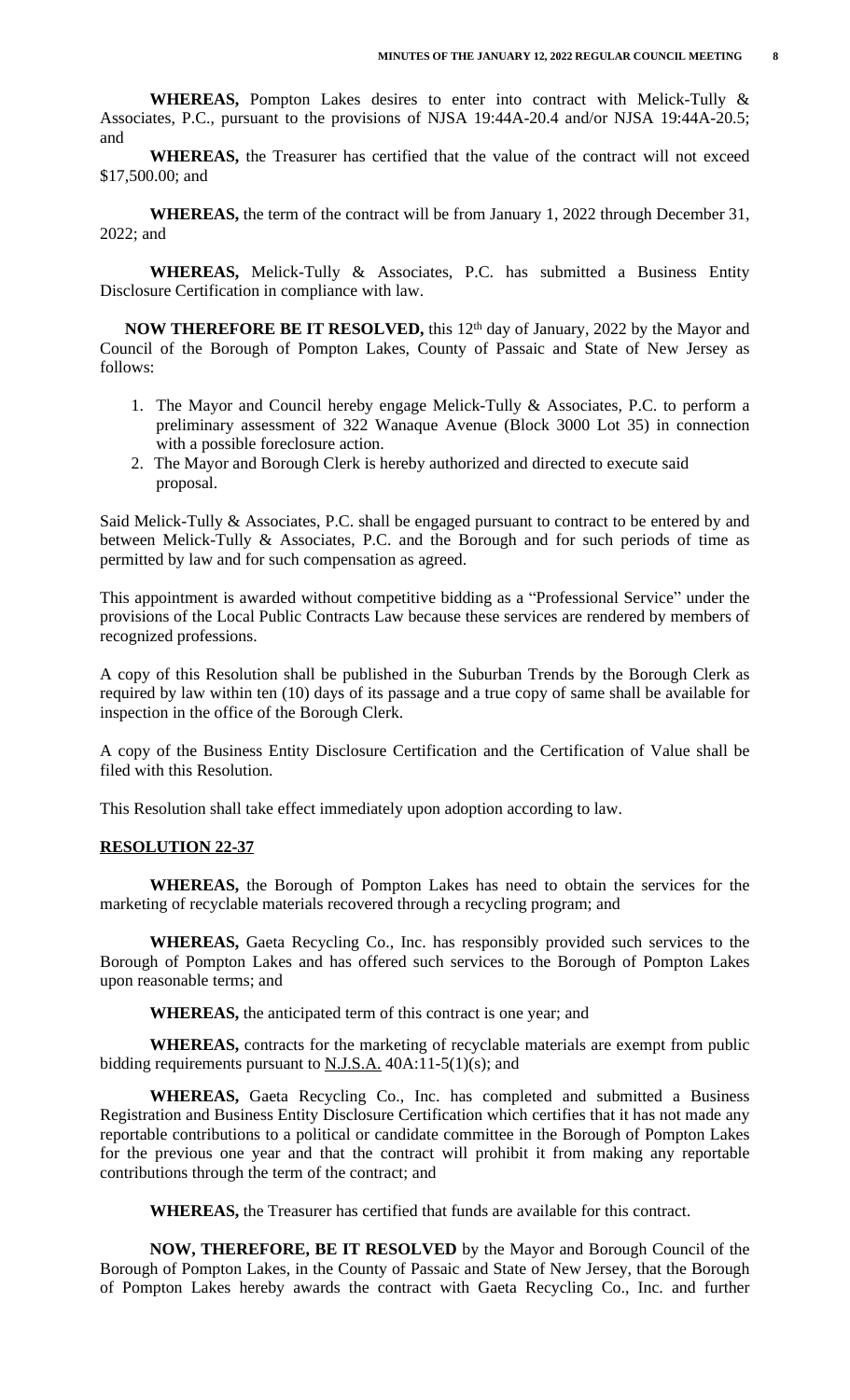authorizes the Mayor's execution of the contract, in accordance with the terms and conditions set forth therein and which is appended hereto as Schedule A; and

**BE IT FURTHER RESOLVED** that the Business Entity Disclosure Certification of determination of value associated with this contract be placed on file with this Resolution.

# **RESOLUTION 22-38**

**WHEREAS,** the Borough of Ringwood presently provides Storm Water System Cleaning Services for the Borough; and

**WHEREAS,** the Borough of Pompton Lakes has a need for the continued Storm Water System Cleaning Services pursuant to N.J.S.A. 4:19-15.15; and

**WHEREAS**, the Borough of Ringwood has agreed to provide said services to Pompton Lakes by way of a Shared Services Agreement as permitted by NJSA 40A:65-1 et seq.

**NOW, THEREFORE, BE IT RESOLVED** by the Mayor and Council of the Borough of Pompton Lakes, County of Passaic and State of New Jersey as follows:

- 1. The Mayor and Borough Clerk are hereby authorized and directed to execute the attached one year Shared Services Agreement with the Borough of Ringwood for Storm Water System Cleaning Services in the amount of \$1,500 per day for Jet/Vacuum truck and operators on an as need basis in accordance with the terms and provisions set forth.
- 2. A copy of the agreement shall be filed with the Borough Clerk and shall be open for public inspection at the Borough Municipal Building upon adoption of this resolution.
- 3. The agreement shall take effect upon the lawful adoption of the requisite resolutions by all parties thereto.
- 4. A copy of the Agreement shall be sent to the State of New Jersey, Division of Local Government Services in the Department of Community Affairs.
- 5. This resolution shall take effect immediately upon adoption according to law.

#### **RESOLUTION 22-39**

**WHEREAS**, there exists a need for the procurement of goods or services for the Borough of Pompton Lakes from James P. Cutillo & Associates; and

**WHEREAS,** the Treasurer has certified that funds are available for this purpose; and

**WHEREAS,** Pompton Lakes desires to enter into contract with James P. Cutillo & Associates, pursuant to the provisions of NJSA 19:44A-20.4 and/or NJSA 19:44A-20.5; and

**WHEREAS,** the Treasurer has certified that the value of the contract will not exceed \$17, 500.00; and

**WHEREAS,** the term of the contract will be from January 1, 2022 through December 31, 2022; and

**WHEREAS,** James P. Cutillo & Associates has submitted a Business Entity Disclosure Certification in compliance with law.

**NOW THEREFORE BE IT RESOLVED,** this 12th day of January, 2022 by the Mayor and Council of the Borough of Pompton Lakes, County of Passaic and State of New Jersey as follows:

- 1. The Mayor and Council hereby engage James P. Cutillo & Associates to provide design & construction documents for a barrier free toilet at the Pompton Lakes Library.
- 2. The Mayor and Borough Clerk is hereby authorized and directed to execute said proposal.

Said James P. Cutillo & Associates shall be engaged pursuant to contract to be entered by and between James P. Cutillo & Associates and the Borough and for such periods of time as permitted by law and for such compensation as agreed.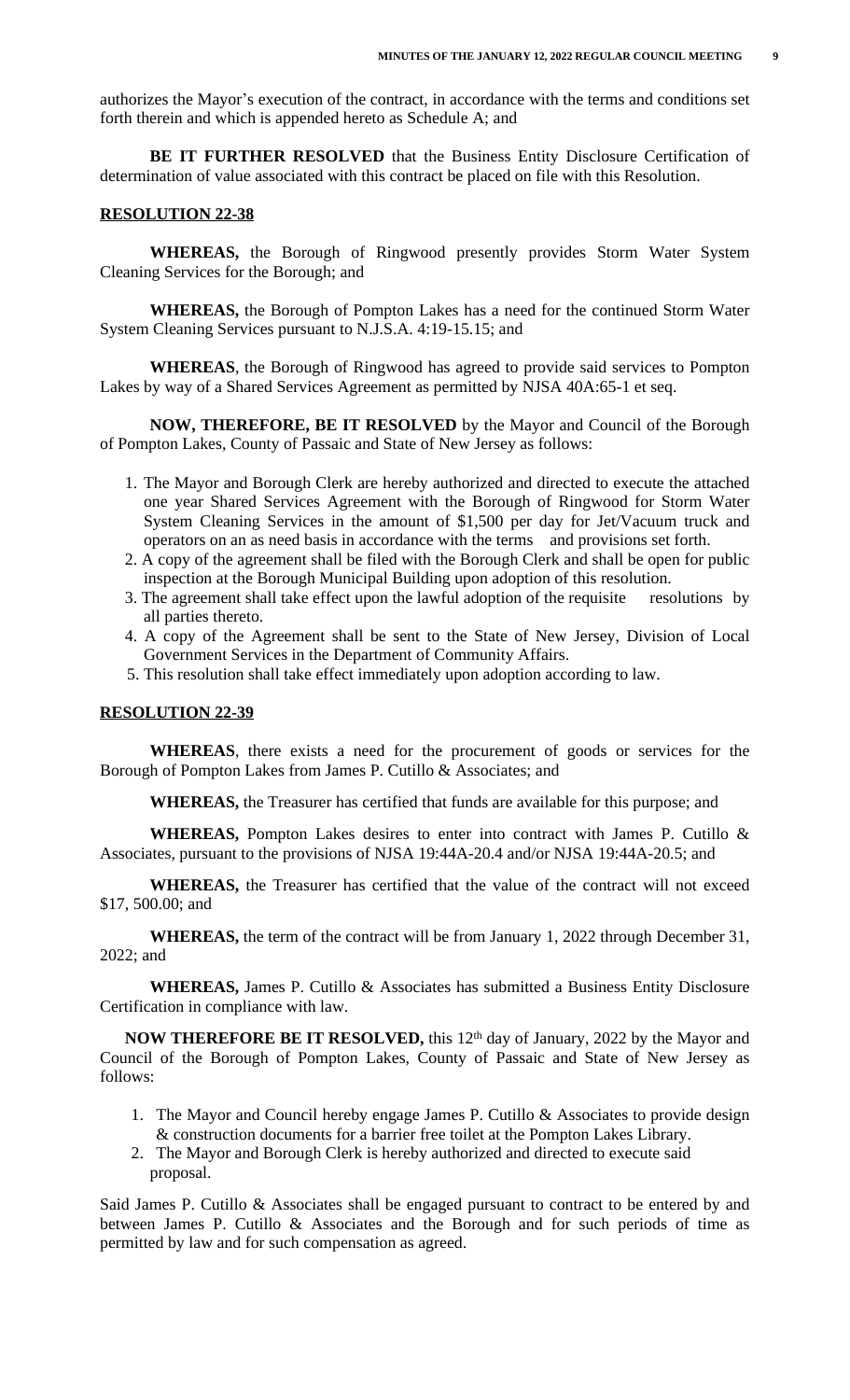This appointment is awarded without competitive bidding as a "Professional Service" under the provisions of the Local Public Contracts Law because these services are rendered by members of recognized professions.

A copy of this Resolution shall be published in the Suburban Trends by the Borough Clerk as required by law within ten (10) days of its passage and a true copy of same shall be available for inspection in the office of the Borough Clerk.

A copy of the Business Entity Disclosure Certification and the Certification of Value shall be filed with this Resolution.

This Resolution shall take effect immediately upon adoption according to law.

#### **RESOLUTION 22-40**

**WHEREAS,** there exists a need for the procurement of goods or services for the Borough of Pompton Lakes from Darmofalski Engineering Associates, Inc.; and

**WHEREAS,** the Treasurer has certified that funds are available for this purpose; and

**WHEREAS,** Pompton Lakes desires to enter into contract with Darmofalski Engineering Associates, Inc. pursuant to the provisions of NJSA 19:44A-20.4 and/or NJSA 19:44A-20.5; and

**WHEREAS,** the Treasurer has certified that the value of the contract will not exceed \$17,500.00; and

**WHEREAS,** the term of the contract will be from January 1, 2022 through December 31, 2022; and

**WHEREAS,** Darmofalski Engineering Associates, Inc. has submitted a Business Entity Disclosure Certification in compliance with law.

**NOW THEREFORE BE IT RESOLVED,** by the Mayor and Council of the Borough of Pompton Lakes, County of Passaic and State of New Jersey as follows:

- 1. The Borough of Pompton Lakes is authorized to engage Darmofalski Engineering Associates, Inc. for the purpose of providing a data base in support of Stream Cleaning Oversight.
- 2. The Mayor and Borough Clerk are hereby authorized and directed to execute the Contract with Darmofalski Engineering Associates.

Said Darmofalski Engineering Associates, Inc. shall be engaged pursuant to contract to be entered by and between Darmofalski Engineering Associates, Inc. and the Borough for such periods of time as permitted by law and for such compensation as agreed.

This appointment is awarded without competitive bidding as a "Professional Service" under the provisions of the Local Public Contracts Law because these services are rendered by members of recognized professions.

A copy of this Resolution shall be published in the Suburban Trends by the Borough Clerk as required by law within ten (10) days of its passage and a true copy of same shall be available for inspection in the office of the Borough Clerk.

A copy of the Business Entity Disclosure Certification and the Certification of Value shall be filed with this Resolution.

This Resolution shall take effect immediately upon adoption according to law.

# **RESOLUTION 22-41**

**WHEREAS,** there exists a need for the procurement of goods or services for the Borough of Pompton Lakes from DMK Services, LLC; and

**WHEREAS,** the Treasurer has certified that funds are available for this purpose; and

**WHEREAS,** Pompton Lakes desires to enter into contract with DMK Services, LLC, pursuant to the provisions of NJSA 19:44A-20.4 and/or NJSA 19:44A-20.5; and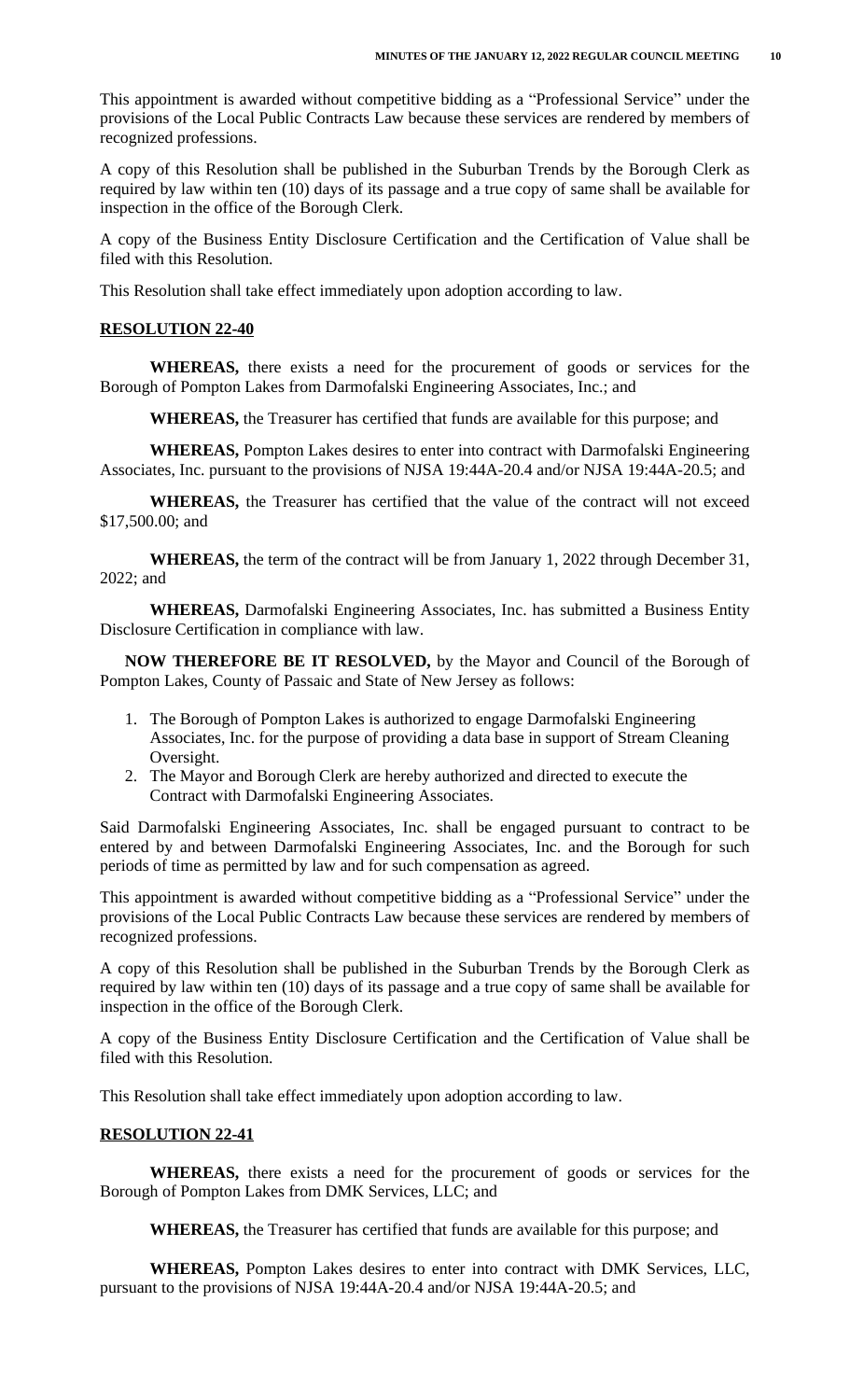**WHEREAS,** the Treasurer has certified that the value of the contract will not exceed \$17,500.00; and

**WHEREAS,** the term of the contract will be from January 1, 2022 through December 31, 2022; and

**WHEREAS,** DMK Services, LLC. has submitted a Business Entity Disclosure Certification in compliance with law.

**NOW THEREFORE BE IT RESOLVED,** this 12th day of January, 2022 by the Mayor and Council of the Borough of Pompton Lakes, County of Passaic and State of New Jersey as follows:

- 1. The Mayor and Council hereby engage DMK Services, LLC to perform river desnagging as approved by N.J.D.E.P.
- 2. The Mayor and Borough Clerk is hereby authorized and directed to execute said proposal.

Said DMK Services, LLC shall be engaged pursuant to contract to be entered by and between DMK Services, LLC and the Borough and for such periods of time as permitted by law and for such compensation as agreed.

This appointment is awarded without competitive bidding as a "Professional Service" under the provisions of the Local Public Contracts Law because these services are rendered by members of recognized professions.

A copy of this Resolution shall be published in the Suburban Trends by the Borough Clerk as required by law within ten (10) days of its passage and a true copy of same shall be available for inspection in the office of the Borough Clerk.

A copy of the Business Entity Disclosure Certification and the Certification of Value shall be filed with this Resolution.

This Resolution shall take effect immediately upon adoption according to law.

### **RESOLUTION 22-42**

**WHEREAS,** due to a number of vacancies within the Department of Public Works the position of Laborer 1 was advertised; and

**WHEREAS,** several candidates were interviewed by the Superintendent of Public Works and Borough Administrator; and

**WHEREAS,** John Heinrich was chosen for the full-time position of Laborer 1 at a starting salary of \$36,234.00; and

**WHEREAS,** a request has been made by Daniel O'Rourke, Superintendent of Public Works to confirm said recommended appointment.

**NOW, THEREFORE, BE IT RESOLVED,** by the Mayor and Council of the Borough of Pompton Lakes, County of Passaic, State of New Jersey, that John Heinrich be hereby appointed to the full-time position of Laborer 1.

## **RESOLUTION 22-43**

**WHEREAS,** Matthew J. Giller notified the DPW Superintendent that he would be retiring from his position of Laborer effective December 31, 2021; and

**WHEREAS,** his formal letter dated December 6, 2021 is on file with the Borough.

**NOW, THEREFORE, BE IT RESOLVED** by the Mayor and Council of the Borough of Pompton Lakes, County of Passaic and State of New Jersey that it hereby accepts this letter of retirement and thanks Matthew for his service to the Borough and wishes him well in his future endeavors.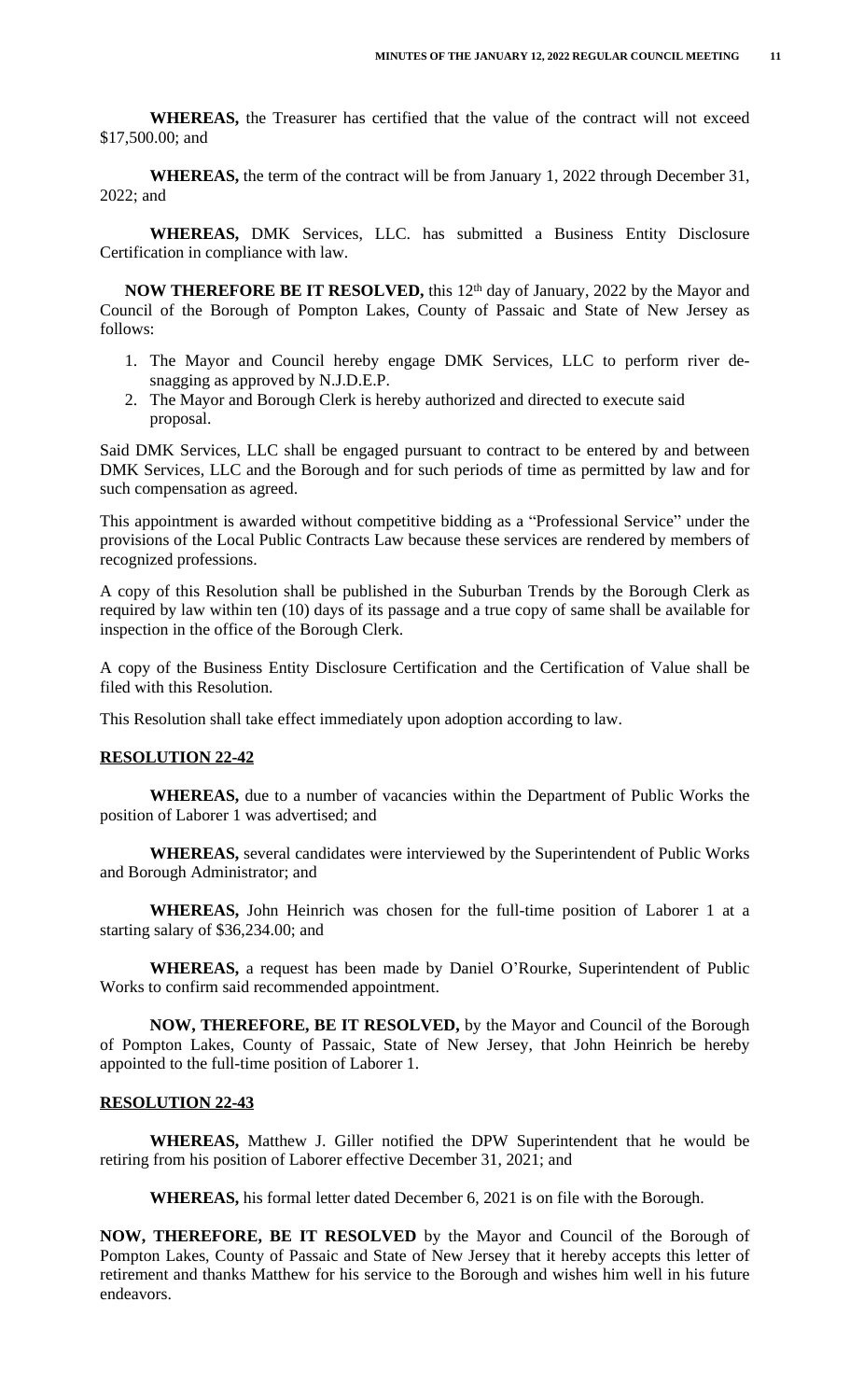#### **RESOLUTION 22-44**

**WHEREAS,** due to a vacancy within the Planning and Zoning Department the position of secretary to the Board of Adjustment & Planning Board was advertised; and

**WHEREAS,** several candidates were interviewed by the Construction Official and Borough Administrator; and

**WHEREAS,** Carmelina K. Fusaro was chosen for the full-time position of Secretary to the Board of Adjustment & Planning Board for \$36,234 per year as noted in the current PLBEA contract; and

**WHEREAS,** a request has been made by Sal Poli, Construction Official to confirm said recommended appointment.

**NOW, THEREFORE, BE IT RESOLVED,** by the Mayor and Council of the Borough of Pompton Lakes, County of Passaic, State of New Jersey, that Carmelina K. Fusaro be hereby appointed to the full-time position of Secretary to the Board of Adjustment & Planning Board effective January 4, 2022 for \$36,234 per year.

### **RESOLUTION 22-45**

**WHEREAS,** there exists a need for the procurement of goods or services for the Borough of Pompton Lakes from NW Financial Group, LLC; and

**WHEREAS,** the Treasurer has certified that funds are available for this purpose; and

**WHEREAS,** Pompton Lakes desires to enter into contract with NW Financial Group, LLC pursuant to the provisions of NJSA 19:44A-20.4 and/or NJSA 19:44A-20.5; and

**WHEREAS,** the Treasurer has certified that the value of the contract will exceed \$17,500.00; and

**WHEREAS,** the term of the contract will be from January 1, 2022 through December 31, 2022; and

**WHEREAS,** NW Financial Group, LLC has submitted a Business Entity Disclosure Certification in compliance with law.

**NOW THEREFORE BE IT RESOLVED,** by the Mayor and Council of the Borough of Pompton Lakes, County of Passaic and State of New Jersey as follows:

- 1. The Borough of Pompton Lakes is authorized to engage NW Financial Group, LLC for the purpose of providing financial services in connection with The American Rescue Fund Act.
- 2. The Mayor and Borough Clerk are hereby authorized and directed to execute the Contract with NW Financial Group, LLC.

Said NW Financial Group, LLC shall be engaged pursuant to contract to be entered by and between NW Financial Group, LLC the Borough and for such periods of time as permitted by law and for such compensation as agreed.

This appointment is awarded without competitive bidding as a "Professional Service" under the provisions of the Local Public Contracts Law because these services are rendered by members of recognized professions.

A copy of this Resolution shall be published in the Suburban Trends by the Borough Clerk as required by law within ten (10) days of its passage and a true copy of same shall be available for inspection in the office of the Borough Clerk.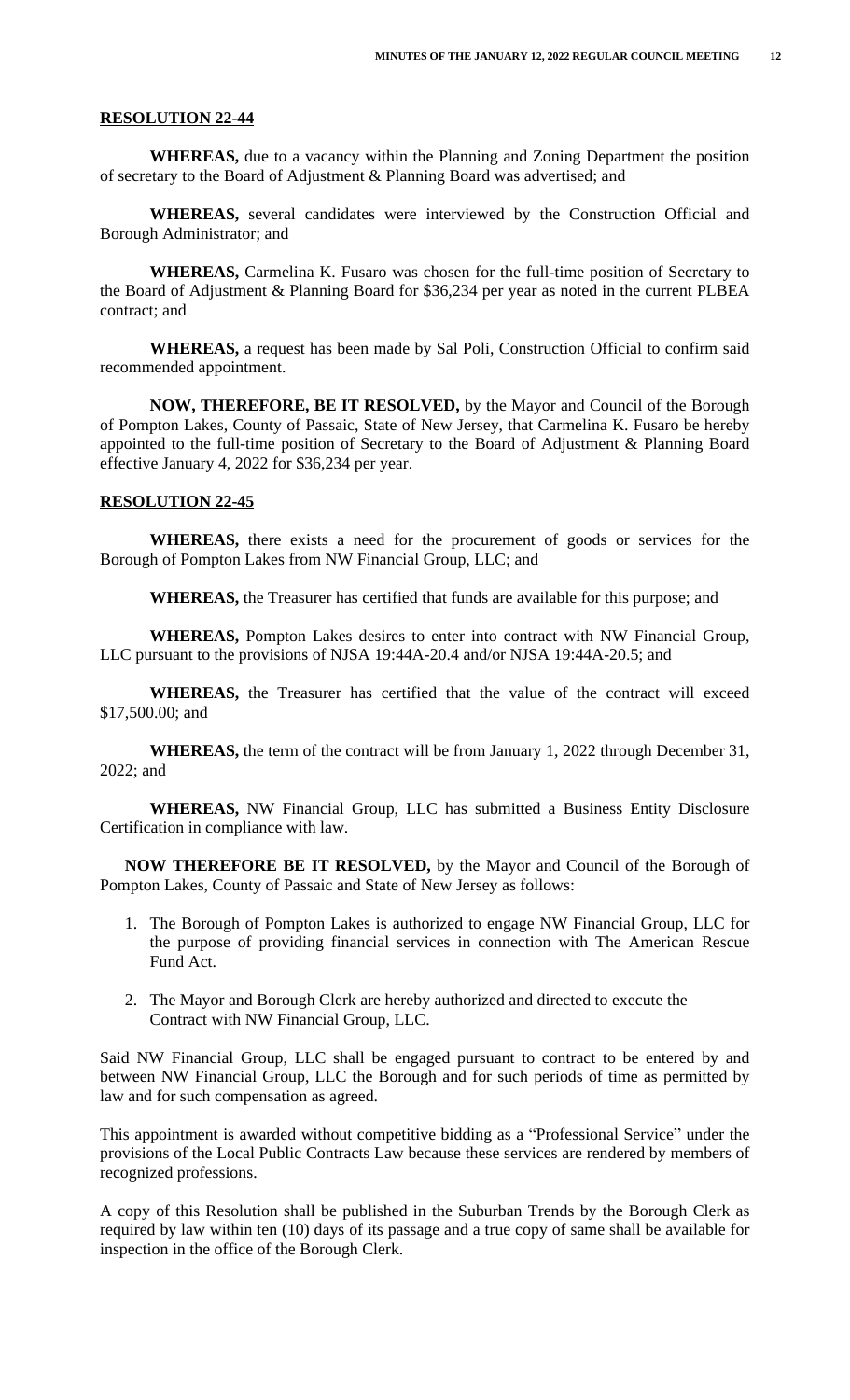A copy of the Business Entity Disclosure Certification and the Certification of Value shall be filed with this Resolution.

This Resolution shall take effect immediately upon adoption according to law.

#### **RESOLUTION 22-46**

**WHEREAS,** there exists a need for the procurement of goods or services for the Borough of Pompton Lakes from Solitude Lake Management; and

**WHEREAS,** the Treasurer has certified that funds are available for this purpose; and

**WHEREAS,** Pompton Lakes desires to enter into contract with Solitude Lake Management pursuant to the provisions of NJSA 19:44A-20.4 and/or NJSA 19:44A-20.5; and

**WHEREAS,** the Treasurer has certified that the value of the contract will exceed \$17,500.00; and

**WHEREAS,** the term of the contract will be from January 12, 2022 through December 31, 2022; and

**WHEREAS,** Solitude Lake Management has submitted a Business Entity Disclosure Certification in compliance with law.

**NOW THEREFORE BE IT RESOLVED,** this 12th day of January, 2022, by the Mayor and Council of the Borough of Pompton Lakes, County of Passaic and State of New Jersey as follows:

- 1. The Borough of Pompton Lakes is authorized to engage Solitude Lake Management for the purpose of providing aquatic vegetation management for Pompton & Twin Lakes.
- 2. The Mayor and Borough Clerk are hereby authorized and directed to execute the Contract with Solitude Lake Management.

Said Solitude Lake Management shall be engaged pursuant to contract to be entered by and between Solitude Lake Management and the Borough and for such periods of time as permitted by law and for such compensation as agreed.

This appointment is awarded without competitive bidding as a "Professional Service" under the provisions of the Local Public Contracts Law because these services are rendered by members of recognized professions.

A copy of this Resolution shall be published in the Suburban Trends by the Borough Clerk as required by law within ten (10) days of its and a true copy of same shall be available for inspection in the office of the Borough Clerk.

A copy of the Business Entity Disclosure Certification and the Certification of Value shall be filed with this Resolution.

This Resolution shall take effect immediately upon adoption according to law.

### **RESOLUTION 22-47**

**WHEREAS,** there exists a need for the procurement of goods or services for the Borough of Pompton Lakes from Apruzzese, McDermott, Mastro & Murphy, P.C.; and

**WHEREAS,** the Treasurer has certified that funds are available for this purpose; and

**WHEREAS,** Pompton Lakes desires to enter into contract with Apruzzese, McDermott, Mastro & Murphy, P.C. pursuant to the provisions of NJSA 19:44A-20.4 and/or NJSA 19:44A-20.5 and NJSA 40A:11-4.1(h); and

**WHEREAS,** the Treasurer has certified that the value of the contract will exceed \$17,500.00; and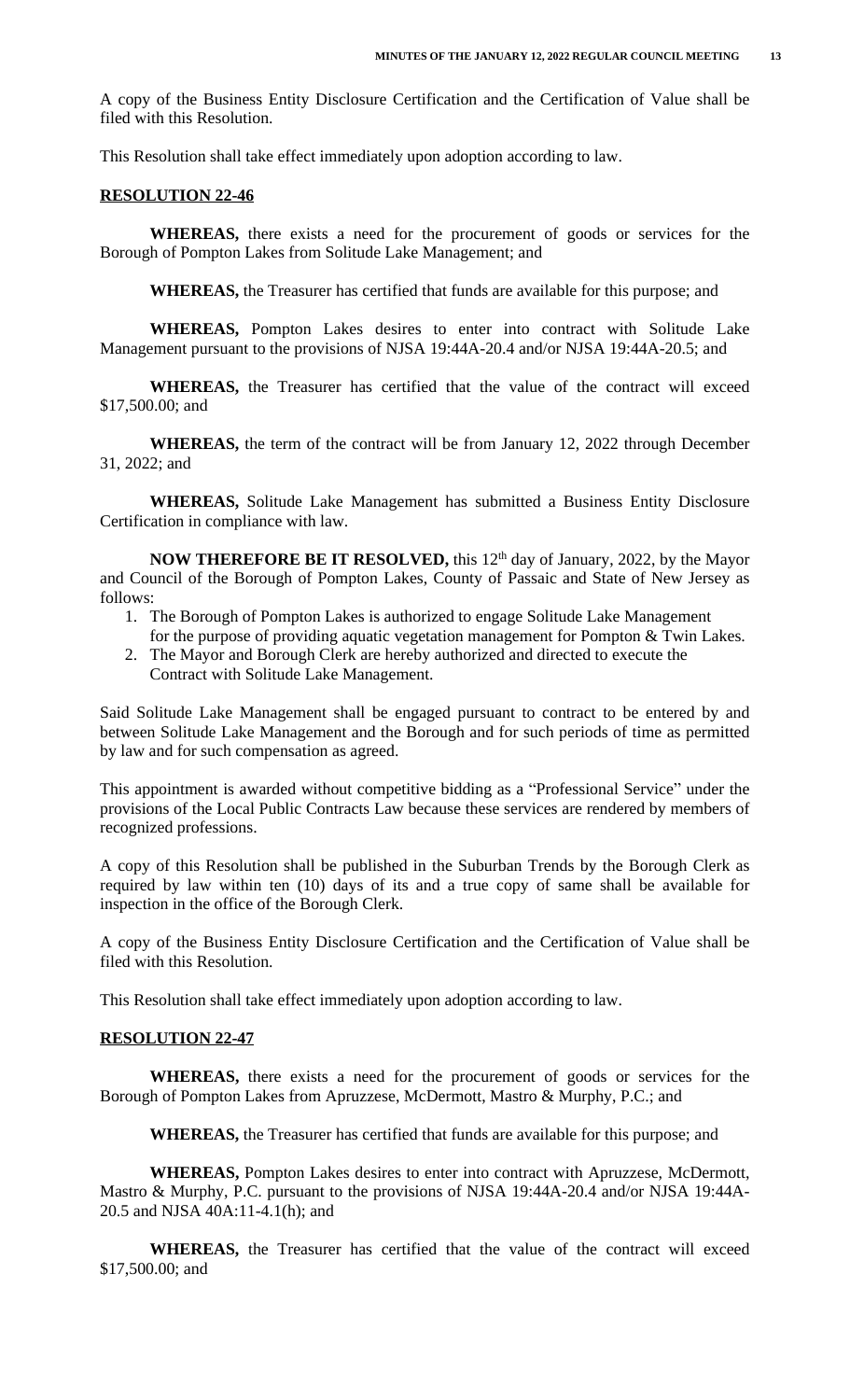**WHEREAS,** the term of the contract will be January 12, 2022 through December 31, 2022; and

**WHEREAS,** Apruzzese, McDermott, Mastro & Murphy, P.C. has submitted a Business Entity Disclosure Certification in compliance with law.

**NOW THEREFORE BE IT RESOLVED,** this 12th day of January, 2022 by the Mayor and Council of the Borough of Pompton Lakes, County of Passaic and State of New Jersey as follows:

- 1. The Borough is authorized to engage Apruzzese, McDermott, Mastro & Murphy, P.C. for the purpose of providing for Police Department labor related matters.
- 2. The Mayor and Borough Clerk are hereby authorized and directed to execute the contract with Apruzzese, McDermott, Mastro & Murphy, P.C.

Said Apruzzese, McDermott, Mastro & Murphy, P.C. shall be engaged pursuant to contract to be entered by and between Apruzzese, McDermott, Mastro & Murphy, P.C. and the Borough and for such periods of time as permitted by law and for such compensation as agreed.

This appointment is awarded without competitive bidding as a "Professional Service" under the provisions of the Local Public Contracts Law because these services are rendered by members of recognized professions.

A copy of this Resolution shall be published in the Suburban Trends by the Borough Clerk as required by law within ten (10) days of its passage and a true copy of same shall be available for inspection in the office of the Borough Clerk.

A copy of the Business Entity Disclosure Certification and the Certification of Value shall be filed with this Resolution.

This Resolution shall take effect immediately upon adoption according to law.

#### **RESOLUTION 22-48**

**WHEREAS,** there exists a need for the procurement of goods or services for the Borough of Pompton Lakes from Mitchell Humphrey & Co.; and

**WHEREAS,** the Treasurer has certified that funds are available in the 2022 Budget for this purpose; and

**WHEREAS,** Pompton Lakes desires to enter into contract with Mitchell Humphrey & Co., pursuant to the provisions of NJSA 19:44A-20.4 and/or NJSA 19:44A-20.5; and

**WHEREAS,** the Treasurer has certified that the value of the contract will not exceed \$17,500.00; and

**WHEREAS,** the term of the contract will be from January 1, 2022 through December 31, 2022; and

**WHEREAS,** Mitchell Humphrey & Co. has submitted a Business Entity Disclosure Certification in compliance with law.

**NOW THEREFORE BE IT RESOLVED,** this 12th day of January, 2022 by the Mayor and Council of the Borough of Pompton Lakes, County of Passaic and State of New Jersey as follows:

- 1. The Mayor and Council hereby engage Mitchell Humphrey & Co. to provide products and support for Building, Construction and Zoning Modules.
- 2. The Mayor and Borough Clerk is hereby authorized and directed to execute said proposal.

Said Mitchell Humphrey & Co. shall be engaged pursuant to contract to be entered by and between Mitchell Humphrey & Co. and the Borough and for such periods of time as permitted by law and for such compensation as agreed.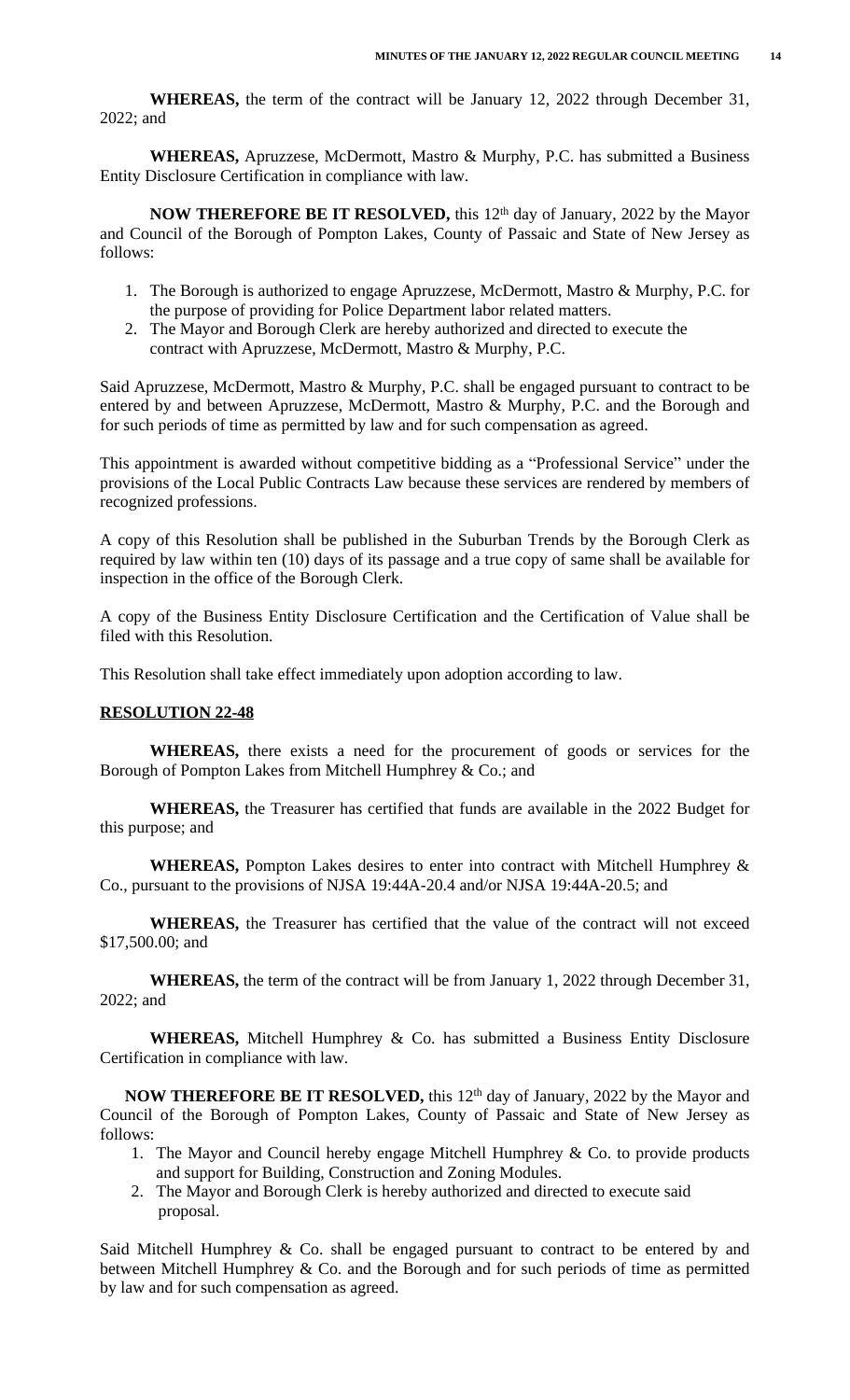This appointment is awarded without competitive bidding as a "Professional Service" under the provisions of the Local Public Contracts Law because these services are rendered by members of recognized professions.

A copy of this Resolution shall be published in the Suburban Trends by the Borough Clerk as required by law within ten (10) days of its passage and a true copy of same shall be available for inspection in the office of the Borough Clerk.

A copy of the Business Entity Disclosure Certification and the Certification of Value shall be filed with this Resolution.

This Resolution shall take effect immediately upon adoption according to law.

# **RESOLUTION 22-49**

**WHEREAS**, there exists a need for the procurement of goods or services for the Borough of Pompton Lakes from Triad Associates; and

**WHEREAS,** the Treasurer has certified that funds are available for this purpose; and

**WHEREAS,** Pompton Lakes desires to enter into contract with Triad Associates, pursuant to the provisions of NJSA 19:44A-20.4 and/or NJSA 19:44A-20.5; and

**WHEREAS,** the Treasurer has certified that the value of the contract will not exceed \$17,500.00; and

**WHEREAS,** the term of the contract will be from January 12, 2022 through December 31, 2022; and

**WHEREAS,** Triad Associates has submitted a Business Entity Disclosure Certification in compliance with law.

**NOW THEREFORE BE IT RESOLVED,** this 12th day of January, 2022 by the Mayor and Council of the Borough of Pompton Lakes, County of Passaic and State of New Jersey as follows:

- 1. The Mayor and Council hereby engage Triad Associates to perform administrative agent services in connection with the Fair Housing Act.
- 2. The Mayor and Borough Clerk is hereby authorized and directed to execute said proposal.

Said Triad Associates shall be engaged pursuant to contract to be entered by and between Triad Associates and the Borough and for such periods of time as permitted by law and for such compensation as agreed.

This appointment is awarded without competitive bidding as a "Professional Service" under the provisions of the Local Public Contracts Law because these services are rendered by members of recognized professions.

A copy of this Resolution shall be published in the Suburban Trends by the Borough Clerk as required by law within ten (10) days of its passage and a true copy of same shall be available for inspection in the office of the Borough Clerk.

A copy of the Business Entity Disclosure Certification and the Certification of Value shall be filed with this Resolution.

This Resolution shall take effect immediately upon adoption according to law.

# **RESOLUTION 22-50**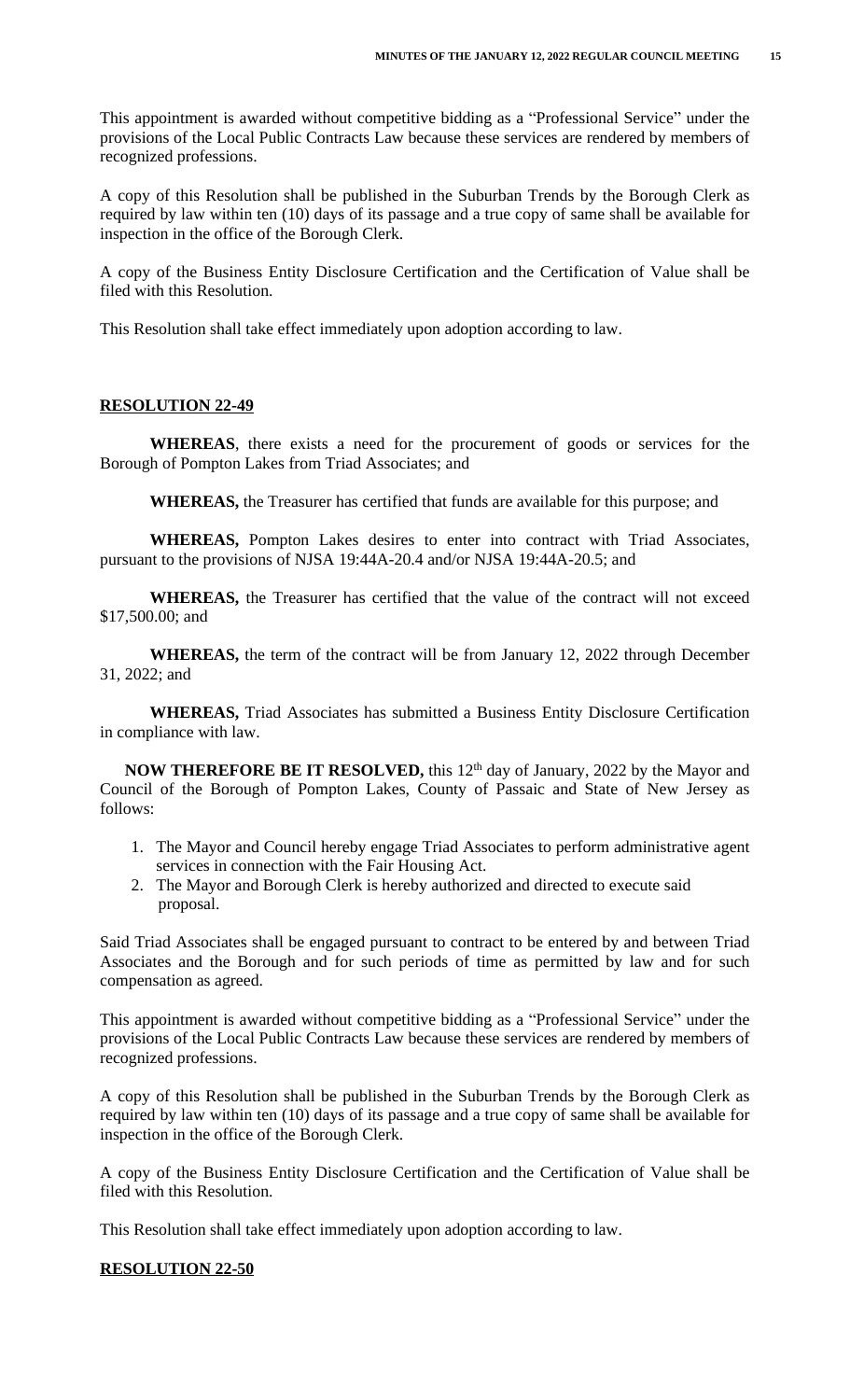**WHEREAS,** there exists a need for the procurement of goods or services for the Borough of Pompton Lakes from Phoenix Advisors, LLC, to serve as a Consultant in regards to the SEC's Municipalities Continuing Disclosure Cooperation; and

**WHEREAS,** the Treasurer has certified that funds are available for this purpose; and

**WHEREAS,** Pompton Lakes desires to enter into contract with Phoenix Advisors, LLC pursuant to the provisions of NJSA 19:44A-20.4 and/or NJSA 19:44A-20.5; and

**WHEREAS,** the Treasurer has certified that the value of the contract will not exceed \$17,500.00; and

**WHEREAS,** the term of the contract will be from January 12, 2022 through December 31, 2022; and

**WHEREAS,** Phoenix Advisors, LLC has submitted a Business Entity Disclosure Certification in compliance with law.

**NOW THEREFORE BE IT RESOLVED,** this 12th day of January, 2022 by the Mayor and Council of the Borough of Pompton Lakes, County of Passaic and State of New Jersey as follows:

- 1. The Mayor and Council hereby engage Phoenix Advisors, LLC to serve as a Consultant in regards to the SEC's Municipalities Continuing Disclosure Cooperation.
- 2. The Mayor and Borough Clerk is hereby authorized and directed to execute said contract.

Said Phoenix Advisors, LLC shall be engaged pursuant to contract to be entered by and between Phoenix Advisors, LLC and the Borough and for such periods of time as permitted by law and for such compensation as agreed.

This appointment is awarded without competitive bidding as a "Professional Service" under the provisions of the Local Public Contracts Law because these services are rendered by members of recognized professions.

A copy of this Resolution shall be published in the Suburban Trends by the Borough Clerk as required by law within ten (10) days of its passage and a true copy of same shall be available for inspection in the office of the Borough Clerk.

A copy of the Business Entity Disclosure Certification and the Certification of Value shall be filed with this Resolution.

This Resolution shall take effect immediately upon adoption according to law.

#### **RESOLUTION 22-52**

**WHEREAS**, pursuant to Section 4-13.7 the Borough of Pompton Lakes is permitted to utilize a secondary service provider to administrate and perform the actions set for the Section 4- 13 of the Borough Code related to Off-Duty employment of member of the Pompton Lakes Police Department; and

**WHEREAS,** Jobs 4 Blue has provided a proposal for serving as secondary service provider to provide oversight of the provisions of Section 4-13 "Off-Duty Schedule of Fees" under the terms and conditions as set forth in the attachment Professional Services Agreement; and

**WHEREAS,** the Mayor and Council have determined that use of a secondary service provider for this purpose will be both efficient and cost effective and can be accomplished with no budgetary impact on the Borough; and

**WHEREAS,** pursuant to attached Agreement, the Borough agrees to allow Jobs 4 Blue to impose a 6% administrative fee to contractors requesting Off-Duty services, which fee shall be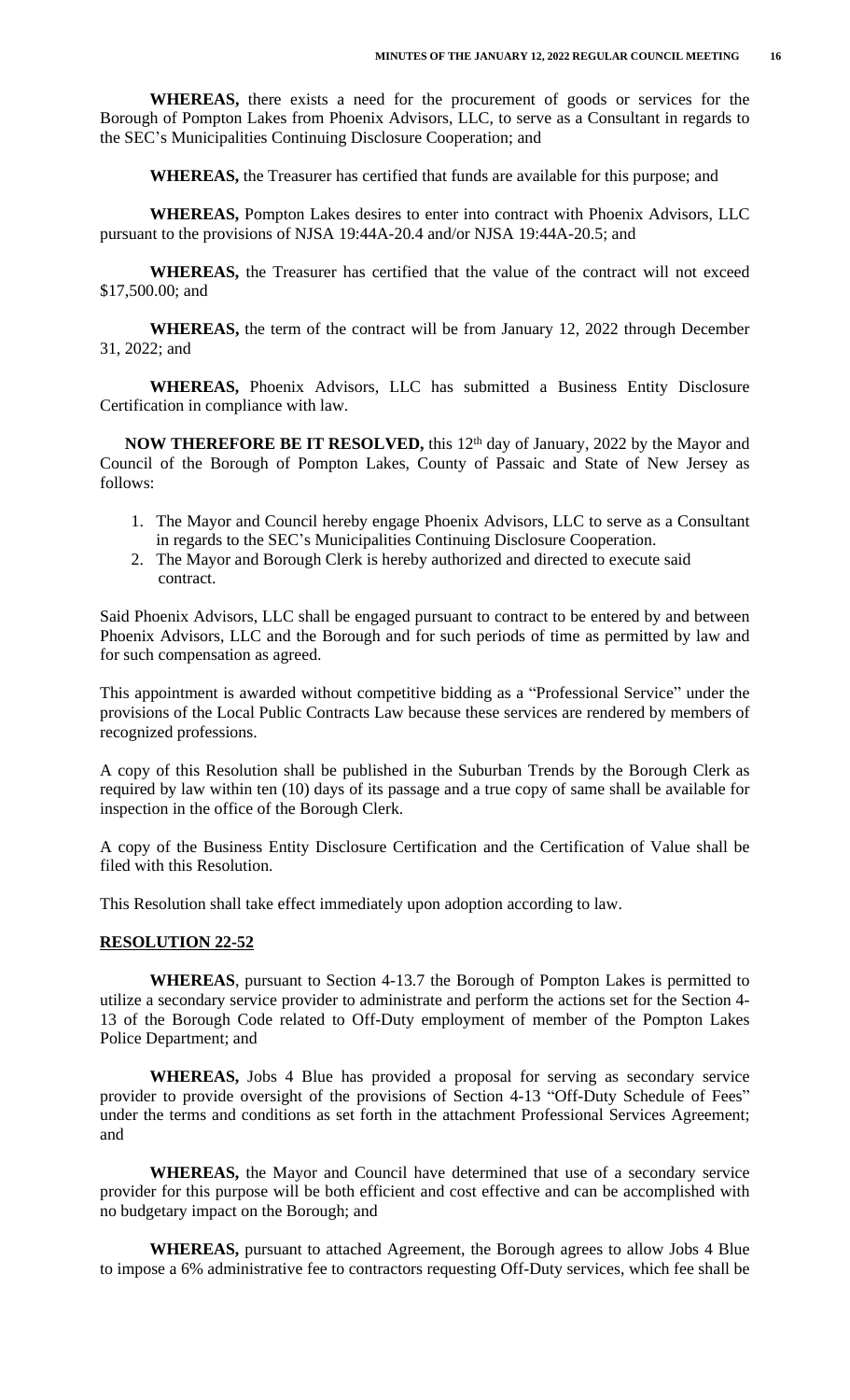applied to an Off-Duty revenue including officer pay, cruiser fees, K9 fees, flare fees, vehicle fees, etc.; and

**WHEREAS,** the Local Public Contract Law (N.J.S.A. 40A-11-1, et seq.) requires that a Resolution authorizing the award of contracts for "Professional Services" without competitive bids and the contract be made available for public inspection.

**NOW THEREFORE BE IT RESOLVED,** that the Mayor and Council of the Borough of Pompton Lakes, County of Passaic, New Jersey, as follows:

- 1. The Mayor and Council hereby authorizes and approves the retention of Jobs 4 Blue, 4400 US Highway 9, Freehold, NJ 07728, consistent with the terms and conditions of the attached Professional Services Agreement to provide the administrative services related to the provisions of Section 4-13 "Off-Duty Schedule of Fees" for the Pompton Lakes Police Department.
- 2. This contract is awarded without competitive bidding as a "Professional Service" in accordance with N.J.S.A. 40A:11-5(1) (a) of the Local Public Contracts Law because the contract is for professional services.
- 3. A Business Disclosure Entity Certification and the Determination of Value are to be placed on file with this resolution.
- 4. The Mayor hereby is authorized to sign the Professional Services Agreement with Jobs 4 Blue in the form attached hereto as approved by the Borough Attorney.
- 5. A notice of this action shall be printed once in the official newspaper of the Borough of Pompton Lakes in accordance with N.J.S.A. 40A:11-5(1) (a) (I).

## **RESOLUTION 22-53**

**WHEREAS**, there exists a need for the procurement of goods or services for the Borough of Pompton Lakes from H2M Associates, Inc.; and

**WHEREAS**, the Treasurer has certified that funds are available for this purpose in account #2-01-20-165-110; and

**WHEREAS,** Pompton Lakes desires to enter into contract with H2M Associates, Inc., pursuant to the provisions of NJSA 19:44A-20.4 and/or NJSA 19:44A-20.5; and

**WHEREAS**, the Treasurer has certified that the value of the contract will not exceed \$17,500.00; and

**WHEREAS**, the term of the contract will be from January 12, 2022 through December 31, 2022; and

**WHEREAS,** H2M Associates, Inc. has submitted a Business Entity Disclosure Certification in compliance with law.

**NOW THEREFORE BE IT RESOLVED**, this 12th day of January, 2022 by the Mayor and Council of the Borough of Pompton Lakes, County of Passaic and State of New Jersey as follows:

- 1. The Mayor and Council hereby engage H2M Associates, Inc.to provide consulting services in connection with COAH.
- 2. The Mayor and Borough Clerk is hereby authorized and directed to execute said proposal.

Said H2M Associates, Inc. shall be engaged pursuant to contract to be entered by and between H2M Associates, Inc. and the Borough and for such periods of time as permitted by law and for such compensation as agreed.

This appointment is awarded without competitive bidding as a "Professional Service" under the provisions of the Local Public Contracts Law because these services are rendered by members of recognized professions.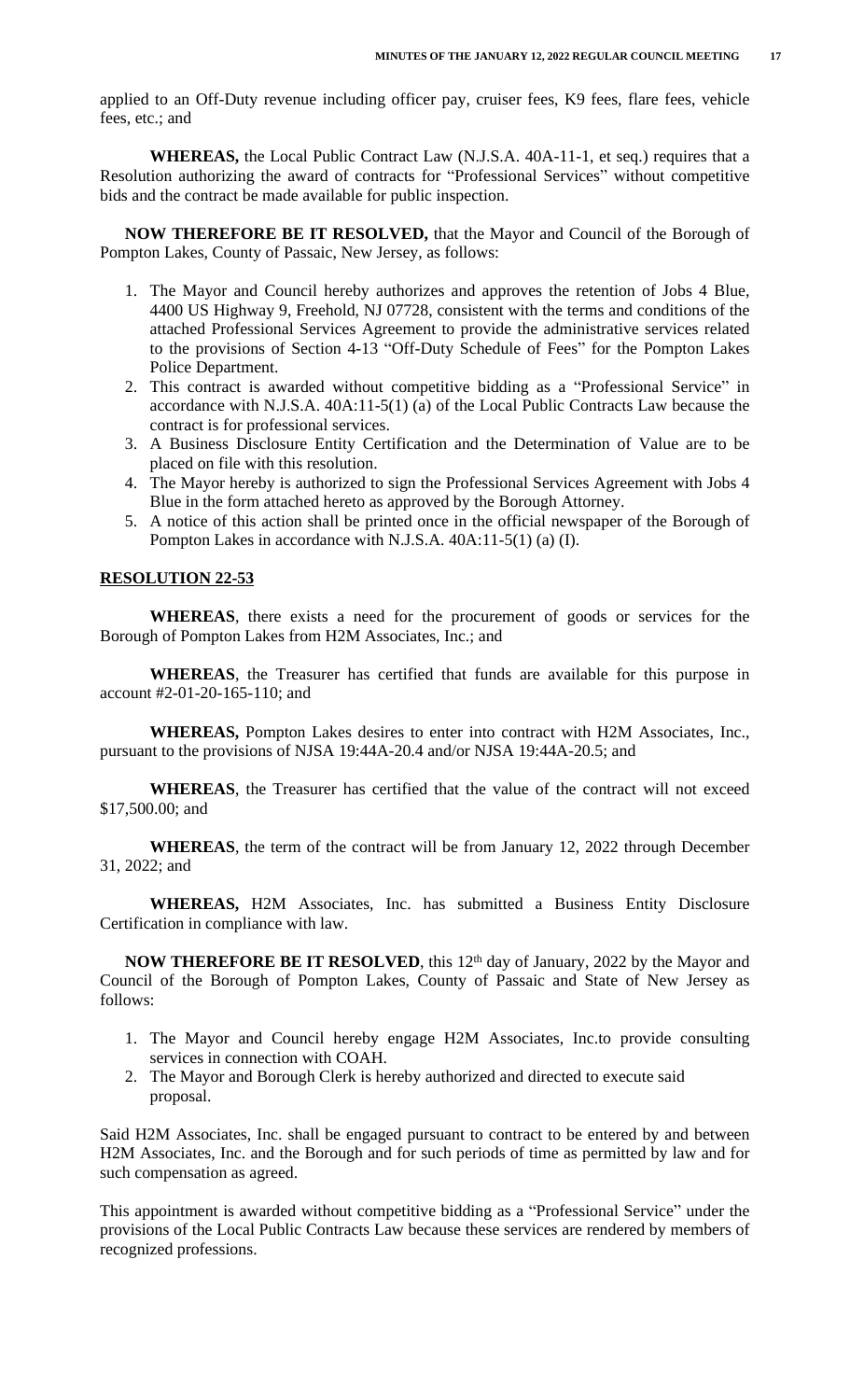A copy of this Resolution shall be published in the Suburban Trends by the Borough Clerk as required by law within ten (10) days of its passage and a true copy of same shall be available for inspection in the office of the Borough Clerk.

A copy of the Business Entity Disclosure Certification and the Certification of Value shall be filed with this Resolution.

This Resolution shall take effect immediately upon adoption according to law.

#### **RESOLUTION 22-54**

**WHEREAS,** there exists a need for the procurement of goods or services for the Borough of Pompton Lakes from Stormwater Compliance Solutions, LLC; and

**WHEREAS,** the Treasurer has certified that funds are available in the 2021 Capital Budget for this purpose; and

**WHEREAS,** Pompton Lakes desires to enter into contract with Stormwater Compliance Solutions, pursuant to the provisions of NJSA 19:44A-20.4 and/or NJSA 19:44A-20.5; and

**WHEREAS,** the Treasurer has certified that the value of the contract will not exceed \$17,500.00; and

**WHEREAS,** the term of the contract will be from January 12, 2022 through December 31, 2022; and

**WHEREAS,** Stormwater Compliance Solutions, LLC has submitted a Business Entity Disclosure Certification in compliance with law.

**NOW THEREFORE BE IT RESOLVED,** this 12th day of January, 2022 by the Mayor and Council of the Borough of Pompton Lakes, County of Passaic and State of New Jersey as follows:

- 1. The Mayor and Council hereby engage Stormwater Compliance Solutions, LLC for site inspection of catch basins and outfalls with the Borough.
- 2. The Mayor and Borough Clerk is hereby authorized and directed to execute said proposal.

Said Stormwater Compliance Solutions, LLC shall be engaged pursuant to contract to be entered by and between Stormwater Compliance Solutions, LLC and the Borough and for such periods of time as permitted by law and for such compensation as agreed.

This appointment is awarded without competitive bidding as a "Professional Service" under the provisions of the Local Public Contracts Law because these services are rendered by members of recognized professions.

A copy of this Resolution shall be published in the Suburban Trends by the Borough Clerk as required by law within ten (10) days of its passage and a true copy of same shall be available for inspection in the office of the Borough Clerk.

A copy of the Business Entity Disclosure Certification and the Certification of Value shall be filed with this Resolution.

This Resolution shall take effect immediately upon adoption according to law.

# **RESOLUTION 22-55**

**WHEREAS**, John Lindberg serves as the Borough's Property Maintenance Officer; and

**WHEREAS**, in his capacity has determined various properties within the Borough are either vacant or have been abandoned by the property owner; and

**WHEREAS**, the lack of exterior property maintenance has led to health concerns and violation of the Borough's Ordinance; and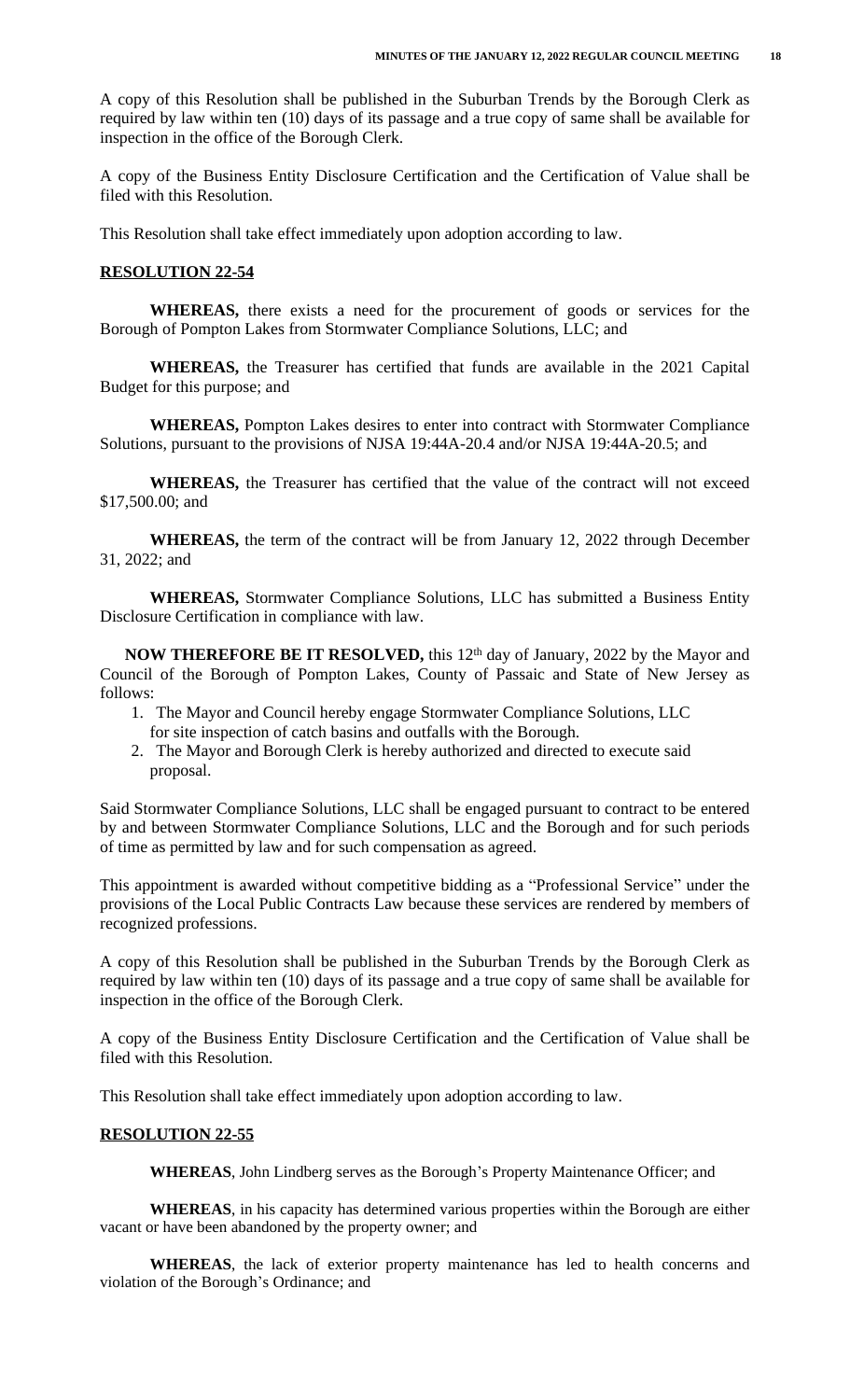**WHEREAS,** given that lack of maintenance has impacted the quality of life in various neighborhoods throughout the community the Borough Administrator acting on the recommendation of the Property Maintenance Officer has solicited quotes from local landscaping firms to undertake the exterior property maintenance; and

**WHEREAS**, three local landscaping firms returned quotes to the Department of Public Works with Harriet's Lawn Service providing the lowest per property quote; and

**WHEREAS**, Chapter 79 of the Borough Code provides a mechanism by which this work may be performed and the cost of same placed as a lien upon the property in question; and

**WHEREAS**, it has been estimated that the cost to maintain properties through October, 2022 will not exceed \$17,500; and

**WHEREAS**, the Treasurer has certified funds are available for the emergency property maintenance project.

**NOW, THEREFORE, BE IT RESOLVED**, by the Mayor and Council of the Borough of Pompton Lakes, in the County of Passaic, State of New Jersey that it hereby authorizes Harriet's Lawn Service to undertake the emergency property maintenance project under the direction of the Property Maintenance Officer and Borough Administrator at a cost not to exceed \$17,500.

**BE IT FURTHER RESOLVED**, that any and all costs associated with said maintenance be itemized and placed as a lien upon the property in question pursuant to Chapter 79 of the Borough Code and applicable State Law.

### **RESOLUTION 22-56**

**WHEREAS,** there exists a need for the procurement of goods or services for the Borough of Pompton Lakes from Millennium Strategies, LLC; and

**WHEREAS,** the Treasurer has certified that funds are available for this purpose; and

**WHEREAS,** Pompton Lakes desires to enter into contract with Millennium Strategies, LLC pursuant to the provisions of NJSA 19:44A-20.4 and/or NJSA 19:44A-20.5; and

**WHEREAS,** the Treasurer has certified that the value of the contract will exceed \$17,500.00; and

**WHEREAS,** the term of the contract will be from January 1, 2022 through December 31, 2022; and

**WHEREAS,** Millennium Strategies, LLC has submitted a Business Entity Disclosure Certification in compliance with law.

**NOW THEREFORE BE IT RESOLVED,** by the Mayor and Council of the Borough of Pompton Lakes, County of Passaic and State of New Jersey as follows:

1. The Borough of Pompton Lakes is authorized to engage Millennium Strategies, LLC for the purpose of providing grant consultant services.

 2. The Mayor and Borough Clerk are hereby authorized and directed to execute the Contract with Millennium Strategies, LLC.

Said Millennium Strategies, LLC shall be engaged pursuant to contract to be entered by and between Millennium Strategies, LLC and the Borough and for such periods of time as permitted by law and for such compensation as agreed.

This appointment is awarded without competitive bidding as a "Professional Service" under the provisions of the Local Public Contracts Law because these services are rendered by members of recognized professions.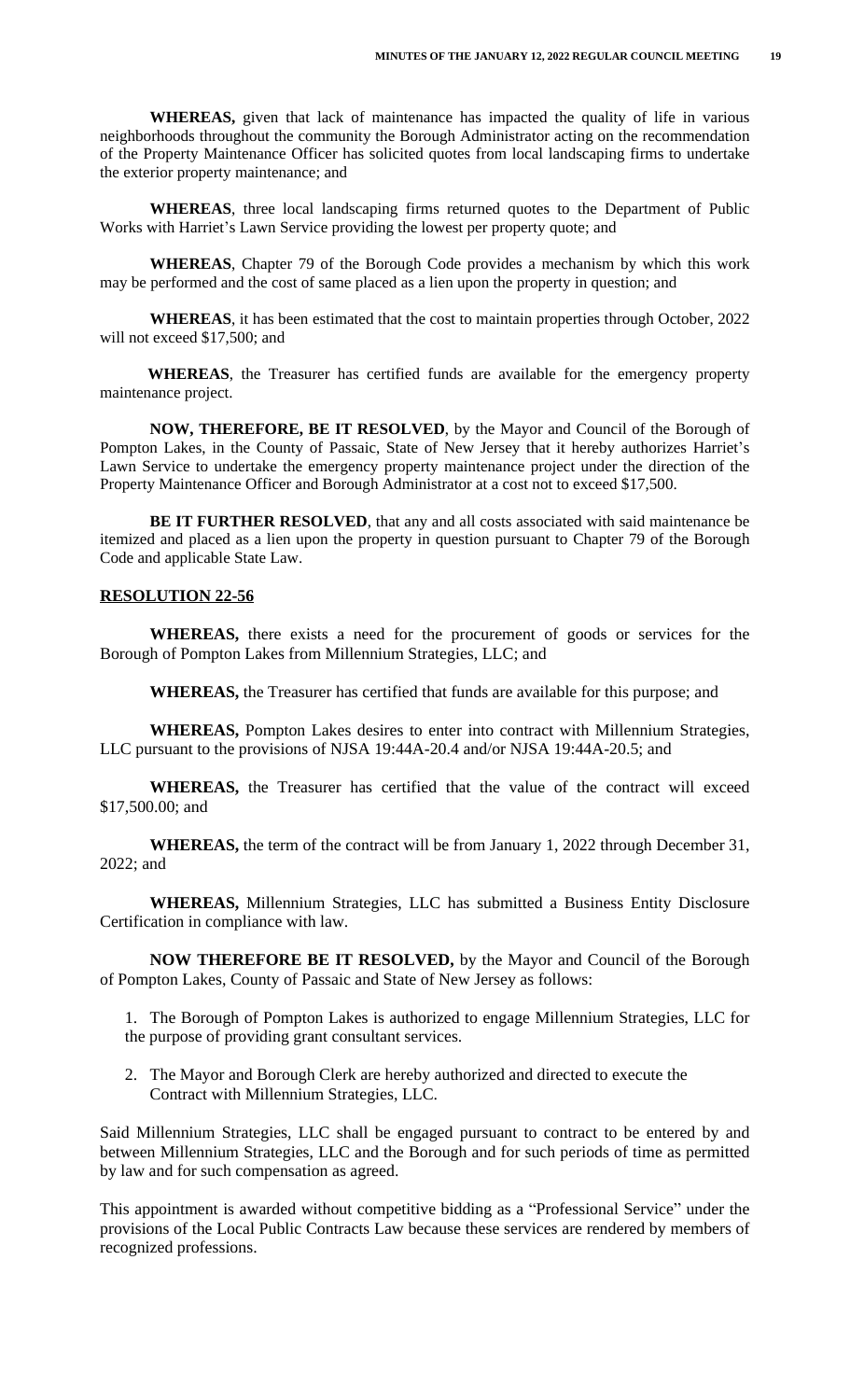A copy of this Resolution shall be published in the Suburban Trends by the Borough Clerk as required by law within ten (10) days of its passage and a true copy of same shall be available for inspection in the office of the Borough Clerk.

A copy of the Business Entity Disclosure Certification and the Certification of Value shall be filed with this Resolution.

This Resolution shall take effect immediately upon adoption according to law.

#### **RESOLUTION 22-57**

**WHEREAS,** three tax appeals have been filed in the Tax Court of New Jersey captioned "Valbruna Stainless Inc. v. Borough of Pompton Lakes" challenging the 2019, 2020 and 2021 tax assessments on Block 100, Lot 3.01 (1000 Cannonball Road); and

**WHEREAS,** the Plaintiff and the Tax Assessor have agreed to a settlement of these tax appeals as set forth in a proposed Stipulation of Settlement attached hereto; and

**WHEREAS,** the Borough Council finds that it is in the best interest of the Borough to approve the proposed settlement.

**NOW, THEREFORE, BE IT RESOLVED** by the Borough Council of the Borough of Pompton Lakes, in the County of Passaic and State of New Jersey, that the Borough Attorney is authorized to execute a Stipulation of Settlement in settlement of the pending tax appeals captioned "Valbruna Stainless Inc. v. Borough of Pompton Lakes"; and be it further

**RESOLVED** that the Tax Collector is hereby authorized to process any refund required as a result of the settlement of this tax appeal.

## **RESOLUTION 22-58**

**WHEREAS,** the Borough has negotiated with both employee bargaining units' contract language providing for an employee to opt out of receiving health benefits from the Borough when the employee is covered by a bona fide health plan from their spouse or other source, as provided by statute; and

**WHEREAS,** the Borough agrees to refund 25% of the premium of the N.J. Direct 15 plan or \$5,000.00, whichever is less, for which the employee is eligible to the opting out employee, payable in equal installments by pay period during the course of the plan year, as long as the employee is covered by such optional insurance; and

**WHEREAS,** an employee has provided the Borough Administrator with proof of such coverage and the documents have been found satisfactory by the Borough Administrator;

**NOW, THEREFORE, BE IT RESOLVED** by the Mayor and Council of the Borough of Pompton Lakes, County of Passaic and State of New Jersey that the following named employee shall not be provided health benefits, but shall receive a refund of premium payment as shown herein:

Carmelina Fusaro - \$4,999.92 annually.

## **RESOLUTION 22-59**

**WHEREAS,** the Borough of Pompton Lakes has been requested to provide Construction Code Services to the Borough of Riverdale effective January 1, 2022; and

**WHEREAS,** the Borough of Riverdale has a need for such services pursuant to N.J.S.A. 4:19-15.15; and

**WHEREAS**, the Borough of Pompton Lakes has agreed to provide said services to the Borough of Riverdale by way of a Shared Services Agreement as permitted by NJSA 40A:65-1 et seq.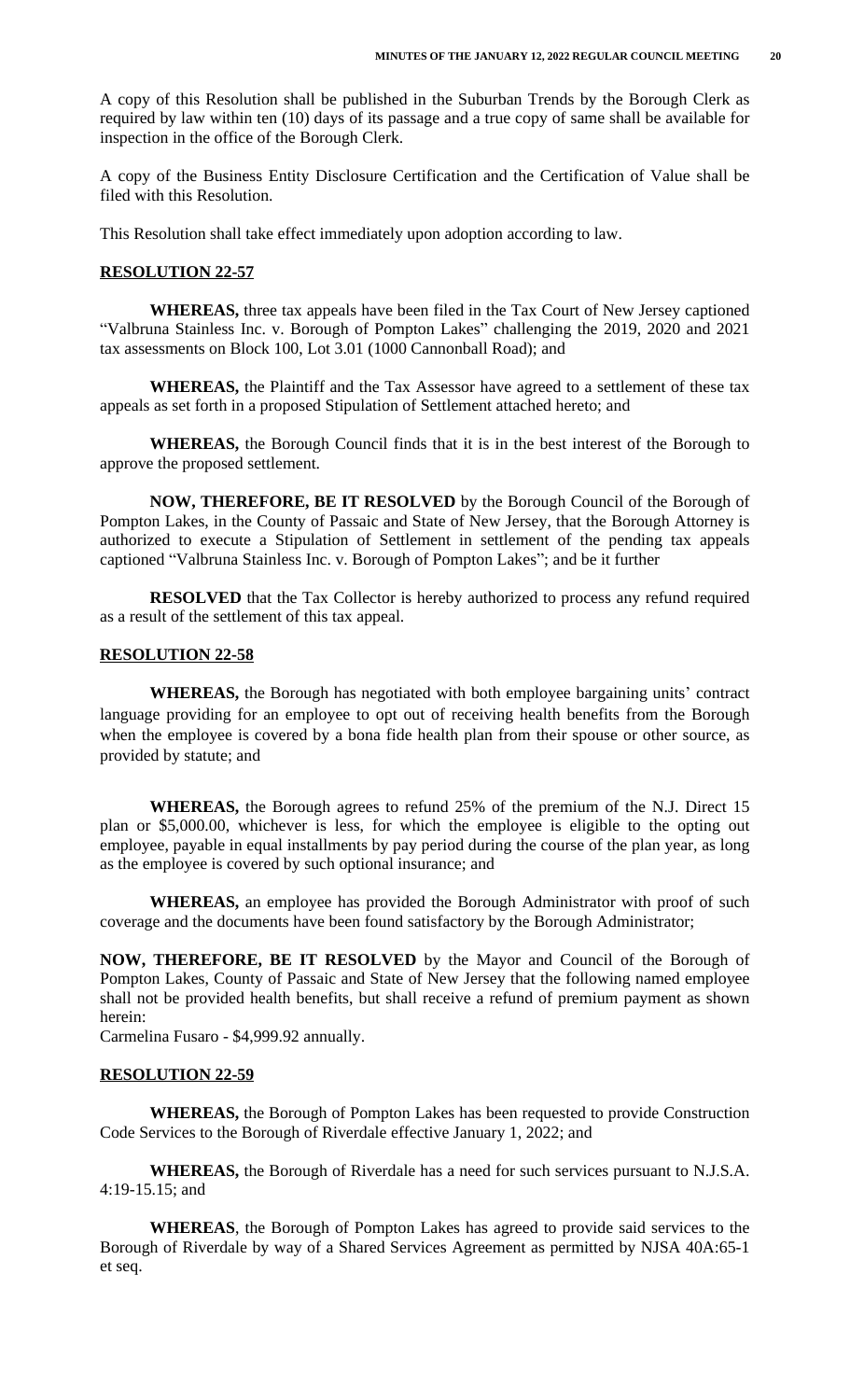**NOW, THEREFORE, BE IT RESOLVED** by the Mayor and Council of the Borough of Pompton Lakes, County of Passaic and State of New Jersey as follows:

- 1. The Mayor and Borough Clerk are hereby authorized and directed to execute the attached four year Shared Services Agreement with the Borough of Riverdale for Construction Code Services in the base amount of \$40,000 with additional fees as outlined in the terms and provisions set forth.
- 2. A copy of the agreement shall be filed with the Borough Clerk and shall be open for public inspection at the Borough Municipal Building upon adoption of this resolution.
- 3. The agreement shall take effect upon the lawful adoption of the requisite resolutions by all parties thereto.
- 4. A copy of the Agreement shall be sent to the State of New Jersey, Division of Local Government Services in the Department of Community Affairs.
- 5. This resolution shall take effect immediately upon adoption according to law.

# **RESOLUTION 22-60**

**WHEREAS**, Laura Henderson has resigned as Secretary to the Open Space and Environmental Protection Committees; and

**WHEREAS,** Bernadette Chillemi will be appointed as Secretary to the Open Space and Environmental Committees effective January 1, 2022.

**WHEREAS,** the salary resolution authorizes \$1,000.00 yearly per secretary position.

**NOW, THEREFORE, IT IS RESOLVED** by the Mayor and Council of the Borough of Pompton Lakes that Bernadette Chillemi shall be and is hereby appointed to the position Secretary to the Open Space and Environmental Protection Committees.

### **RESOLUTION 22-61**

**WHEREAS,** three tax appeals have been filed in the Tax Court of New Jersey captioned "525 Wanaque Avenue Associates v. Borough of Pompton Lakes" challenging the 2020 and 2021 tax assessments on Block 7400, Lot 11 (525 Wanaque Avenue); and

**WHEREAS,** the Plaintiff and the Tax Assessor have agreed to a settlement of these tax appeals as set forth in a proposed Stipulation of Settlement attached hereto; and

**WHEREAS,** the Borough Council finds that it is in the best interest of the Borough to approve the proposed settlement.

**NOW, THEREFORE, BE IT RESOLVED** by the Borough Council of the Borough of Pompton Lakes, in the County of Passaic and State of New Jersey, that the Borough Attorney is authorized to execute a Stipulation of Settlement in settlement of the pending tax appeals captioned "525 Wanaque Avenue Associates v. Borough of Pompton Lakes"; and be it further

**RESOLVED** that the Tax Collector is hereby authorized to process any refund required as a result of the settlement of this tax appeal.

### **RESOLUTION 22-62**

**WHEREAS,** on December 15, 2021, the Borough of Pompton Lakes received bids for Electrical System Work at Borough Facilities; and

**WHEREAS,** 2 Electrical Contractors provided bids for said work; and

**WHEREAS**, based upon the review of the bids submitted it has been determined that TSUJ Corp. was the "lowest responsible bidder" for said work; and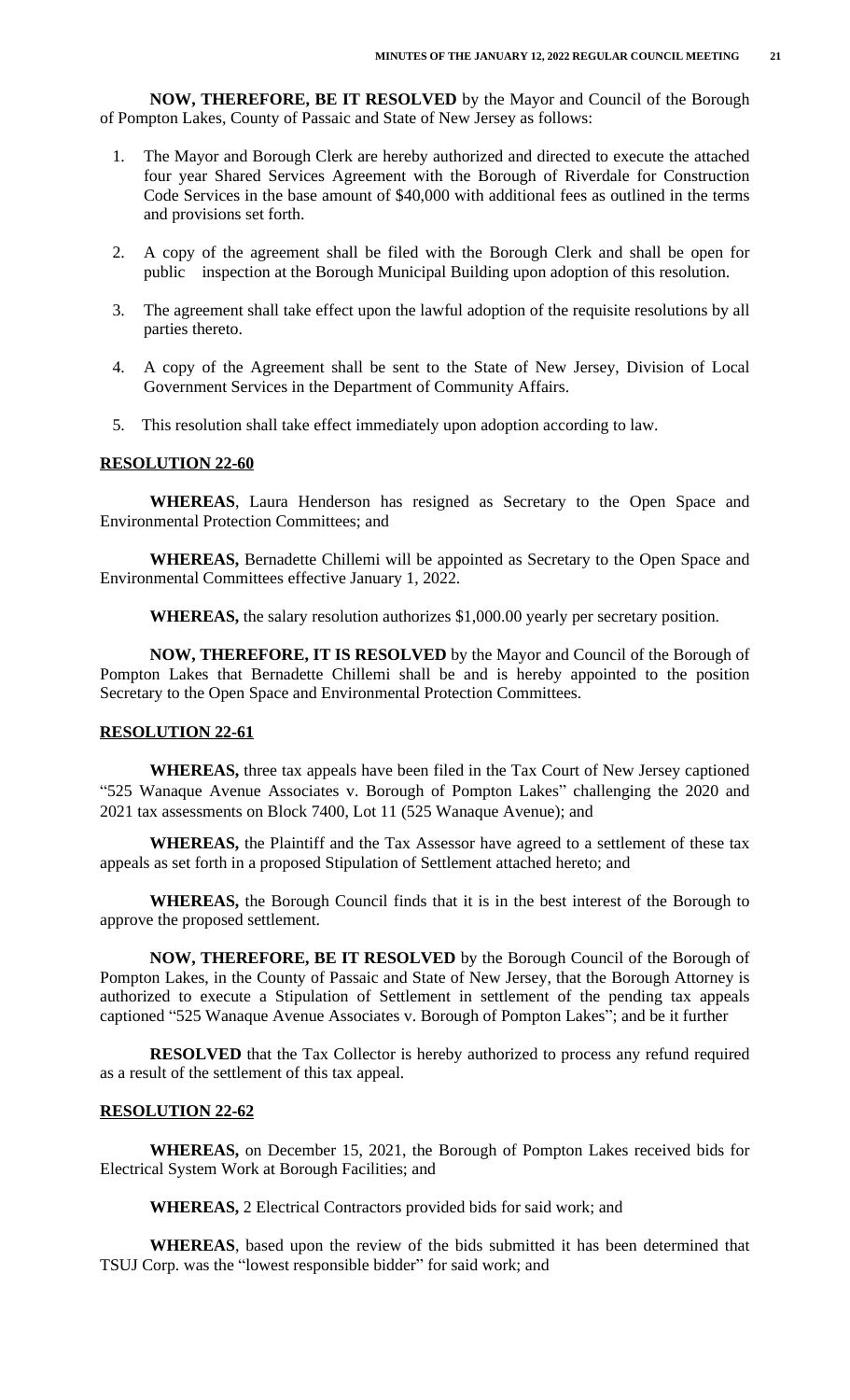**WHEREAS**, the Borough Administrator recommends the award to TSUJ Corp.: and

**WHEREAS**, the Treasurer has certified funds are available in the 2022 Temporary Budget for said purpose.

**NOW, THEREFORE BE IT RESOLVED**, by the Mayor and Council of the Borough of Pompton Lakes, County of Passaic, State of New Jersey, that it hereby awards the bid for Electrical System Work at Borough Facilities to TSUJ Corp. located at 48 Brush Hill Rd, Kinnelon, N.J. 07405 as follows:

| Foreman    | 2022<br>$$88.00$ per hour | 2023<br>$$88.00$ per hour |
|------------|---------------------------|---------------------------|
| Journeyman | $$82.00$ per hour         | $$82.00$ per hour         |

**BE IT FURTHER RESOLVED,** that the Mayor and Clerk are hereby authorized to execute a contract with TSUJ Corp. with the terms and conditions noted in the bid documents**.**

#### **RESOLUTION 22-63**

**WHEREAS,** the Borough of Pompton Lakes has a need for Payroll Administration and Processing Services as noted above pursuant to N.J.S.A. 4:19-15.15; and

**WHEREAS**, the Borough of Wanaque has agreed to provide said services to Pompton Lakes by way of a Shared Services Agreement as permitted by NJSA 40A:65-1 et seq.

**NOW, THEREFORE, BE IT RESOLVED** by the Mayor and Council of the Borough of Pompton Lakes, County of Passaic and State of New Jersey as follows:

- 1. The Mayor and Borough Clerk are hereby authorized and directed to execute the attached three year Shared Services Agreement with the Borough of Wanaque for Payroll Administration and Processing Services in and amount of \$27,600.
- 2. A copy of the agreement shall be filed with the Borough Clerk and shall be open for public inspection at the Borough Municipal Building upon adoption of this resolution.
- 3. The agreement shall take effect upon the lawful adoption of the requisite resolutions by all parties thereto.
- 4. A copy of the Agreement shall be sent to the State of New Jersey, Division of Local Government Services in the Department of Community Affairs.
- 5. This resolution shall take effect immediately upon adoption according to law.

### **RESOLUTION 22-64**

**WHEREAS**, the Mayor and Council of the Borough of Pompton Lakes finds and declares an emergency situation has developed with repair to truck #1; and

**WHEREAS**, the Mayor and Council further finds and declares that this poses an imminent threat to the public health, safety and welfare of an emergent nature that warrants immediate remedial action; and

**WHEREAS**, the Mayor and Council further finds and declares that N.J.S.A. 40A:11-6 authorizes a municipality to negotiate and/or award a contract without public advertisement when an emergency affecting the public health, safety or welfare requires the immediate performance of services; and

**WHEREAS**, the Mayor and Council further finds and declares that the Public Works Department, acting in the reasonable belief that an emergency affecting the public health, safety and welfare requires immediate remedial action without public advertisement for services;

**WHEREAS**, the Mayor and Council further finds and declares that the Public Works Department, has correctly recommended that the aforementioned vehicle repairs be remedied through the award to the following:

Allegiance Trucks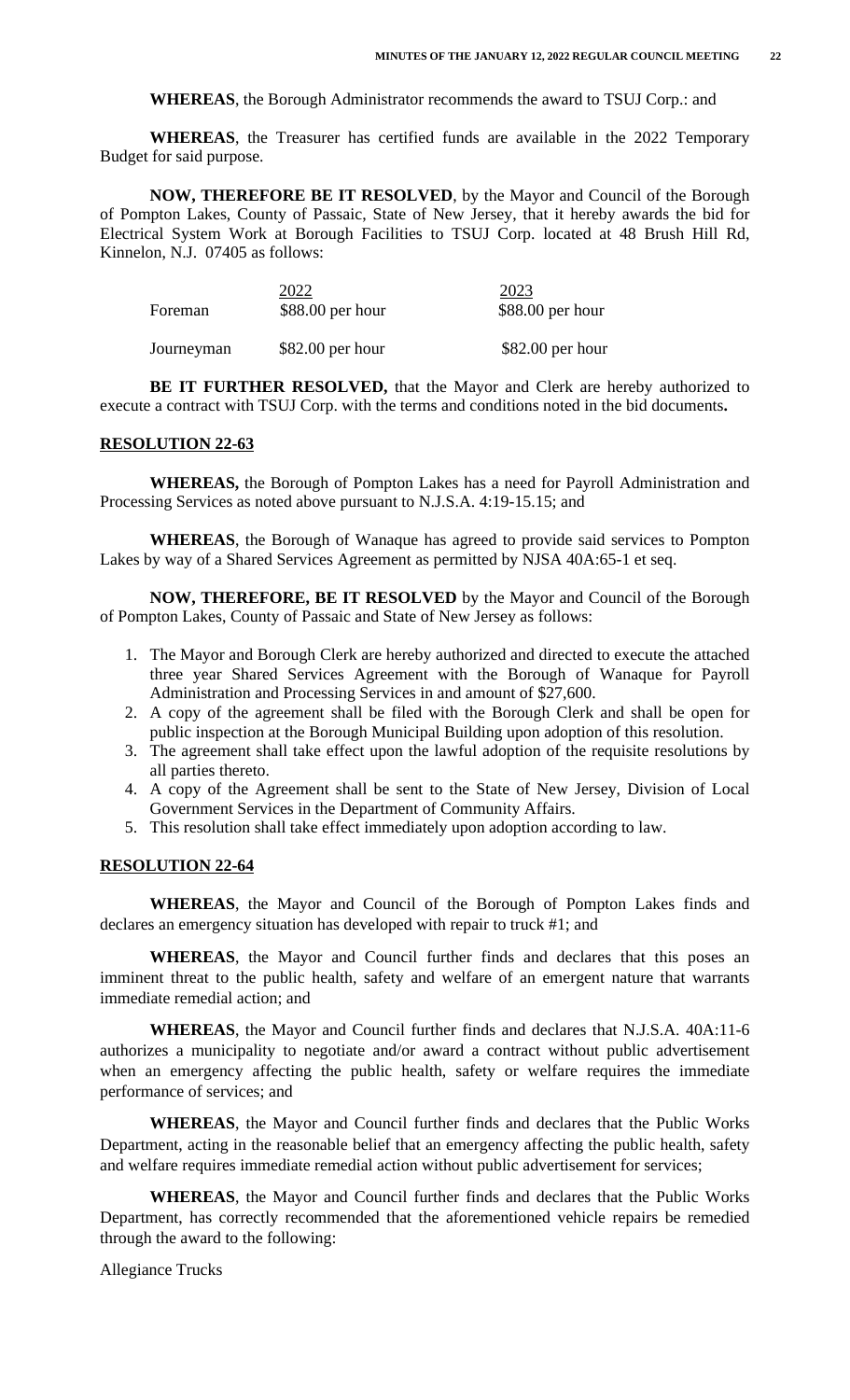**WHEREAS,** the emergency costs are not exceeding \$30,665.39 and the Treasurer has certified the availability of funds;

**NOW, THEREFORE, BE IT RESOLVED** by the Mayor and Council of the Borough of Pompton Lakes does hereby declare the existence of a public emergency warranting the completion of the repairs on truck #1 2012 International Garbage Truck as soon as possible and does hereby award said repairs to the entities mentioned above.

#### **RESOLUTION 22-65**

**WHEREAS,** there exists a need for the procurement of goods or services for the Borough of Pompton Lakes from Skyline Cleaning Services, LLC; and

**WHEREAS,** the Treasurer has certified that funds will be available in 2022 Temporary Budget for this purpose; and

**WHEREAS,** Pompton Lakes desires to enter into contract with Skyline Cleaning Services, LLC. pursuant to the provisions of NJSA 19:44A-20.4 and/or NJSA 19:44A-20.5; and

**WHEREAS,** the Treasurer has certified that the value of the contract will exceed \$17,500.00; and

**WHEREAS,** the term of the contract will be from January 1, 2022 through December 31, 2022; and

**WHEREAS,** Skyline Cleaning Services, LLC. has submitted a Business Entity Disclosure Certification in compliance with law.

**NOW THEREFORE BE IT RESOLVED,** by the Mayor and Council of the Borough of Pompton Lakes, County of Passaic and State of New Jersey as follows:

- 1. The Borough of Pompton Lakes is authorized to engage Skyline Cleaning Services, LLC for Bi-Monthly Janitorial Services in Borough Hall.
- 2. The Mayor and Borough Clerk are hereby authorized and directed to execute the Contract with Skyline Cleaning Services, LLC.

Said Skyline Cleaning Services, LLC shall be engaged pursuant to contract to be entered by and between Skyline Cleaning Services, LLC and the Borough for such periods of time as permitted by law and for such compensation as agreed.

This appointment is awarded without competitive bidding as a "Professional Service" under the provisions of the Local Public Contracts Law because these services are rendered by members of recognized professions.

A copy of this Resolution shall be published in the Suburban Trends by the Borough Clerk as required by law within ten (10) days of its passage and a true copy of same shall be available for inspection in the office of the Borough Clerk.

A copy of the Business Entity Disclosure Certification and the Certification of Value shall be filed with this Resolution.

This Resolution shall take effect immediately upon adoption according to law.

### **RESOLUTION 22-74**

**WHEREAS,** 4 Clean Up, Inc. was awarded the contract for the Pond Hole Parking Lot Improvement Project in the amount of \$855,078.00; and

**WHEREAS,** pay estimate #4 has been approved by Ferriero Engineering in the amount of \$215,617.98 in connection with this project; and

**WHEREAS,** the Treasurer has certified that funds are available through various capital accounts.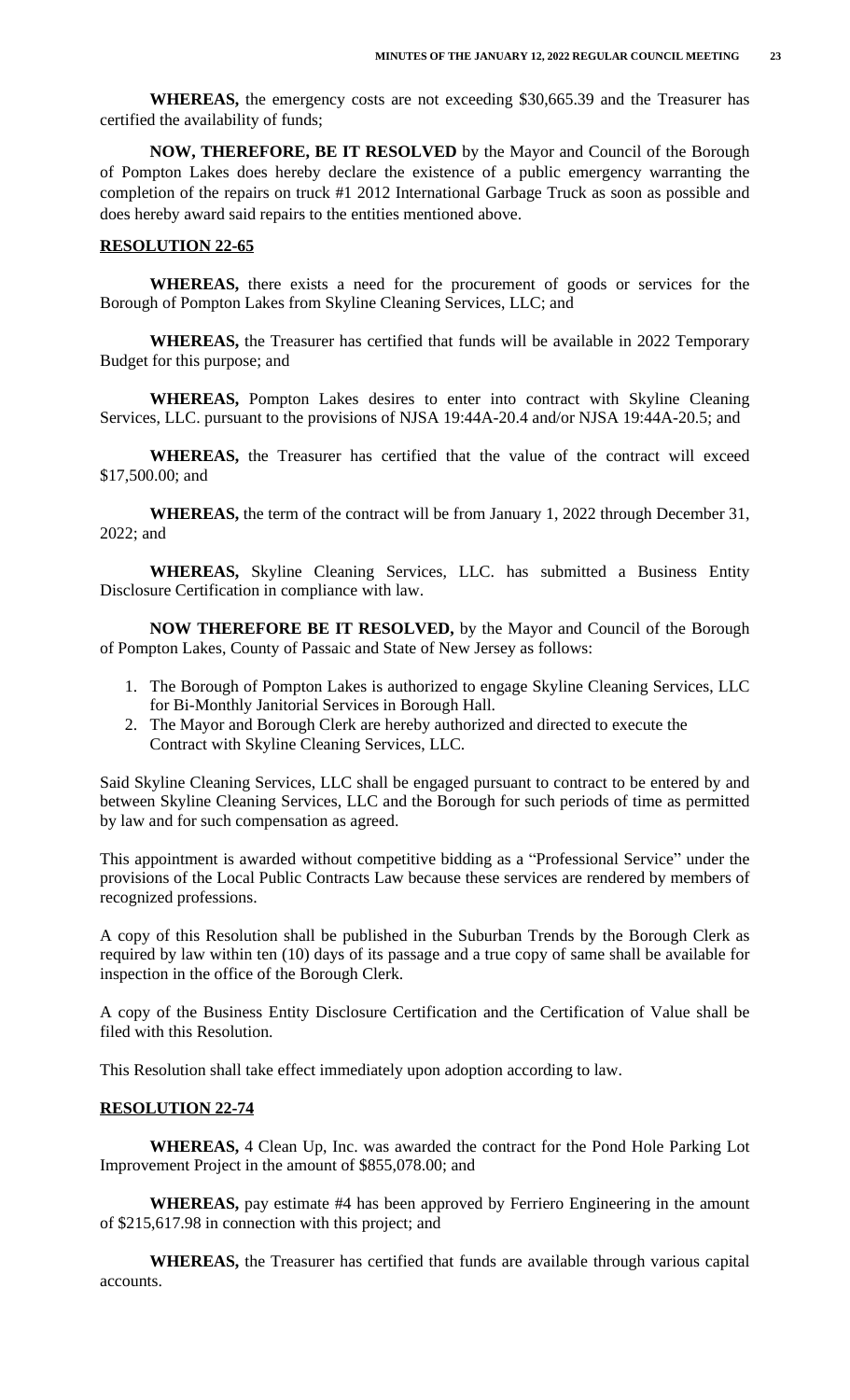**NOW THEREFORE BE IT RESOLVED** by the Mayor and Council of the Borough of Pompton Lakes, County of Passaic, State of New Jersey that it hereby approves pay estimate #4 to 4 Clean Up, Inc. in the amount of \$215,617.98.

#### **RESOLUTION 22-75**

**WHEREAS**, there is a need to appoint and employ part time Telecommunication Officers in the Pompton Lakes Police Department; and

**WHEREAS,** Chief of Police Derek Clark has recommended to the Borough Administrator the appointment of

Tyler Aitchison, Alison Fasouletos, Nexhip Sabani Caitlyn Jones.

**NOW, THEREFORE, IT IS RESOLVED** by the Mayor and Council of the Borough of Pompton Lakes that Tyler Aitchison, Alison Fasouletos, Nexhip Sabani and Caitlyn Jones shall be and are hereby appointed to the position of part time Telecommunication Officer for the Borough of Pompton Lakes Police Department; and

**BE IT FURTHER RESOLVED,** the hourly rate for the position of Telecommunication Officer shall be the hourly rate established for part-time public safety dispatcher in the PLBEA contract.

### **RESOLUTION 22-76**

**BE IT RESOLVED,** by the Mayor and Council of the Borough of Pompton Lakes that the following 2021 Budget line item appropriation transfers be and are hereby approved

| From:                                       |              | To:                                              |              |
|---------------------------------------------|--------------|--------------------------------------------------|--------------|
| <b>Health Benefits</b><br>$1-01-23-220-101$ | \$165,000.00 | Police Department. S&W<br>$1-01-25-240-010$      | \$161,000.00 |
|                                             |              | Vehicle Maintenance<br>$1 - 01 - 26 - 315 - 100$ | \$4,000.00   |

Total \$165,000.00

**BE I FURTHER RESOLVED,** that the proper official are hereby authorized to enter the forgoing transfers into the financial records.

## **SEPARATE ACTION RESOLUTIONS:**

- 1. Resolution 22-66 Authorizing A Contract For The Acquisition Of Goods Or Services Pursuant To NJSA 19:44-20.4 And/Or NJSA 19:44A-20.5 And Pursuant To NJSA 40A:11-4.1(h) With Atlantic Health System / Chilton Occupation Health Center
- 2. Resolution 22-67 Authorizing A Contract For The Acquisition Of Goods Or Services Pursuant To NJSA 19:44A-20.4 And/Or NJSA 19:44A-20.5 And Pursuant To NJSA 40A:11-4.1(h) Atlantic Health System/Chilton Medical Center (Nursing Services)
- 3. Resolution 22-68 Authorizing A Contract For The Acquisition Of Goods Or Services Pursuant To NJSA 19:44A-20.4 And/Or NJSA 19:44A-20.5 With Robert Beinfield, Esq. Of Hawkins, Delafield And Wood, LLP
- 4. Resolution 22-69 Authorizing A Contract For The Acquisition Of Goods Or Services Pursuant To NJSA 19:44A-20.4 And/Or NJSA 19:44A-20.5 With Wielkotz & Company, LLC (Cerullo)
- 5. Resolution 22-70 Authorizing A Contract For The Acquisition Of Goods Or Services Pursuant To NJSA 19:44A-20.4 And/Or NJSA 19:44A-20.5 With Hundertmark Agency
- 6. Resolution 22-71 Authorizing A Contract For The Acquisition Of Goods Or Services Pursuant To NJSA 19:44A-20.4 And/Or NJSA 19:44A-20.5 And Pursuant To NJSA 40A:11-4.1(h) Ferriero Engineering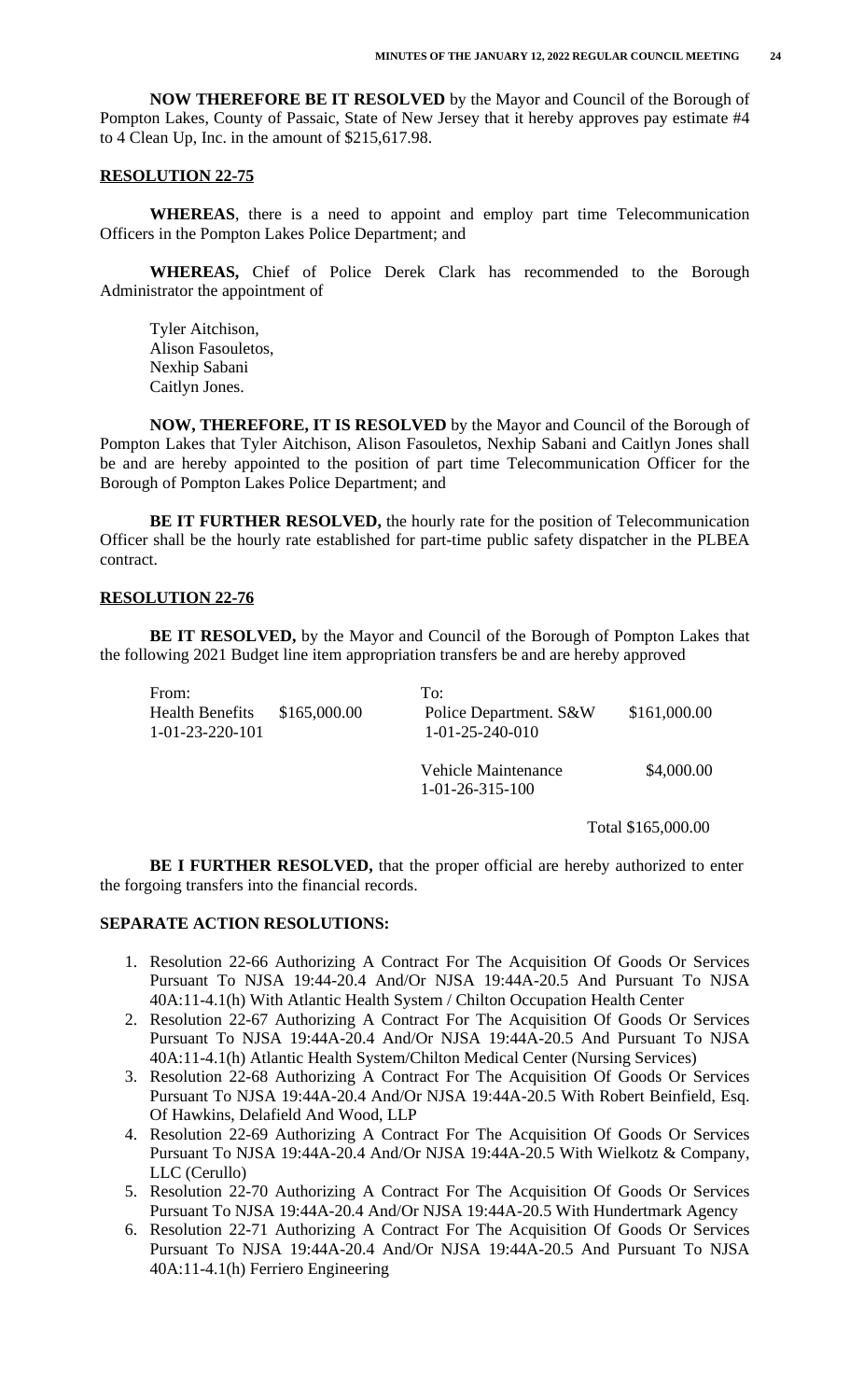- 7. Resolution 22-72 Authorizing A Contract For The Acquisition Of Goods Or Services Pursuant To NJSA 19:444A-20.4 And/Or NJSA 19:44A-20.5 With Mark J. Semeraro Of Decotiis, Fitzpatrick, Cole & Giblin, LLP, As Municipal Attorney
- 8. Resolution 22-73 Authorizing A Contract For The Acquisition Of Goods Or Services Pursuant To NJSA 19:44A-20.4 And/Or NJSA 19:44A-20.5 And Pursuant To NJSA 40A:11-4.1(h) With Atlantic Health System/Chilton Medical Center For Community Health Education

### **RESOLUTION 22-51**

**WHEREAS,** there exists a need for the procurement of goods or services for the Borough of Pompton Lakes from EcolSciences, Inc.; and

**WHEREAS,** the Treasurer has certified that funds are available for this purpose; and

**WHEREAS,** Pompton Lakes desires to enter into contract with EcolSciences, Inc. pursuant to the provisions of NJSA 19:44A-20.4 and/or NJSA 19:44A-20.5; and

**WHEREAS,** the Treasurer has certified that the value of the contract will not exceed \$17,500.00; and

**WHEREAS,** the term of the contract will be from January 12, 2022 through December 31, 2022; and

**WHEREAS,** EcolSciences, Inc. has submitted a Business Entity Disclosure Certification in compliance with law.

**NOW THEREFORE BE IT RESOLVED,** by the Mayor and Council of the Borough of Pompton Lakes, County of Passaic and State of New Jersey as follows:

- 1. The Borough of Pompton Lakes is authorized to engage EcolSciences, Inc. for the purpose of providing wood turtle construction monitoring services.
- 2. The Mayor and Borough Clerk are hereby authorized and directed to execute the Contract with EcolSciences, Inc.

Said EcolSciences, Inc. shall be engaged pursuant to contract to be entered by and between EcolSciences, Inc. and the Borough for such periods of time as permitted by law and for such compensation as agreed.

This appointment is awarded without competitive bidding as a "Professional Service" under the provisions of the Local Public Contracts Law because these services are rendered by members of recognized professions.

A copy of this Resolution shall be published in the Suburban Trends by the Borough Clerk as required by law within ten (10) days of its passage and a true copy of same shall be available for inspection in the office of the Borough Clerk.

A copy of the Business Entity Disclosure Certification and the Certification of Value shall be filed with this Resolution.

This Resolution shall take effect immediately upon adoption according to law.

### **DISCUSSION:**

Mr. Boyle provided some input and explained the company, EcolSciences, Inc. provides wood turtle construction monitoring services during the clean-up of rivers. Mr. Boyle further explained the need for the services and stated this allows for compliance with environmental laws and regulations in obtaining permits and the project implementation. Councilwoman Kent expressed concerns with the fee and stated she thought the fees were excessive. Mr. Boyle stated the company has experience with other environmental agencies and these services are needed to proceed with cleaning of the rivers. Mr. Boyle assured Councilwoman Kent the funds would not exceed the contract.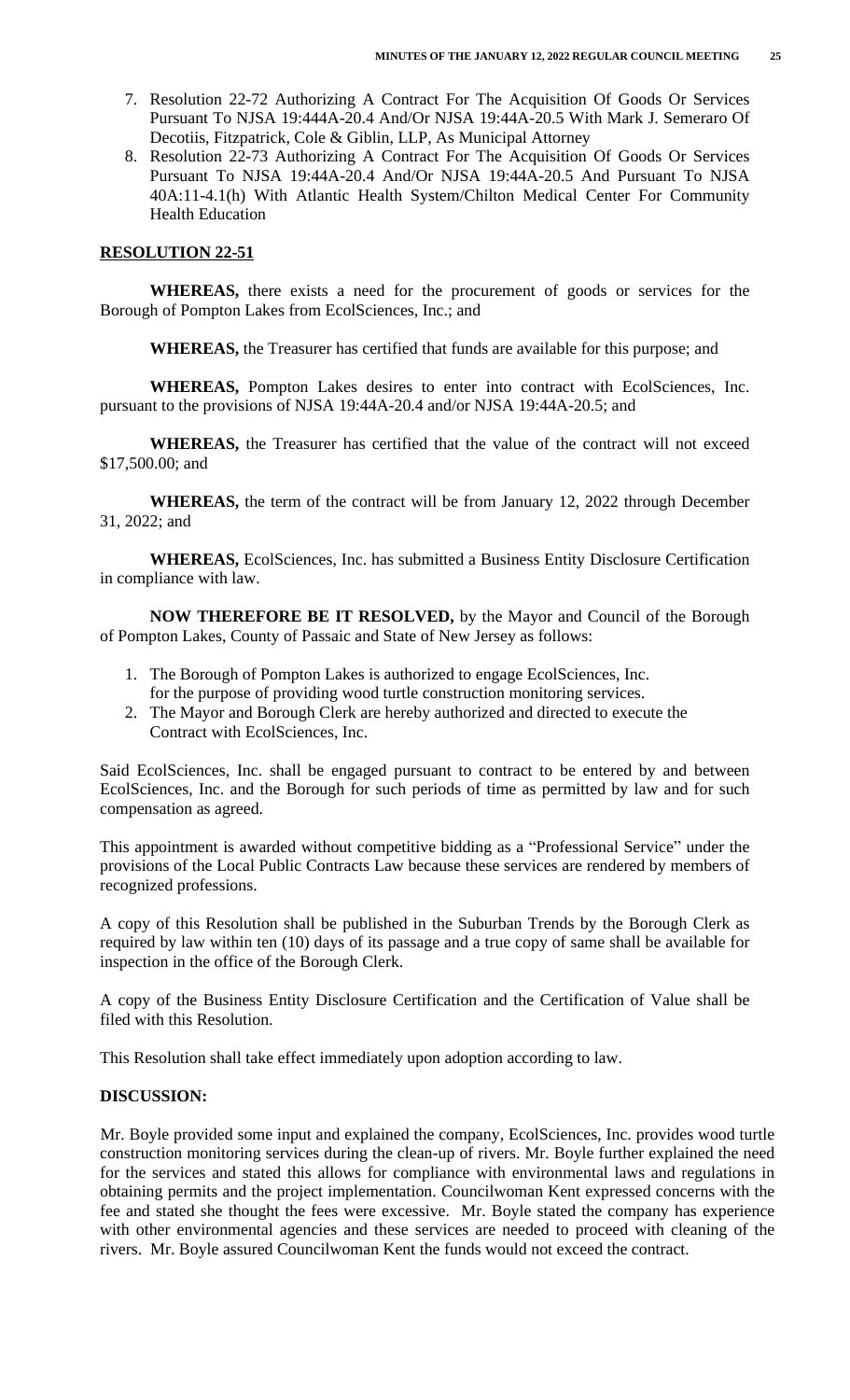Motion moved by Councilman DeLine, second by Councilman Cruz to approve Resolution No. 22- 51. All voted in favor of the motion.

### **RESOLUTION 22-66**

**WHEREAS,** there exists a need for the procurement of goods or services for the Borough of Pompton Lakes from Atlantic Health System / Chilton Occupational Health Center for medical/injury services; and

**WHEREAS**, the Treasurer has certified that funds are available for this purpose; and

**WHEREAS**, Pompton Lakes desires to enter into contract with Atlantic Health System / Chilton Occupational Health Center pursuant to the provisions of NJSA 19:44A-20.4 and/or NJSA 19:44A-20.5 and NJSA 40A:11-4.1(h); and

**WHEREAS,** the Treasurer has certified that the value of the contract will exceed \$17,500.00; and

**WHEREAS,** the term of the contract will be January 1, 2022 through December 31, 2022; and

**NOW THEREFORE BE IT RESOLVED**, this 12th day of January, 2022 by the Mayor and Council of the Borough of Pompton Lakes, County of Passaic and State of New Jersey as follows:

- 1. The Borough is authorized to engage Chilton Occupational Health Center/Atlantic Health System for the purpose of providing medical/injury care as set forth in the agreement between the parties.
- 2. The Mayor and Borough Clerk are hereby authorized and directed to execute the contract with Chilton Occupational Health Center/Atlantic Health System.

Said Chilton Occupational Health Center/Atlantic Health System shall be engaged pursuant to contract to be entered by and between Chilton Occupational Health Center/Atlantic Health System and the Borough of Pompton Lakes and for such periods of time as permitted by law and for such compensation as agreed.

This appointment is awarded without competitive bidding as a "Professional Service" under the provisions of the Local Public Contracts Law because these services are rendered by members of recognized professions.

A copy of this Resolution shall be published in the Suburban Trends by the Borough Clerk as required by law within ten (10) days of its passage and a true copy of same shall be available for inspection in the office of the Borough Clerk.

A copy of the Business Entity Disclosure Certification and the Certification of Value shall be filed with this Resolution.

This Resolution shall take effect immediately upon adoption according to law.

# **RESOLUTION 22-67**

**WHEREAS,** there exists a need for the procurement of goods or services for the Borough of Pompton Lakes from Atlantic Health System/Chilton Medical Center; and

**WHEREAS,** the Treasurer has certified that funds are available for this purpose; and

**WHEREAS,** Pompton Lakes desires to enter into contract with Atlantic Health System/Chilton Medical Center pursuant to the provisions of NJSA 19:44A-20.4 and/or NJSA 19:44A-20.5 and NJSA 40A:11-4.1(h); and

**WHEREAS,** the Treasurer has certified that the value of the contract will exceed \$17,500.00; and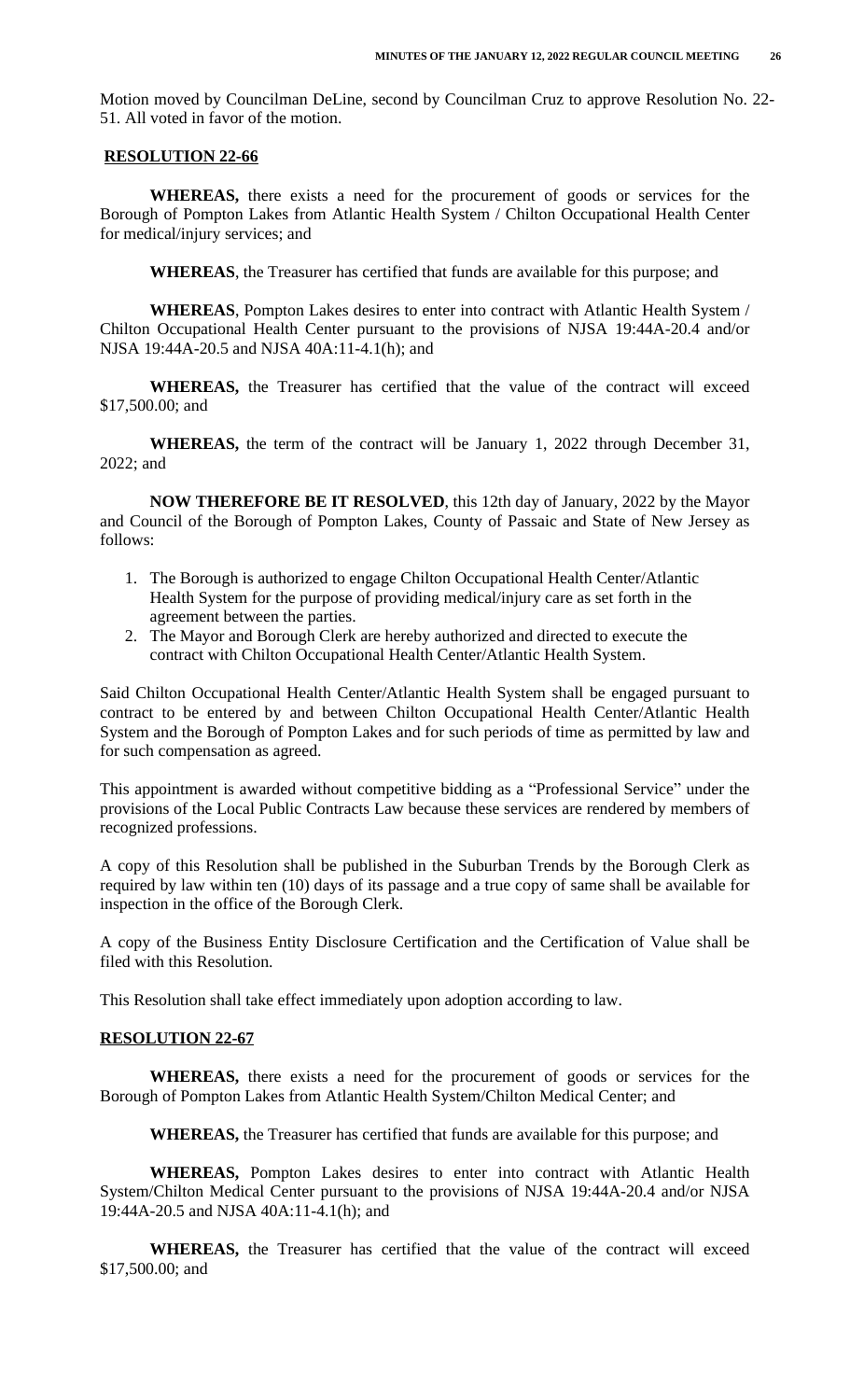**WHEREAS,** the term of the contract will be January 1, 2022 through December 31, 2022; and

**NOW THEREFORE BE IT RESOLVED,** this 12th day of January, 2022 by the Mayor and Council of the Borough of Pompton Lakes, County of Passaic and State of New Jersey as follows:

- 1. The Borough is authorized to engage Atlantic Health System/Chilton Medical Center for the purpose of providing Nursing Services as set forth in the agreement between the parties.
- 2. The Mayor and Borough Clerk are hereby authorized and directed to execute the contract with Atlantic Health System/Chilton Medical Center.

Said Atlantic Health System/Chilton Medical Center shall be engaged pursuant to contract to be entered by and between Atlantic Health System/Chilton Medical Center and the Borough and for such periods of time as permitted by law and for such compensation as agreed.

This appointment is awarded without competitive bidding as a "Professional Service" under the provisions of the Local Public Contracts Law because these services are rendered by members of recognized professions.

A copy of this Resolution shall be published in the Suburban Trends by the Borough Clerk as required by law within ten (10) days of its passage and a true copy of same shall be available for inspection in the office of the Borough Clerk.

A copy of the Business Entity Disclosure Certification and the Certification of Value shall be filed with this Resolution.

This Resolution shall take effect immediately upon adoption according to law.

### **RESOLUTION 22-68**

**WHEREAS,** there exists a need for the procurement of goods or services for the Borough of Pompton Lakes from Robert Beinfield, Esq. of Hawkins, Delafield and Wood, LLP; and

**WHEREAS,** the Treasurer has certified that funds are available for this purpose; and

**WHEREAS,** Pompton Lakes desires to enter into contract with Robert Beinfield, Esq. of Hawkins, Delafield and Wood, LLP pursuant to the provisions of NJSA 19:44A-20.4 and/or NJSA 19:44A-20.5; and

**WHEREAS,** the Treasurer has certified that the value of the contract will exceed \$17,500.00; and

**WHEREAS,** the term of the contract will be from January 1, 2022 through December 31, 2022; and

**WHEREAS,** Robert Beinfield, Esq. of Hawkins, Delafield and Wood, LLP, Esq. has submitted a Business Entity Disclosure Certification in compliance with law.

**NOW THEREFORE BE IT RESOLVED,** this 12th day of January, 2022, by the Mayor and Council of the Borough of Pompton Lakes, County of Passaic and State of New Jersey as follows:

- 1. The Borough of Pompton Lakes is authorized to engage Robert Beinfield, Esq. of Hawkins, Delafield and Wood, LLP for the purpose of Borough Bond Counsel.
- 2. The Mayor and Borough Clerk are hereby authorized and directed to execute the Contract with Robert Beinfield, Esq. of Hawkins, Delafield and Wood, LLP.

Said Robert Beinfield, Esq. of Hawkins, Delafield and Wood, LLP shall be engaged pursuant to contract to be entered by and between Robert Beinfield, Esq. of Hawkins, Delafield and Wood,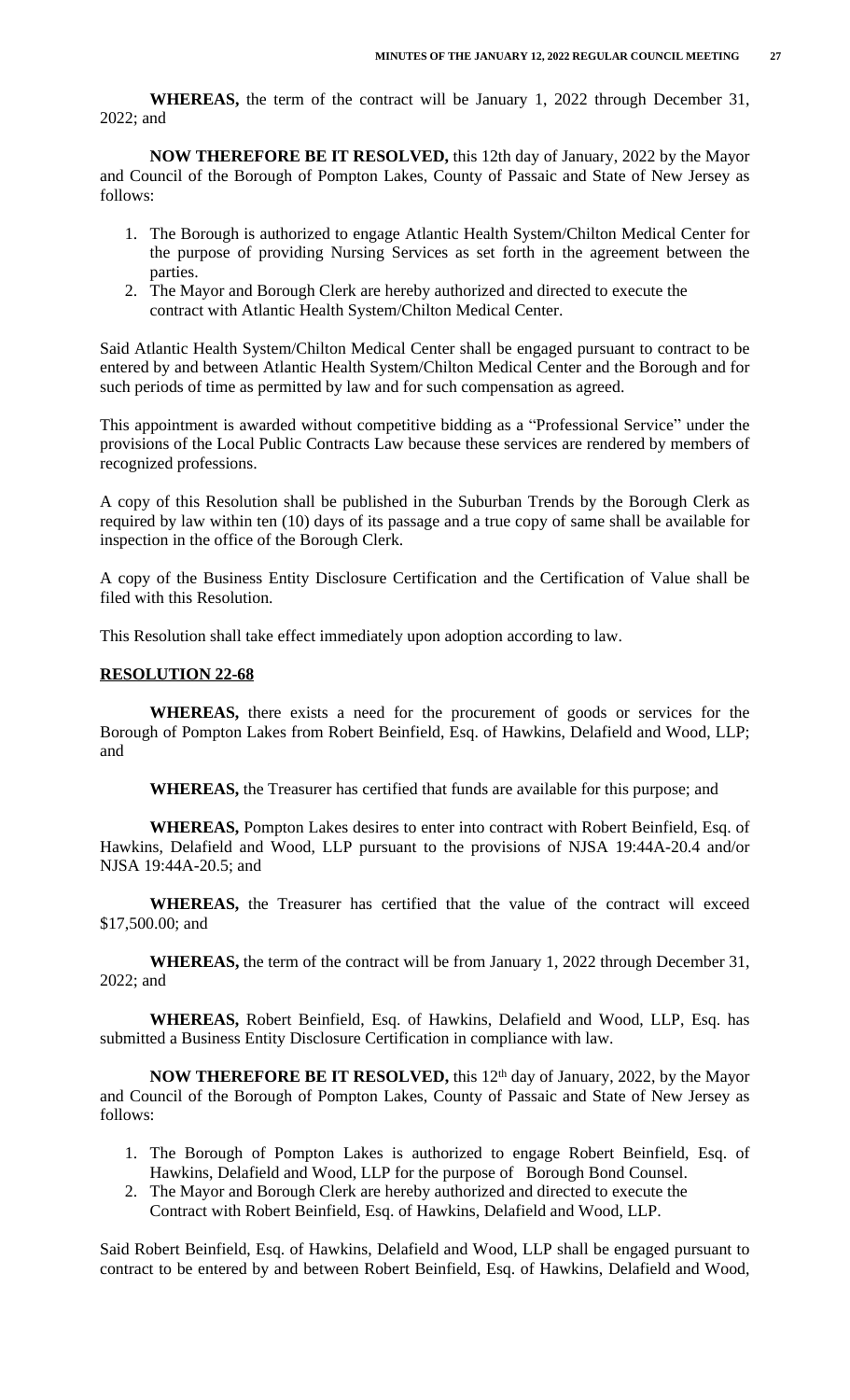LLP and the Borough and for such periods of time as permitted by law and for such compensation as agreed.

This appointment is awarded without competitive bidding as a "Professional Service" under the provisions of the Local Public Contracts Law because these services are rendered by members of recognized professions.

A copy of this Resolution shall be published in the Suburban Trends by the Borough Clerk as required by law within ten (10) days of its passage and a true copy of same shall be available for inspection in the office of the Borough Clerk.

A copy of the Business Entity Disclosure Certification and the Certification of Value shall be filed with this Resolution.

This Resolution shall take effect immediately upon adoption according to law.

#### **RESOLUTION 22-69**

**WHEREAS,** there exists a need for the procurement of goods or services for the Borough of Pompton Lakes from Wielkotz & Company, LLC; and

**WHEREAS,** the Treasurer has certified that funds are available for this purpose; and

**WHEREAS,** Pompton Lakes desires to enter into contract with Wielkotz & Company, LLC pursuant to the provisions of NJSA 19:44A-20.4 and/or NJSA 19:44A-20.5; and

**WHEREAS,** the Treasurer has certified that the value of the contract will exceed \$17,500.00; and

**WHEREAS,** the term of the contract will be from January 1, 2022 through December 31, 2022; and

**WHEREAS,** Wielkotz & Company, LLC has submitted a Business Entity Disclosure Certification in compliance with law.

**NOW THEREFORE BE IT RESOLVED,** this 12th day of January, 2022 by the Mayor and Council of the Borough of Pompton Lakes, County of Passaic and State of New Jersey as follows:

- 1. The Borough of Pompton Lakes is authorized to engage Wielkotz & Company, LLC for the purpose of Borough Auditor.
- 2. The Mayor and Borough Clerk are hereby authorized and directed to execute the Contract with Wielkotz & Company, LLC.

Said Wielkotz & Company, LLC shall be engaged pursuant to contract to be entered by and between Wielkotz & Company, LLC and the Borough and for such periods of time as permitted by law and for such compensation as agreed.

This appointment is awarded without competitive bidding as a "Professional Service" under the provisions of the Local Public Contracts Law because these services are rendered by members of recognized professions.

A copy of this Resolution shall be published in the Suburban Trends by the Borough Clerk as required by law within ten (10) days of its and a true copy of same shall be available for inspection in the office of the Borough Clerk.

A copy of the Business Entity Disclosure Certification and the Certification of Value shall be filed with this Resolution.

This Resolution shall take effect immediately upon adoption according to law.

## **RESOLUTION 22-70**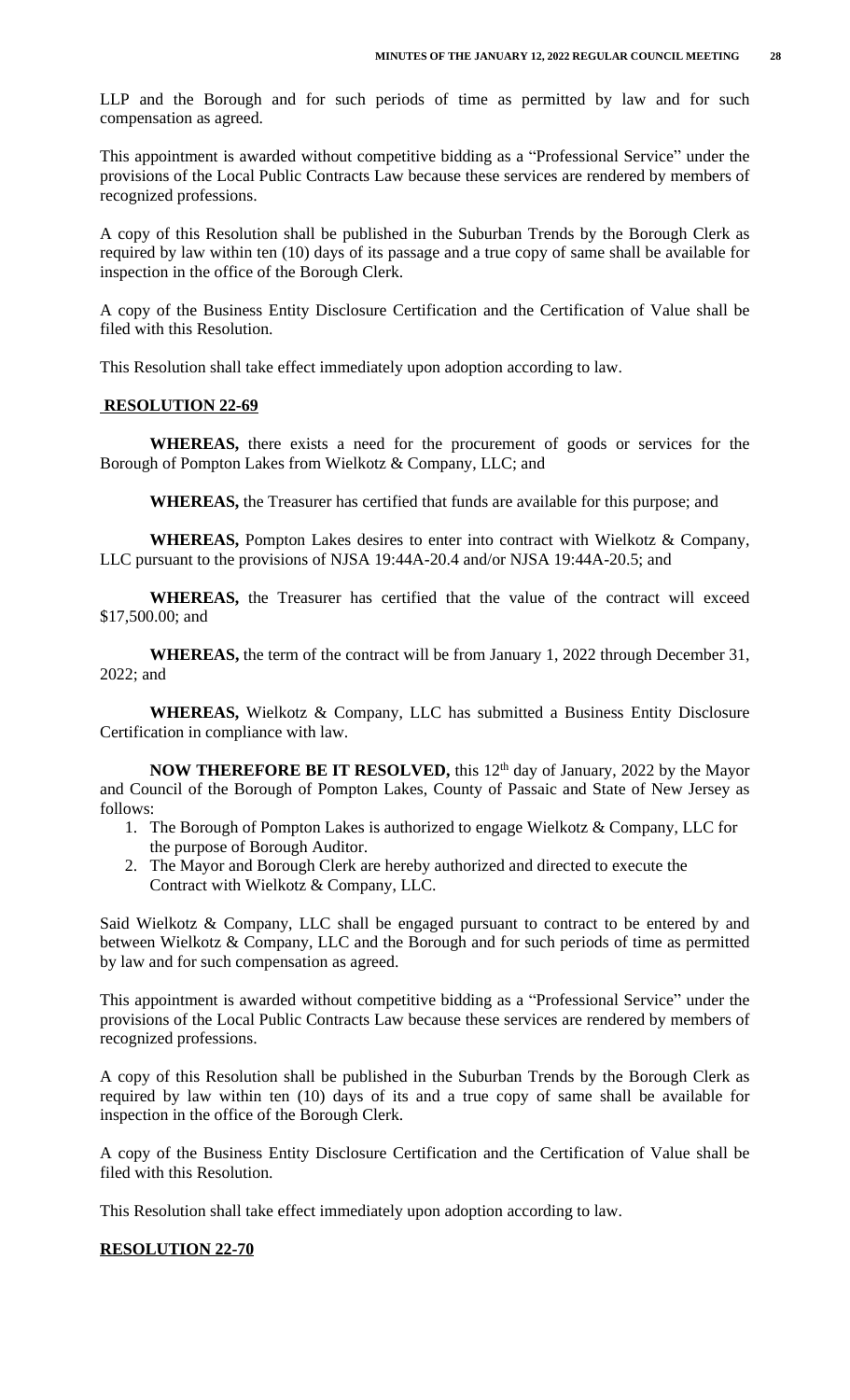**WHEREAS,** there exists a need for the procurement of goods or services for the Borough of Pompton Lakes from Hundertmark Agency; and

**WHEREAS,** the Treasurer has certified that funds are available for this purpose; and

**WHEREAS,** Pompton Lakes desires to enter into contract with Hundertmark Agency pursuant to the provisions of NJSA 19:44A-20.4 and/or NJSA 19:44A-20.5; and

**WHEREAS,** the Treasurer has certified that the value of the contract will exceed \$17,500.00; and

**WHEREAS,** the term of the contract will be from January 1, 2022 through December 31, 2022; and

**WHEREAS,** Hundertmark Agency has submitted a Business Entity Disclosure Certification in compliance with law.

**NOW THEREFORE BE IT RESOLVED,** this 12th day of January, 2022 by the Mayor and Council of the Borough of Pompton Lakes, County of Passaic and State of New Jersey as follows:

- 1. The Borough of Pompton Lakes is authorized to engage Hundertmark Agency for the purpose of Borough Risk Management Consultant.
- 2. The Mayor and Borough Clerk are hereby authorized and directed to execute the Contract with Hundertmark Agency.

Said Hundertmark Agency shall be engaged pursuant to contract to be entered by and between Hundertmark Agency and the Borough and for such periods of time as permitted by law and for such compensation as agreed.

This appointment is awarded without competitive bidding as a "Professional Service" under the provisions of the Local Public Contracts Law because these services are rendered by members of recognized professions.

A copy of this Resolution shall be published in the Suburban Trends by the Borough Clerk as required by law within ten (10) days of its passage and a true copy of same shall be available for inspection in the office of the Borough Clerk.

A copy of the Business Entity Disclosure Certification and the Certification of Value shall be filed with this Resolution.

This Resolution shall take effect immediately upon adoption according to law.

#### **RESOLUTION 22-71**

**WHEREAS,** there exists a need for the procurement of goods or services for the Borough of Pompton Lakes from Ferriero Engineering; and

**WHEREAS,** the Treasurer has certified that funds are available for this purpose; and

**WHEREAS,** Pompton Lakes desires to enter into contract with Ferriero Engineering pursuant to the provisions of NJSA 19:44A-20.4 and/or NJSA 19:44A-20.5 and NJSA 40A:11- 4.1(h); and

**WHEREAS,** the Treasurer has certified that the value of the contract will exceed \$17,500.00; and

**WHEREAS,** the term of the contract will be January 1, 2022 through December 31, 2022; and

**WHEREAS,** Ferriero Engineering has submitted a Business Entity Disclosure Certification in compliance with law.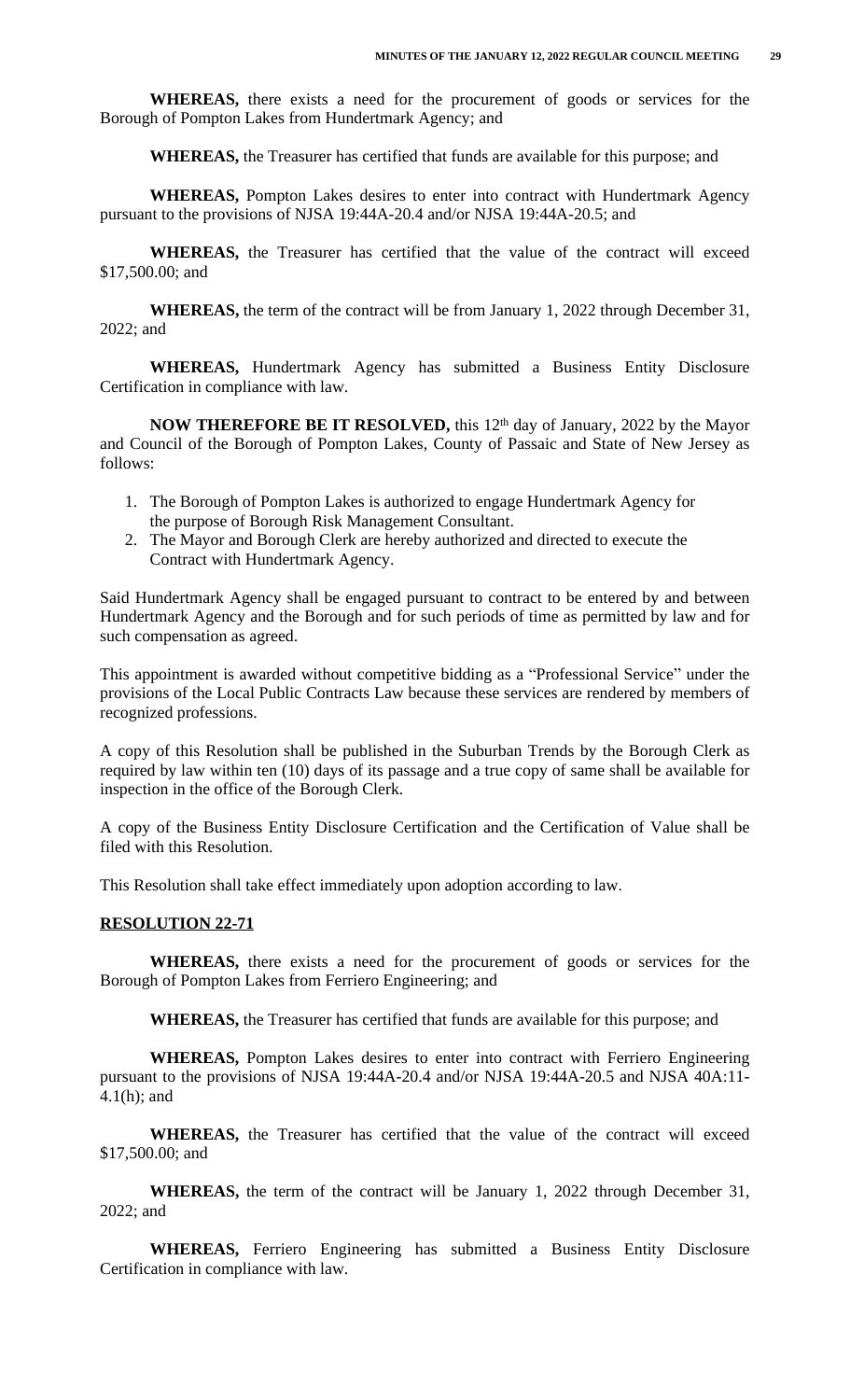**NOW THEREFORE BE IT RESOLVED,** this 12th day of January, 2022 by the Mayor and Council of the Borough of Pompton Lakes, County of Passaic and State of New Jersey as follows:

- 1. The Borough is authorized to engage Ferriero Engineering for the purpose of providing engineering services as set forth in the agreement between the parties.
- 2. The Mayor and Borough Clerk are hereby authorized and directed to execute the contract with Ferriero Engineering.

Said Ferriero Engineering shall be engaged pursuant to contract to be entered by and between Ferriero Engineering and the Borough and for such periods of time as permitted by law and for such compensation as agreed.

This appointment is awarded without competitive bidding as a "Professional Service" under the provisions of the Local Public Contracts Law because these services are rendered by members of recognized professions.

A copy of this Resolution shall be published in the Suburban Trends by the Borough Clerk as required by law within ten (10) days of its passage and a true copy of same shall be available for inspection in the office of the Borough Clerk.

A copy of the Business Entity Disclosure Certification and the Certification of Value shall be filed with this Resolution.

This Resolution shall take effect immediately upon adoption according to law.

# **RESOLUTION 22-72**

**WHEREAS,** there exists a need for the procurement of goods or services for the Borough of Pompton Lakes from Decotiis, Fitzpatrick, Cole & Giblin, LLP.; and

**WHEREAS,** the Treasurer has certified that funds are available for this purpose; and

**WHEREAS,** Pompton Lakes desires to enter into contract with Mark J. Semeraro pursuant to the provisions of NJSA 19:44A-20.4 and/or NJSA 19:44A-20.5; and

**WHEREAS,** the Treasurer has certified that the value of the contract will exceed \$17,500.00; and

**WHEREAS,** the term of the contract will be from January 1, 2022 through December 31, 2022; and

**WHEREAS,** Decotiis, Fitzpatrick, Cole & Giblin, LLP has submitted a Business Entity Disclosure Certification in compliance with law.

**NOW THEREFORE BE IT RESOLVED,** this 12th day of January, 2022, by the Mayor and Council of the Borough of Pompton Lakes, County of Passaic and State of New Jersey as follows:

- 1. The Borough of Pompton Lakes is authorized to engage Mark J. Semeraro for the purpose of Borough Attorney.
- 2. The Mayor and Borough Clerk are hereby authorized and directed to execute the Contract with Decotiss, Fitzpatrick, Cole & Giblin, LLP.

Said Decotiis, Fitzpatrick, Cole & Giblin, LLP shall be engaged pursuant to contract to be entered by and between Decotiis, Fitzpatrick, Cole & Giblin, LLP and the Borough and for such periods of time as permitted by law and for such compensation as agreed.

This appointment is awarded without competitive bidding as a "Professional Service" under the provisions of the Local Public Contracts Law because these services are rendered by members of recognized professions.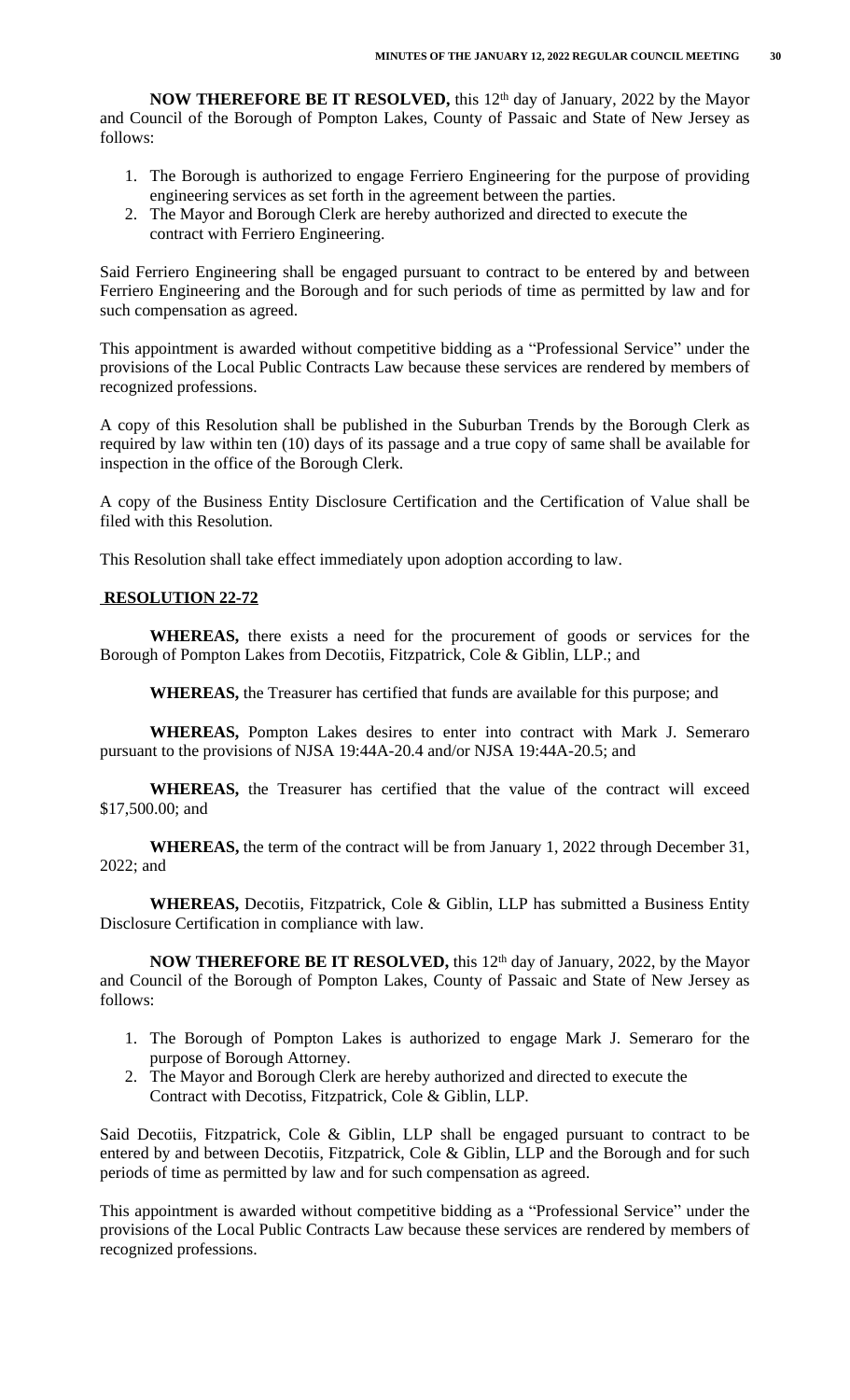A copy of this Resolution shall be published in Suburban Trends by the Borough Clerk as required by law within ten (10) days of its passage and a true copy of same shall be available for inspection in the office of the Borough Clerk.

A copy of the Business Entity Disclosure Certification and the Certification of Value shall be filed with this Resolution.

This Resolution shall take effect immediately upon adoption according to law.

## **RESOLUTION 22-73**

**WHEREAS,** there exists a need for the procurement of goods or services for the Borough of Pompton Lakes from Atlantic Health System/Chilton Medical Center for Community Health Education; and

**WHEREAS,** the Treasurer has certified that funds are available for this purpose; and

**WHEREAS,** Pompton Lakes desires to enter into contract with Atlantic Health System/Chilton Medical Center for Community Health Education pursuant to the provisions of NJSA 19:44A-20.4 and/or NJSA 19:44A-20.5 and NJSA 40A:11-4.1(h); and

**WHEREAS,** the Treasurer has certified that the value of the contract will exceed \$17,500.00; and

**WHEREAS,** the term of the contract will be January 1, 2022 through December 31, 2022; and

**NOW THEREFORE BE IT RESOLVED,** this 12th day of January, 2022 by the Mayor and Council of the Borough of Pompton Lakes, County of Passaic and State of New Jersey as follows:

- 1. The Borough is authorized to engage Atlantic Health System/Chilton Medical Center
	- a. for the purpose of providing Community Health Education as set forth in the agreement between the parties.
- 2. The Mayor and Borough Clerk are hereby authorized and directed to execute the contract with Atlantic Health System/Chilton Medical Center.

Said Atlantic Health System/Chilton Medical Center shall be engaged pursuant to contract to be entered by and between Atlantic Health System/Chilton Medical Center and the Borough and for such periods of time as permitted by law and for such compensation as agreed.

This appointment is awarded without competitive bidding as a "Professional Service" under the provisions of the Local Public Contracts Law because these services are rendered by members of recognized professions.

A copy of this Resolution shall be published in the Suburban Trends by the Borough Clerk as required by law within ten (10) days of its passage and a true copy of same shall be available for inspection in the office of the Borough Clerk.

A copy of the Business Entity Disclosure Certification and the Certification of Value shall be filed with this Resolution.

These Resolutions shall take effect immediately upon adoption according to law.

Motion moved by Councilman Baig, second by Councilman DeLine to approve Resolutions 22- 66, 22-67, 22-68, 22-69, 22-70, 22-71, 22-72 and 22-73.

# **Roll Call: Councilman Baig, Yes, Councilman Cruz, Yes, Councilman DeLine, Yes, Councilwoman Kent, Yes, Councilwoman Polidori, Yes, Councilman Venin, Yes.**

### **ORDINANCE FOR FIRST READING AND INTRODUCTION:**

(*Ordinances will be presented for second reading and final adoption on January 26, 2022)*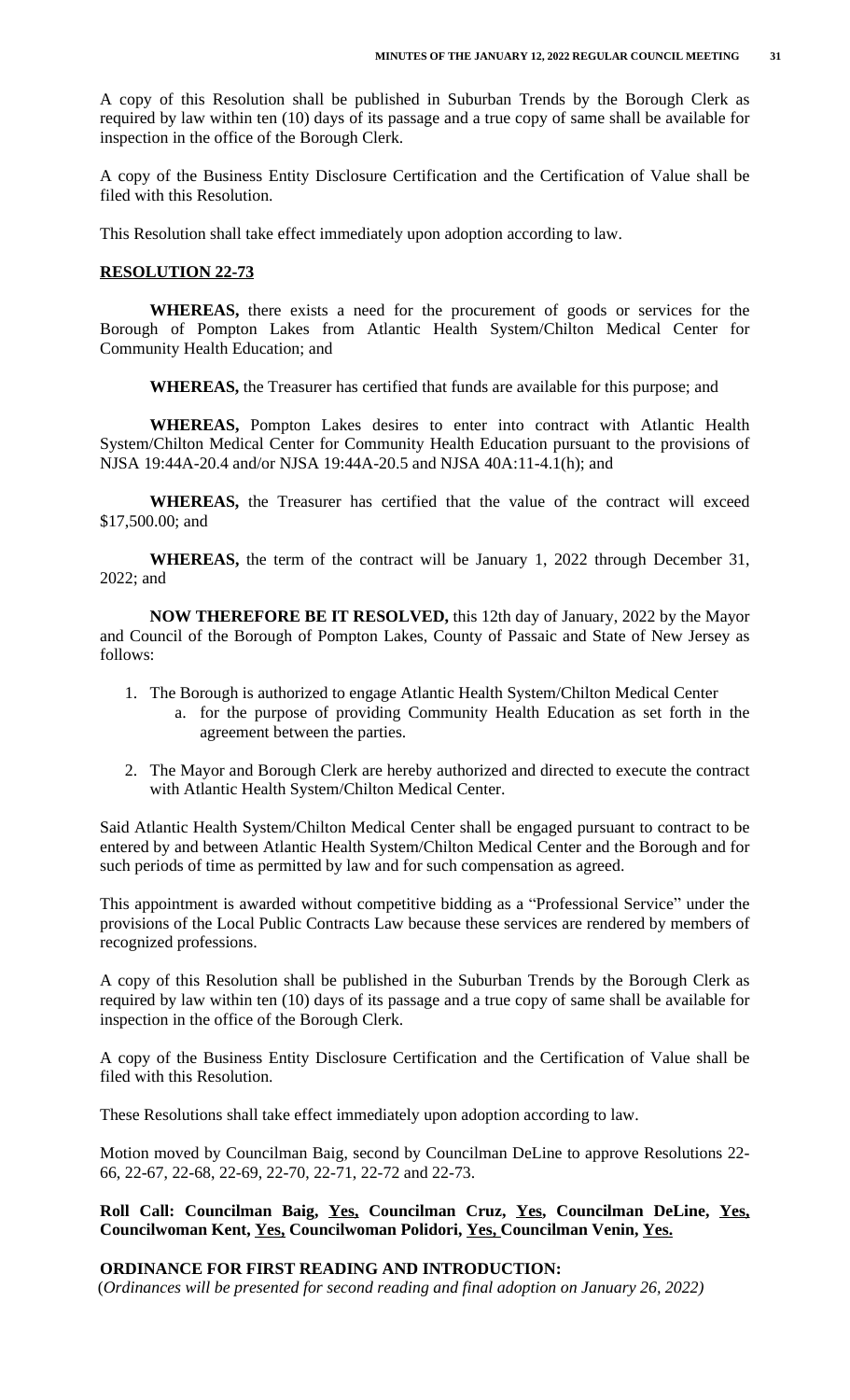### **ORDINANCE 22-05**

# **AN ORDINANCE AUTHORIZING THE MAYOR AND BOROUGH CLERK TO EXECUTE TOWER LEASE AGREEMENT AND REPEATER UTILIZATION AGREEMENT WITH NORTH JERSEY POLICE RADIO ASSOCIATION PURSUANT TO NJSA 40A:12-5 (a)(1)**

Motion moved by Councilman Baig, second by Councilman DeLine to approve Ordinance No. 22-05 for Introduction.

**Roll Call: Councilman Baig, Yes, Councilman Cruz, Yes, Councilman DeLine, Yes, Councilwoman Kent, Yes, Councilwoman Polidori, Yes, Councilman Venin, Yes.**

## **ORDINANCE 22-06**

**AN ORDINANCE AMENDING CHAPTER 7, SECTION 7- 30, "TURN PROHIBITIONS, " OF THE MUNICIPAL CODE OF THE BOROUGH OF POMPTON LAKES TO ADD A LEFT TURN PROHIBITION FROM BABCOCK PLACE ONTO WANAQUE AVENUE**

Motion moved by Councilwoman Polidori, second by Councilman Baig to approve Ordinance No. 22-06 for Introduction.

**Roll Call: Councilman Baig, Yes, Councilman Cruz, Yes, Councilman DeLine, Yes. Councilwoman Kent, Yes, Councilwoman Polidori, Yes, Councilman Venin, Yes,** 

## **ORDINANCE FOR SECOND READING AND FINAL ADOPTION: None**

*(These Ordinances have been advertised and posted on the Municipal Bulletin Board)*

## **MAYOR MICHAEL SERRA:**

Motion moved by Mayor Serra, second by Councilman Venin to appoint the following:

Norbert Wnuk as Alternate #1 to the Zoning Board of Adjustment (term 12/31/23) Jared Luciani as Alternate #2 to the Zoning Board of Adjustment (unexpired term 12/31/22)

All voted in favor of the motion.

- reminded residents to remove their vehicles from roadways during snow events
- commented on the progress of Redevelopment in the Downtown area with the hope of attracting additional developers and businesses to the Borough
- commented on the numerous cases of COVID in the Borough and added there have not been many hospitalizations. Currently the schools remain open and that is contingent on staffing. Mayor Serra provided current COVID protocol for students.

# **COUNCIL PRESIDENT POLIDORI:**

Councilwoman Polidori reported on the following.

- wished everyone Happy New Year
- congratulated Councilman DeLine on his reelection and welcomed Councilman Cruz to Council
- welcomed Attorney Mark Semeraro and stated she looks forward to working with him
- pleased to have been appointed to the position as Council President for the coming year
- looks forward to be working with Councilwoman Kent on Open Space and continuing to work on one Borough Park a year. Councilwoman Polidori stated she recently met with the Department Public Works Superintendent, Mr. O'Rourke, to explore which parks are in need of maintenance and/or renovations.

# **COUNCILMAN BAIG:**

Councilman Baig reported on the following.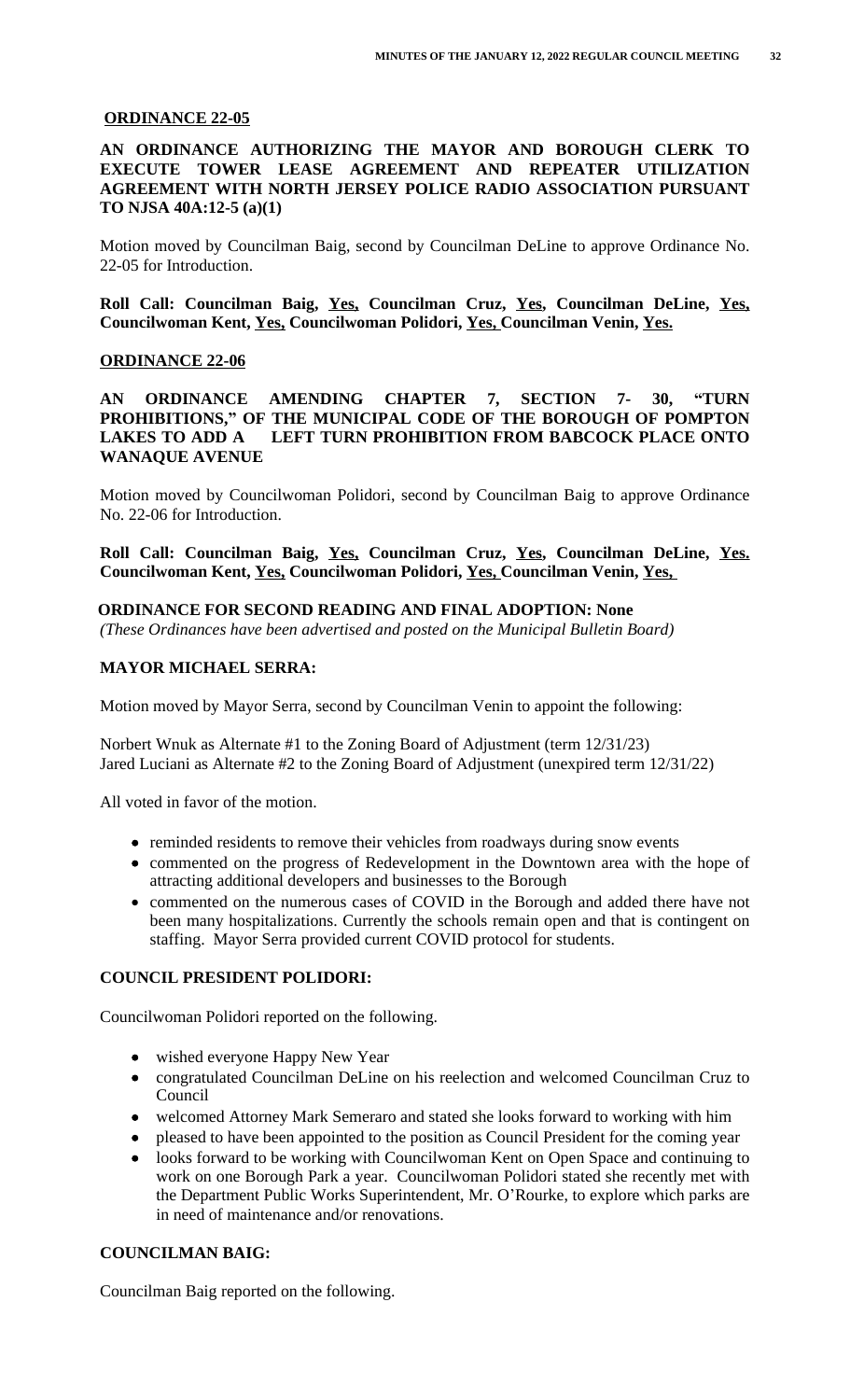- congratulated Councilmen Cruz and DeLine on their election to Council
- wished everyone Happy New Year
- provided monthly reports for the Fire, Police and CERT Departments

### **COUNCILMAN CRUZ:**

Councilman Cruz reported on the following.

- attended the Board of Education meeting and reported on a presentation that was provided for Board members and parents, *Start Strong Assessment*. The assessment details the impact of remote learning and testing during COVID and identified students in need of assistance.
- Board of Education is seeking substitute teachers
- Covid-19 vaccination and booster clinic will be held at Lenox School on January 14, 2022 from 4-6pm

Mayor Serra announced his daughter received "Teacher of the Year" this past year from Lakeside School.

### **COUNCILMAN DELINE:**

Councilman DeLine reported on the following.

- the Pompton Lakes arborist, a member of the DEP and Randy Hinton, Shade Tree Commissioner did an inspection of the 150 tree plantings granted to the Borough through the CSIP (Community Stewardship Incentive Program) Tree Planting and Maintenance program. The program requires a tree maintenance period and the Borough has completed the time period. Councilman DeLine stated the Grant process funding has been finalized and the Borough will be reimbursed for the Grant funds. Councilman DeLine reported most of the trees were found to be in good condition. Chemours agreed to a five-year performance plan.
- announced the bid information for Tree Trimming Services is available and thanked Mr. Boyle for placing the advertisement
- members of the Shade Tree Commission removed wires and braces from trees that matured and were planted along the Morris Canal Greenway
- the new Trails Committee recently had a meeting and determined dates for trail maintenance. There will be approximately 6-8 maintenance days throughout the year along with a family hike series for 2022. More information can be found on Facebook and the Borough website.

# **COUNCILWOMAN KENT:**

Councilwoman Kent reported on the following

- wished everyone Happy New Year
- welcomed new Councilmember Bobby Cruz as well as the newly appointed Borough Attorney, Mark Semeraro. Congratulated Councilman DeLine on his reelection to Council. Councilwoman Kent stated she looks forward to working with all.
- reminded residents to renew their dog and cat licenses prior to the due date of January 31, 2022. There is a \$10.00 late fee for those who do not comply with the January 31, 2022 date.
- during the Board of Health Meeting there were discussions on ways to promote information for COVID testing and vaccines sites/clinics. Councilmen Venin and DeLine to follow up and post to the website.
- as the Department of Public Works Liaison, she met with the Superintendent for the department, Mr. O'Rourke, to discuss any issues or concerns he may be experiencing. Mr. O'Rourke provided some input for the department and requested the removal of basketball nets from the curbs and roadways during snow events. Also noted, if there is a change to the trash/recycle schedule a notification will be sent. Residents should contact either the DPW or herself if there are pot holes in the roadways that need repair.
- the DPW is collecting Christmas trees lights and ornaments must be removed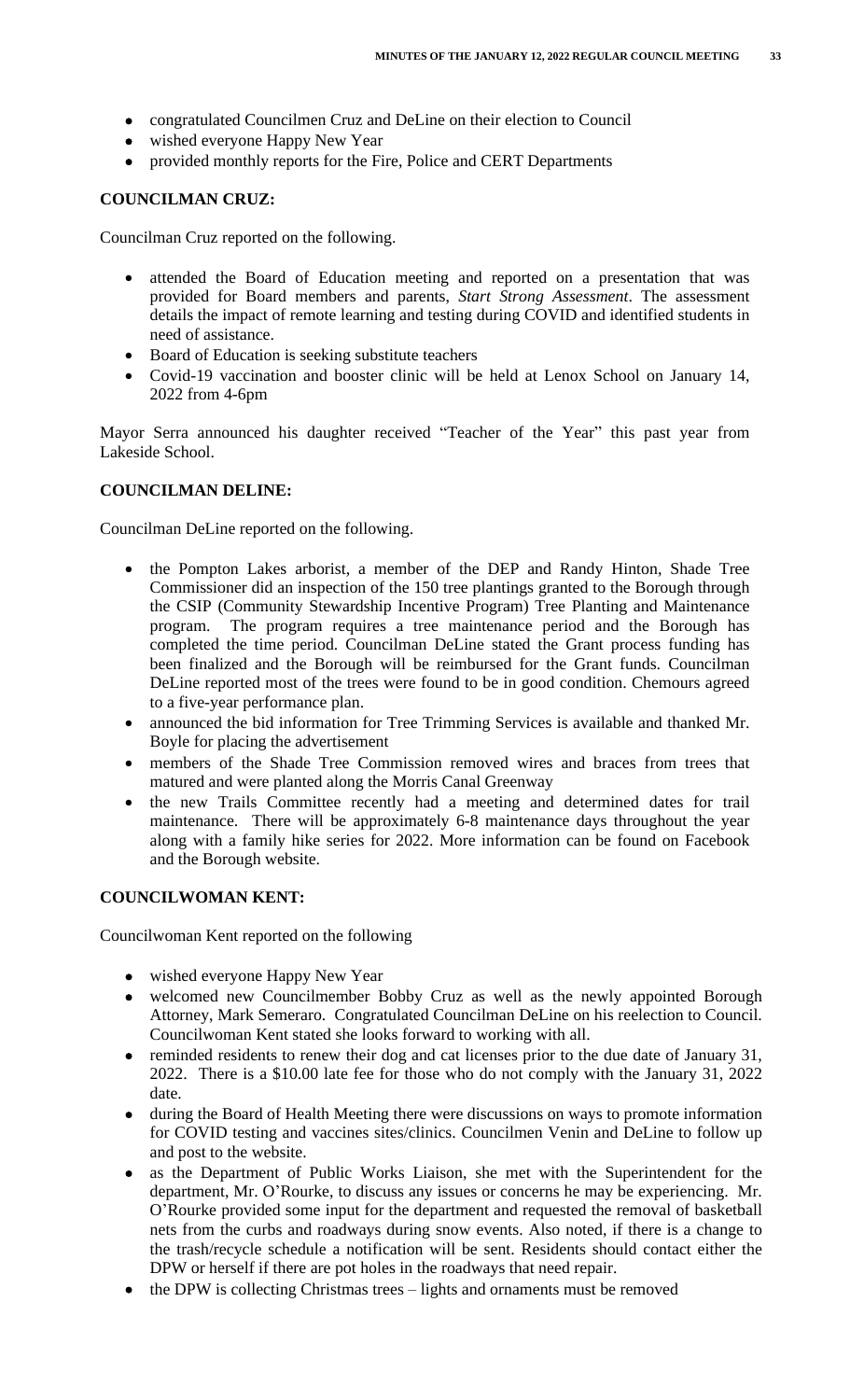# **COUNCILMAN VENIN:**

Councilman Venin reported on the following.

- wished everyone Happy New Year
- congratulated Councilman DeLine and Councilman Cruz on their success in winning the Election
- Girl Scout cookie season has arrived and urged residents to support the Girl Scouts

# **PROFESSIONAL REPORTS:**

# **MARK J. SEMERARO, Borough Attorney**

- thanked the Governing Body and the Administration for selecting him as the Borough Attorney for the coming year
- commented on the status of COAH and stated he received copies of all pertinent documents

## **KEVIN BOYLE, Borough Administrator**

Mr. Boyle reported on the following.

- N.J.D.CA. Rec Grant Under Review
- PD Dec Monthly Report -2021 Year End Report
- Millennium Strategies Year End Report
- Passaic County CDBG Hearing- 2/11/22
- Passaic County CDBG Grant App Due 3/4/22
- Craig Josephson (Hundertmark)- Renewal Overview
- N.J. BPU Clean Energy Program
- VAX Matters- Dec 10-17, 2021
- Value Our Veterans Program- Award Requirements
- Passaic County Clerk Passaic County Outreach Dates
- P.C. Open Space Applications- Due 3/18/2022 Letter of Intent
- P.C. Open Space Willow Field Funding Extension and stated he received a copy of Counties Resolution approving the extension of the first round of funding from 2019
- P.C. Open Space Hershfield Park Public Hearing 2/23/22
- Pond Hole Feathering of manhole covers and catch basins are completed. Lights have been delivered and temporary stripping should occur over the next two weekends, temporary stripping cost of \$3,000
- Lincoln Ave Phase 1  $\&$  2 Phase 2 held to 2023. Engineering will begin presently; project will go out to bid early next year. Project cost is approximately \$700,000 and anticipated to begin early next spring.
- Willow Field Update- the DEP acknowledges the Borough application and it is in review
- Hershfield Park- O/S Application
- CDBG ADA Curb Ramps Howard Street Area Update \$60,000.00 was received from the Federal Government
- 2022 Budget Update –almost complete Update early February a Finance meeting
- 2022 Capital Budget
- Hershfield Park –the state has a DCA Recreation Grant- apply for additional funding through Millennium for the park – Open Space funds- State DCA funds etc.
- PLTV 77 will be off the air for a while due to illness of the programs administrator information from the Meeting can be viewed on the Borough website

Mayor Serra commented on the Pond Hole parking lot and stated the islands were designed in an effort to deter speeding in the area.

Councilman DeLine questioned whether the temporary striping in the Pond Hole would be completed in one day. Mr. Boyle responded and stated the entire Pond Hole would not be closed